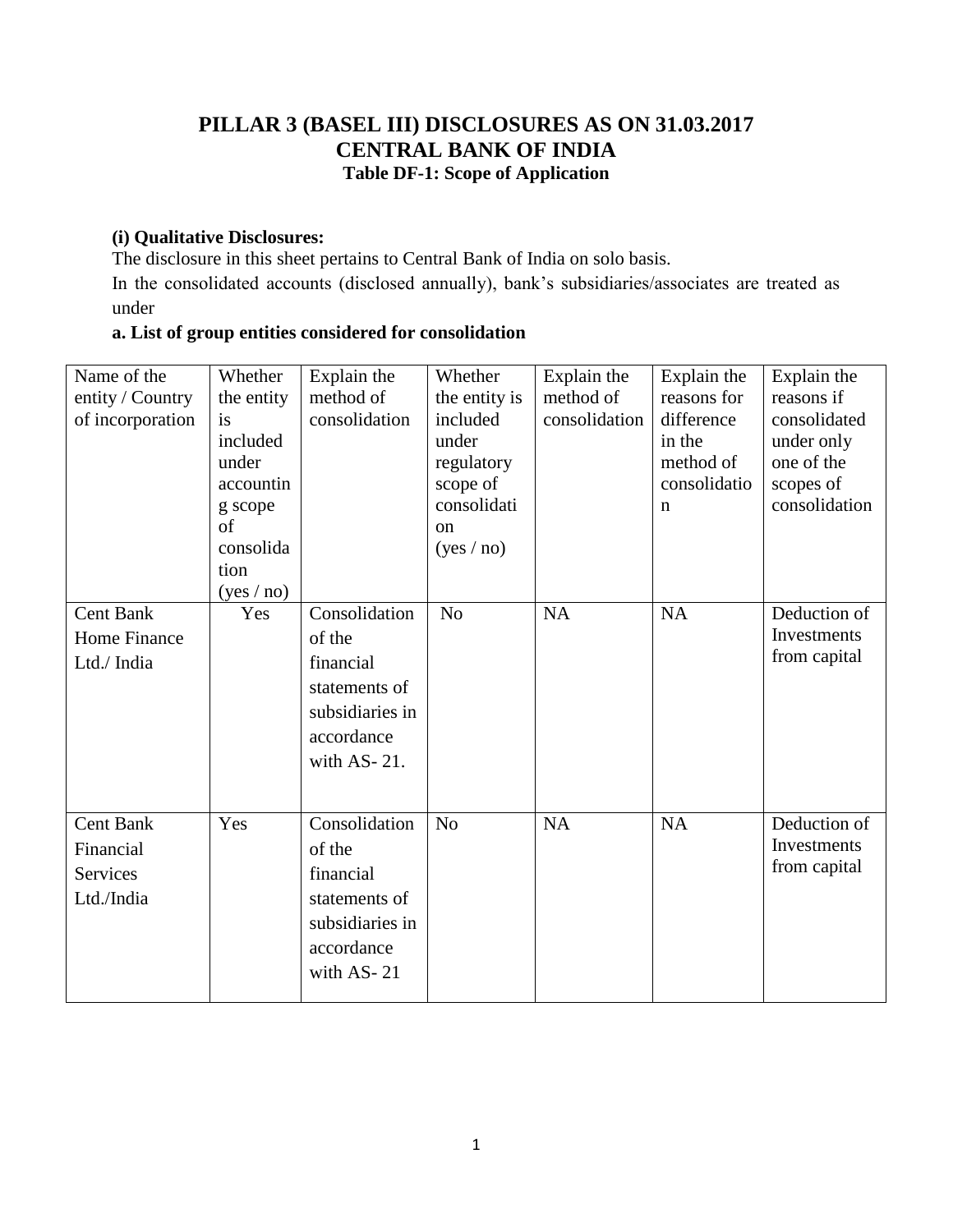| Central               | Yes | Consolidation   | $\rm No$       | NA | NA | <b>Risk</b> |
|-----------------------|-----|-----------------|----------------|----|----|-------------|
| Madhyapradesh         |     | of the          |                |    |    | Weighted    |
| GB/India              |     | financial       |                |    |    |             |
|                       |     | statements of   |                |    |    | Assets      |
|                       |     | subsidiaries in |                |    |    |             |
|                       |     | accordance      |                |    |    |             |
|                       |     | with AS-23      |                |    |    |             |
| <b>Bihar</b><br>Uttar | Yes | Consolidation   | N <sub>o</sub> | NA | NA | <b>Risk</b> |
| Gramin<br>Bank,       |     | of the          |                |    |    | Weighted    |
| Muzzaffarpur/         |     | financial       |                |    |    |             |
| India                 |     | statements of   |                |    |    | Assets      |
|                       |     | subsidiaries in |                |    |    |             |
|                       |     | accordance      |                |    |    |             |
|                       |     | with AS-23      |                |    |    |             |
| UttarbangaKshet       | Yes | Consolidation   | N <sub>o</sub> | NA | NA | <b>Risk</b> |
| riya Gram Bank,       |     | of the          |                |    |    | Weighted    |
| Cooch<br>Bihar/       |     | financial       |                |    |    |             |
| India                 |     | statements of   |                |    |    | Assets      |
|                       |     | subsidiaries in |                |    |    |             |
|                       |     | accordance      |                |    |    |             |
|                       |     | with AS-23      |                |    |    |             |
| Indo-Zambia           | Yes | Consolidation   | N <sub>o</sub> | NA | NA | <b>Risk</b> |
| Bank Ltd.             |     | of the          |                |    |    |             |
| /Zambia.              |     | financial       |                |    |    | Weighted    |
|                       |     | statements of   |                |    |    | Assets      |
|                       |     | subsidiaries in |                |    |    |             |
|                       |     | accordance      |                |    |    |             |
|                       |     | with AS-23      |                |    |    |             |
|                       |     |                 |                |    |    |             |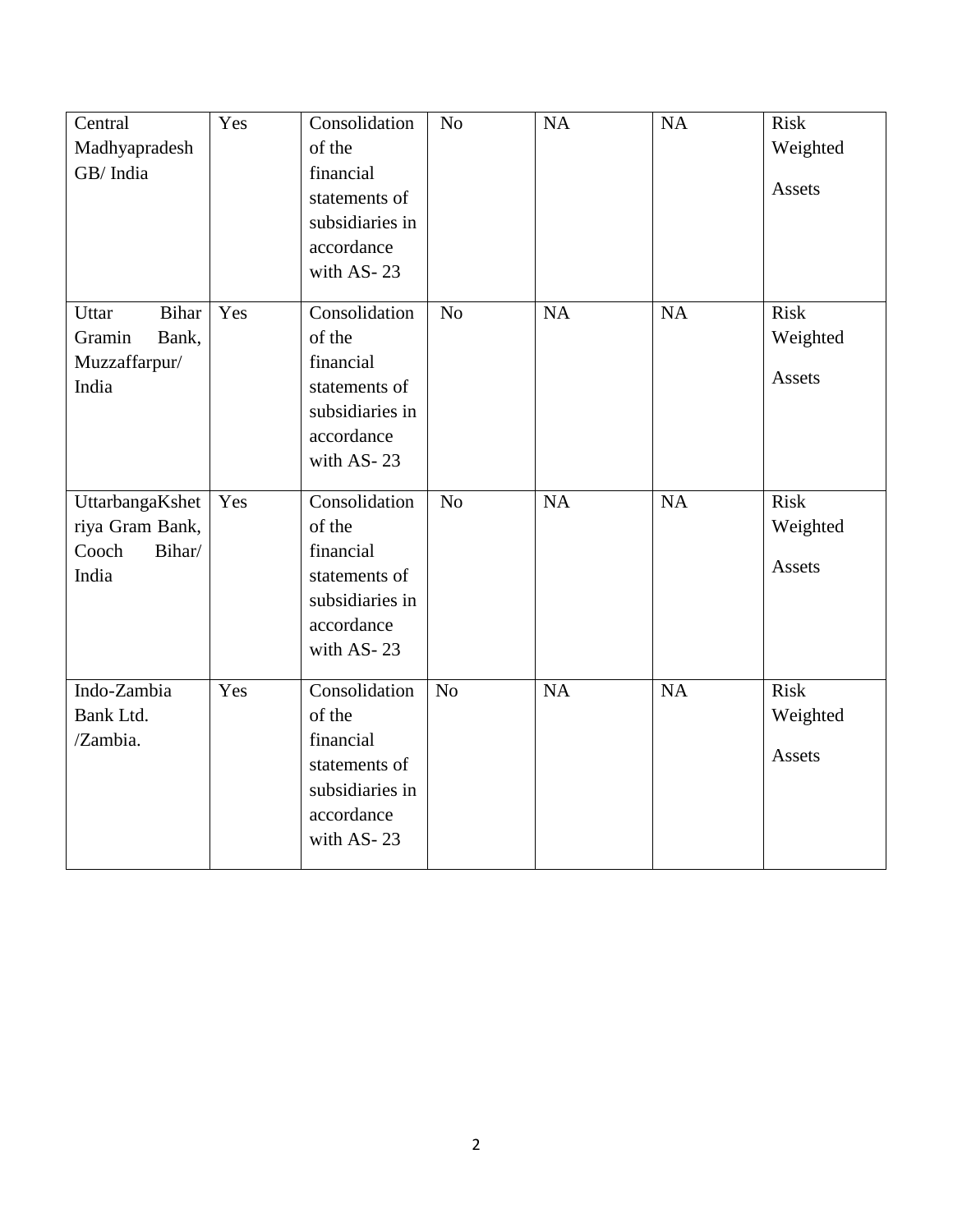#### **b. List of group entities not considered for consolidation both under the accounting and regulatory scope of consolidation**

| Name of the<br>entity $\sqrt{ }$<br>country of<br>incorporation | Principle<br>activity of the<br>entity | Total balance<br>sheet equity<br>(as stated in<br>the accounting<br>balance sheet | $%$ of bank's<br>holding in the<br>total equity | Regulatory<br>treatment of<br>bank's<br>investments in<br>the capital | Total balance<br>sheet assets<br>(as stated in<br>the accounting<br>balance sheet |
|-----------------------------------------------------------------|----------------------------------------|-----------------------------------------------------------------------------------|-------------------------------------------------|-----------------------------------------------------------------------|-----------------------------------------------------------------------------------|
|                                                                 |                                        | of the legal<br>entity)                                                           |                                                 | instruments of<br>the entity                                          | of the legal<br>entity)                                                           |
|                                                                 |                                        |                                                                                   |                                                 |                                                                       |                                                                                   |
|                                                                 |                                        |                                                                                   | <b>NO SUCH ENTITY</b>                           |                                                                       |                                                                                   |
|                                                                 |                                        |                                                                                   |                                                 |                                                                       |                                                                                   |

#### **(ii) Quantitative Disclosures:**

## **c. List of group entities considered for consolidation**

| Name of the entity /            | Principle activity of                                  | Total balance sheet      | Total balance sheet      |
|---------------------------------|--------------------------------------------------------|--------------------------|--------------------------|
| country of                      | the entity                                             | equity (as stated in the | assets (as stated in the |
| incorporation                   |                                                        | accounting balance       | accounting balance       |
| (as indicated in $(i)a$ .       |                                                        | sheet of the legal       | sheet of the legal       |
| above)                          |                                                        | entity) Rs. in Mn        | entity) Rs. in Mn        |
| <b>Cent Bank Home</b>           | The main objective of                                  | 250                      | 14015                    |
| Finance Ltd./ India             | the Company is to<br>provide housing<br>finance        |                          |                          |
| <b>Cent Financial</b>           | Providing investment                                   | 50                       | 440                      |
| Services Ltd./India             | banking products /<br>services to corporate<br>clients |                          |                          |
|                                 |                                                        |                          |                          |
| Central                         | <b>Regional Rural Bank</b>                             | 2464                     | 77418                    |
| GB/<br>Madhyapradesh            |                                                        |                          |                          |
| India                           |                                                        |                          |                          |
|                                 |                                                        |                          |                          |
| Gramin<br><b>Bihar</b><br>Uttar | <b>Regional Rural Bank</b>                             | 4545                     | 187758                   |
| Muzzaffarpur/<br>Bank,          |                                                        |                          |                          |
| India                           |                                                        |                          |                          |
|                                 |                                                        |                          |                          |
| Uttarbanga Kshetriya            | <b>Regional Rural Bank</b>                             | 908                      | 30878                    |
| Gram Bank,<br>Cooch             |                                                        |                          |                          |
| Bihar/India                     |                                                        |                          |                          |
|                                 |                                                        |                          |                          |
|                                 |                                                        |                          |                          |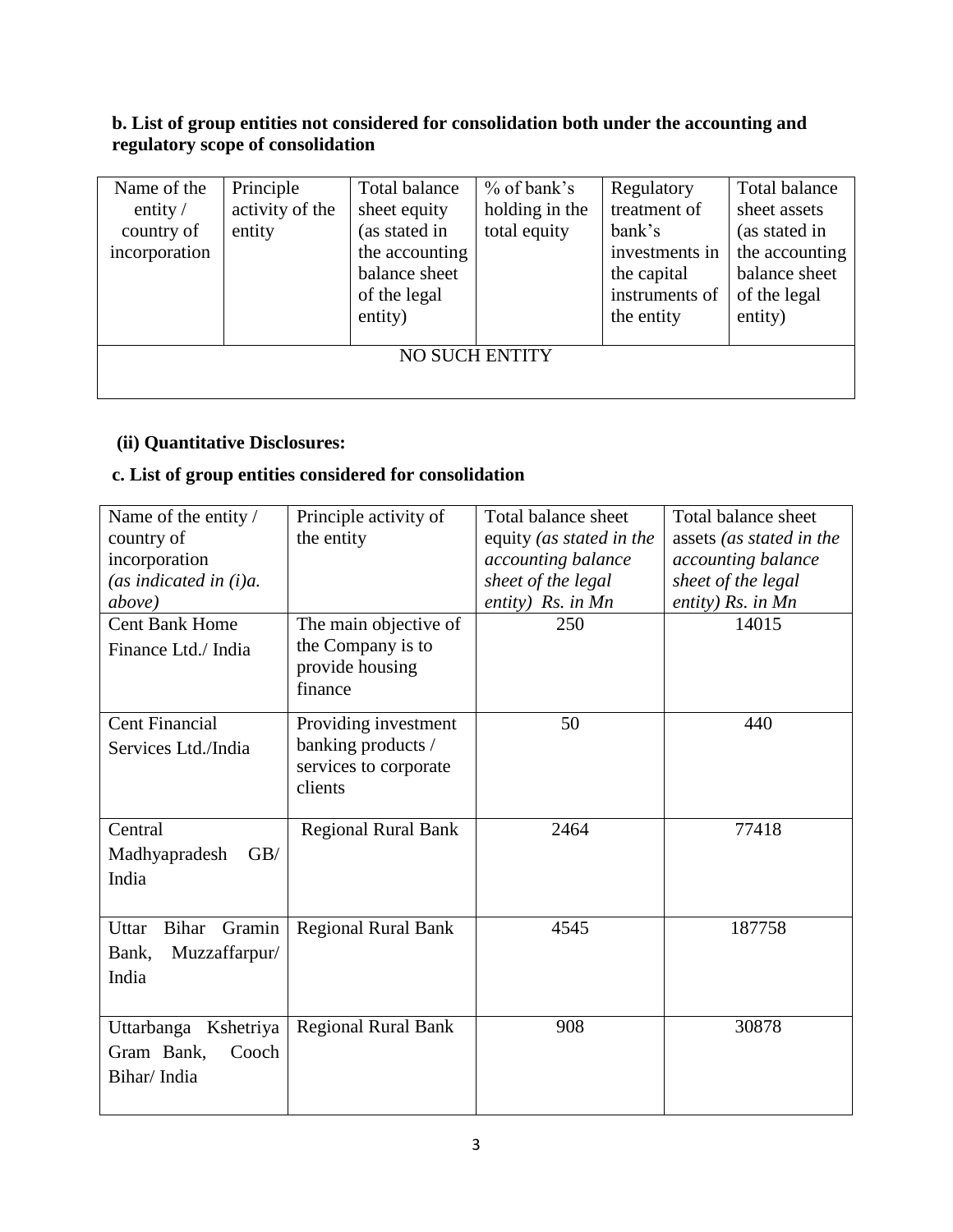**d. The aggregate amount of capital deficiencies in all subsidiaries which are not included in the regulatory scope of consolidation i.e. that are deducted:** NIL

**e. The aggregate amounts (e.g. current book value) of the bank's total interests in insurance entities, which are risk-weighted:** NIL

**f. Any restrictions or impediments on transfer of funds or regulatory capital within the banking group:** NIL

#### **Table DF-2: Capital Adequacy**

#### **Qualitative disclosures**

(a) A summary discussion of the bank's approach to assess the adequacy of its capital to support current and future activities

The bank carries out regular assessment of its capital requirement from time to time to maintain the capital to Risk Weight Assets Ratio (CRAR) at desired level. The capital plan is reviewed on annual basis to take care of business growth and CRAR.

The bank has adopted standardized approach for credit risk, basic indicator approach for operational risk and standardized duration approach for market risk.

The bank has put in place a well laid down Internal Capital Adequacy Assessment Process to enable the bank to plan its capital requirements in relation to its business projections and to meet the risks inherent in the business. The main objective of ICAAP exercise is to identify and measure the risks that are not fully captured by the minimum capital ratio prescribed under Pillar I; the risks that are not at all taken into account by the pillar I; and the factors external to the bank and to provide capital for such additional risks and to measure an appropriate level of internal capital as per the risk appetite. The bank has also put in place the stress testing policy to measure impact of adverse stress scenario on its CRAR.

The bank reviews the ICAAP on quarterly basis.

Bank has taken initiatives to migrate to advanced approaches for Capital Adequacy Computation, Bank has already appointed a consultant &a system integrator vendor for moving to advanced approach.

| <b>Quantitative disclosures</b>                      |               |
|------------------------------------------------------|---------------|
| (b) Capital requirements for credit risk:            |               |
| • Portfolios subject to standardized approach $@9\%$ | Rs. 130656 mn |
| • Securitization exposures :                         | NII           |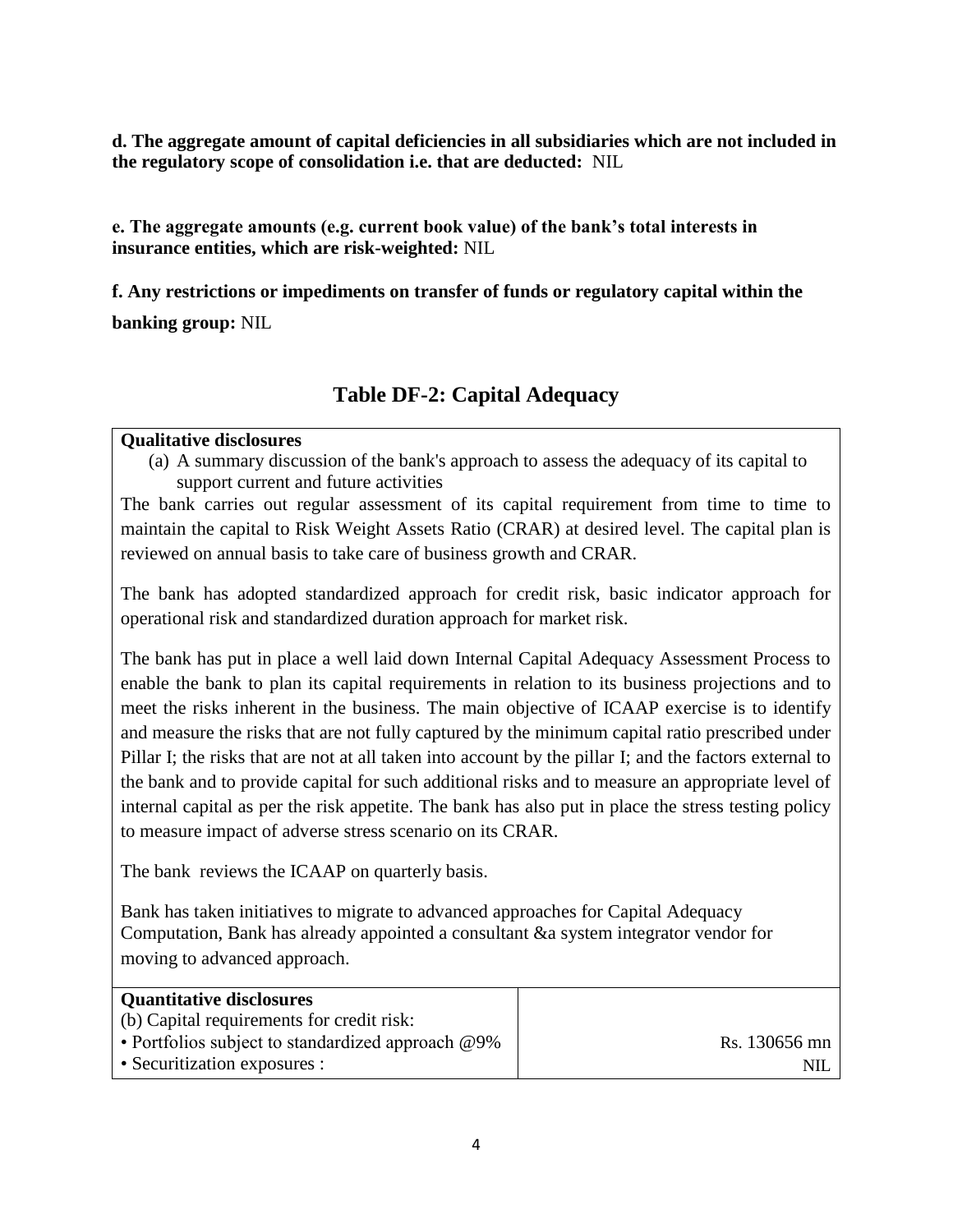| (c) Capital requirements for market risk:          |             |
|----------------------------------------------------|-------------|
| • Standardized duration approach;                  |             |
| - Interest rate risk                               | Rs. 7377mn  |
| - Foreign exchange risk (including gold)           | $Rs.40$ mn  |
| - Equity risk                                      | Rs7532mn    |
| (d) Capital requirements for operational risk:     |             |
| • Basic Indicator Approach                         | Rs. 11806mn |
|                                                    |             |
| (e) Common Equity Tier 1, Tier 1 and Total Capital |             |
| ratios:                                            |             |
| • Common Equity Tier 1                             | 8.62%       |
| $\bullet$ Tier 1                                   | 8.62%       |
| • Total Capital ratio                              | 10.95%      |
|                                                    |             |

### **General qualitative disclosure requirement**

A committee of board of Directors regularly oversees the Bank"s Risk Management policies/practices under various risks viz. credit, operational, market etc. The bank also has separate committees for each risk comprising of top executives of bank headed by Chairman and Managing Director/ Executive directors such as Asset liability Management committee, Credit policy Committee, Operational Risk committee. These committees meet at regular intervals throughout the year to assess and monitor the level of risk under various bank operations and initiate appropriate mitigation measures wherever necessary.

The Risk Management Department at central office level which is headed by General Manager; measures, control and manages risk within the limits set by the Board and enforces compliance with risk parameters set by various committees. The General Manager is assisted by Deputy General Manager and a team of Assistant General Managers, Chief Managers, Senior Managers and Managers.

At all zonal offices and Regional office, Risk Managers are posted who act as an extended arm of the Risk Management Department of Central Office.

The bank has in place various policies such as Credit Risk Management Policy, Credit Risk Mitigation and Collateral Management Policy, Stress testing policy, Market Discipline &Disclosure policy, Intra group transaction and exposure policy, Operational risk policy, ALM policy and Investment and Market risk management Policy.

Besides these, the Loan Policy prescribing broad parameters governing loan functions, guidelines on appraisal and evaluation of credit proposals, lending powers of delegated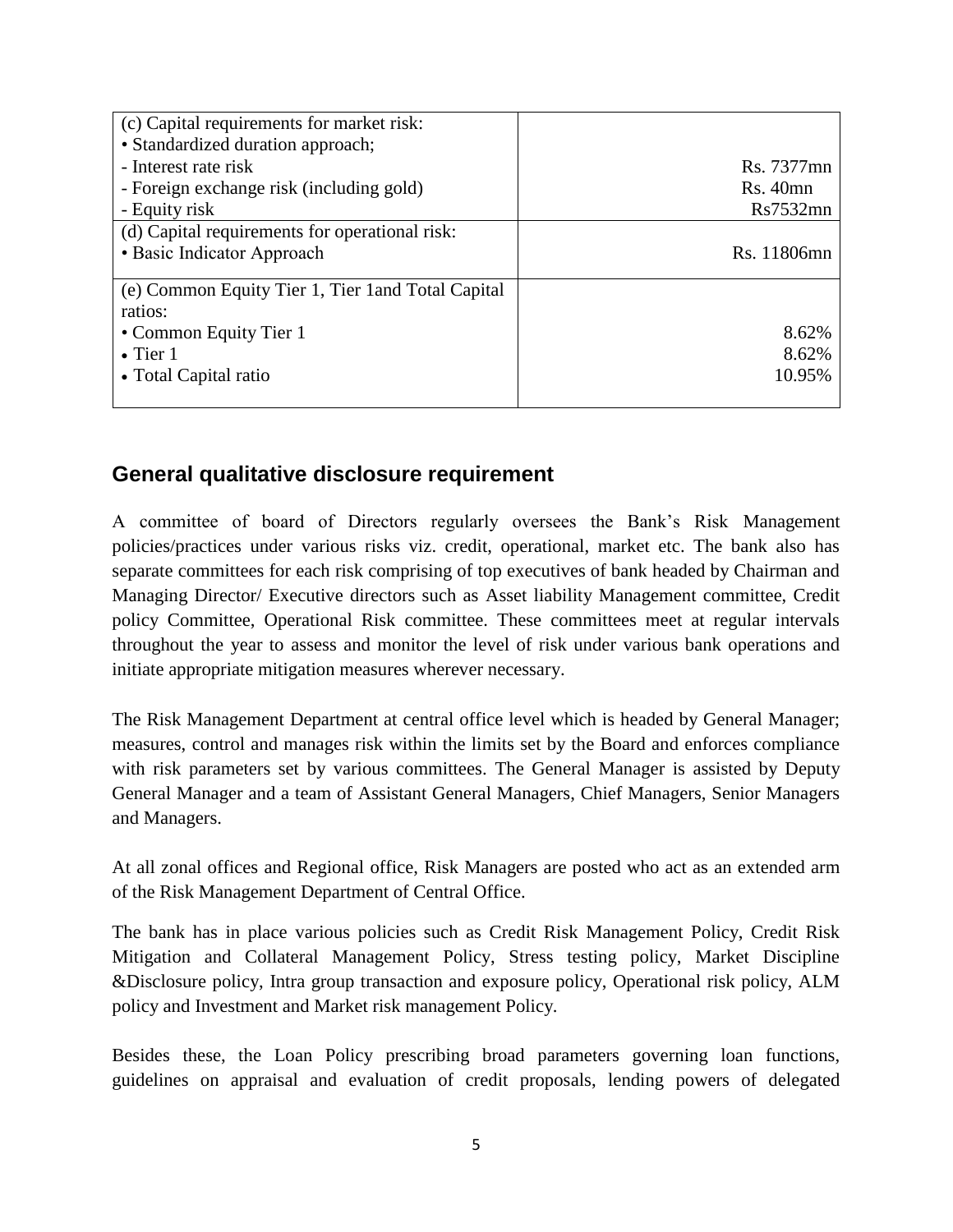authorities' exposure norms, prudential limits and measures, monitoring and controlling the credit portfolio is also in place.

The Credit Monitoring Department headed by General Manager monitors the loan portfolio, identify special mention accounts and take corrective measures. Loan review mechanism is also carried out by the department apart from processing and monitoring of accounts under CDR mechanism.

The bank has introduced rating models for various segments of borrowers including retail lending schemes which measures the risk associated with counterparties and helps in credit and pricing decisions. In case of large borrowers, credit risk assessment models evaluate financial risk, Industry risk, Management risk and business risk of the counter party and each of these risks are scored separately then overall rating is accorded to the counter party. Facility rating module is also available in the rating tool. Where parental support is available the same is also factored in rating, if corporate guarantee is available to the borrower. In order to keep the portfolio of Bank as 100% rated, rating scoring sheets for Mudra loan viz Shishu, Kishor & Tarun also introduced.

#### **Table DF-3 Credit risk: General disclosures for all banks**

|                    | <b>Qualitative Disclosures</b>                                                       |
|--------------------|--------------------------------------------------------------------------------------|
|                    |                                                                                      |
| <b>Credit risk</b> |                                                                                      |
|                    |                                                                                      |
|                    | Definitions of past due and impaired                                                 |
|                    | A Non-Performing Asset shall be a loan or an advance where-                          |
|                    |                                                                                      |
| (i)                | Interest and/or installment of principal remain overdue for a period of more than    |
|                    | 90 days in respect of a Term Loan;                                                   |
| (ii)               | The account remains out of order for 90 days                                         |
| (iii)              | The bill remains overdue for a period of more than 90 days in the case of bills      |
|                    | <b>Purchased and Discounted</b>                                                      |
| (iv)               | In case of advances granted for Agricultural purposes                                |
|                    | The installment of principal or interest thereon remains overdue for two crop<br>a)  |
|                    | seasons for short duration crops                                                     |
|                    | b) The installment of principal or interest thereon remains overdue for one crop     |
|                    | seasons for long duration crops                                                      |
| (v)                | The amount of liquidity facility remains outstanding for more than 90 days, in       |
|                    | respect of a securitization transaction undertaken in terms of guidelines on         |
|                    | securitization dated February 1, 2006.                                               |
| (vi)               | in respect of derivative transactions, the overdue receivables representing positive |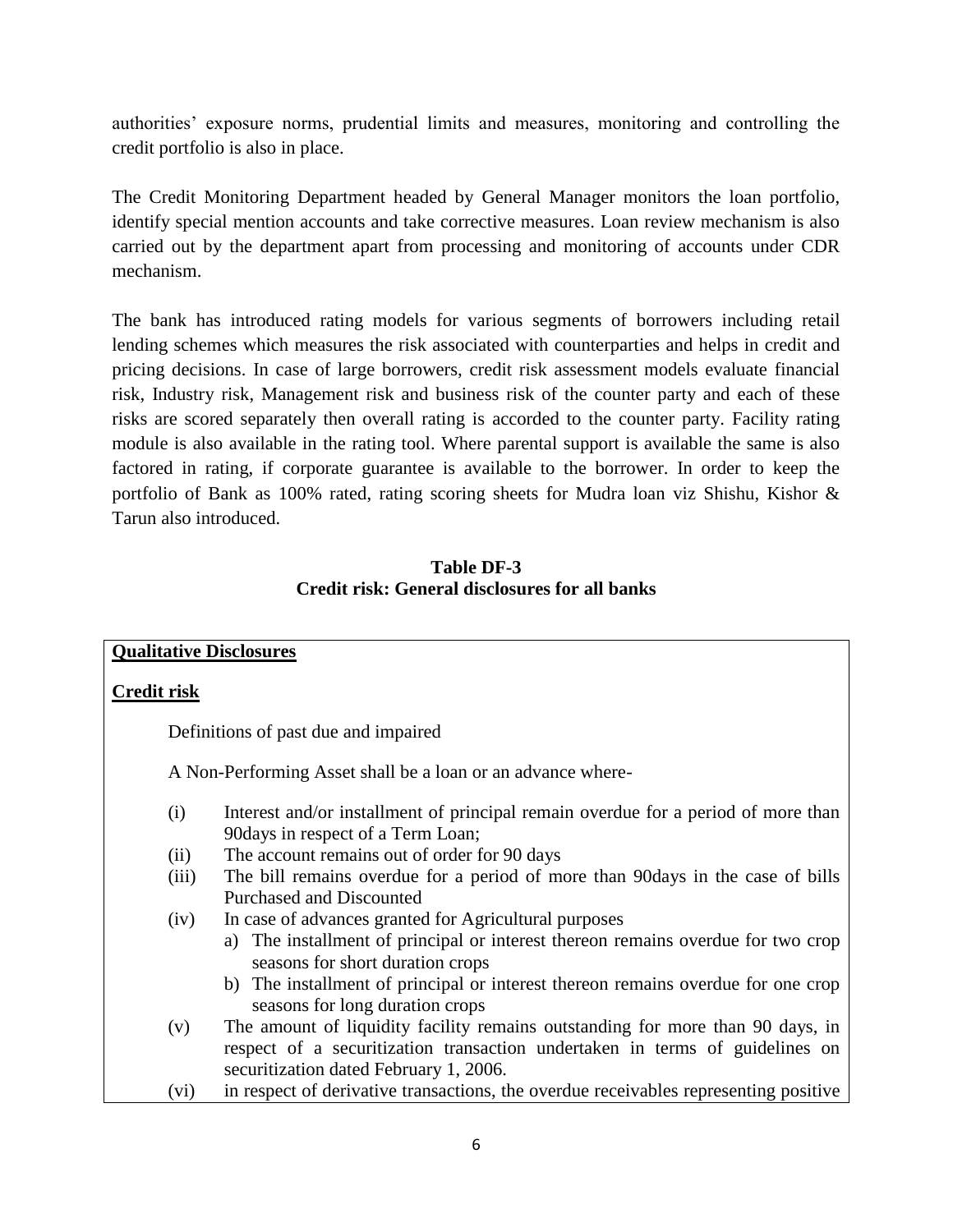mark to- market value of a derivative contract, if these remain unpaid for a period of 90 days from the specified due date for payment.

#### **Out of Order:**

 An account should be treated as "out of Order" if the outstanding balance remains continuously in excess of the sanctioned limit/drawing power. In cases where the outstanding balance in the principal operating accounts less than the sanctioned limit/drawing power, but there are no credits continuously for 90 days as on the date of balance sheet or credit are not enough to cover the interest debited in the account during the same period.

#### **Overdue:**

Any amount due to the bank under any credit facility is overdue if it is not paid on due date fixed by the bank.

#### **Credit Risk Management Policy**

Bank has put in place a well-articulated Board approved Credit Risk Policy which is reviewed annually. The policy deals with the following areas:

- Credit risk- definition, Policy and strategy
- Risk identification & measurement,
- Risk grading and aggregation,
- Credit risk rating framework and reporting,
- Risk control and portfolio management,
- Mitigation techniques,
- Target markets and type of economic activity,
- Credit approval authority,
- Country and currency exposure,
- Maturity patterns, level of diversification,
- Cyclical aspect of the economy,
- Credit risk in off balance sheet exposure,
- Credit risk monitoring procedures
- Managing of credit risk in inter Bank Exposure,
- Country risk and other operational matters.

#### **(Rs. in Mn)**

| <b>Quantitative Disclosures:</b> |  |
|----------------------------------|--|
| (a) Total gross credit risk      |  |
| exposures:                       |  |
| Fund based*:                     |  |
| Non-fund based:                  |  |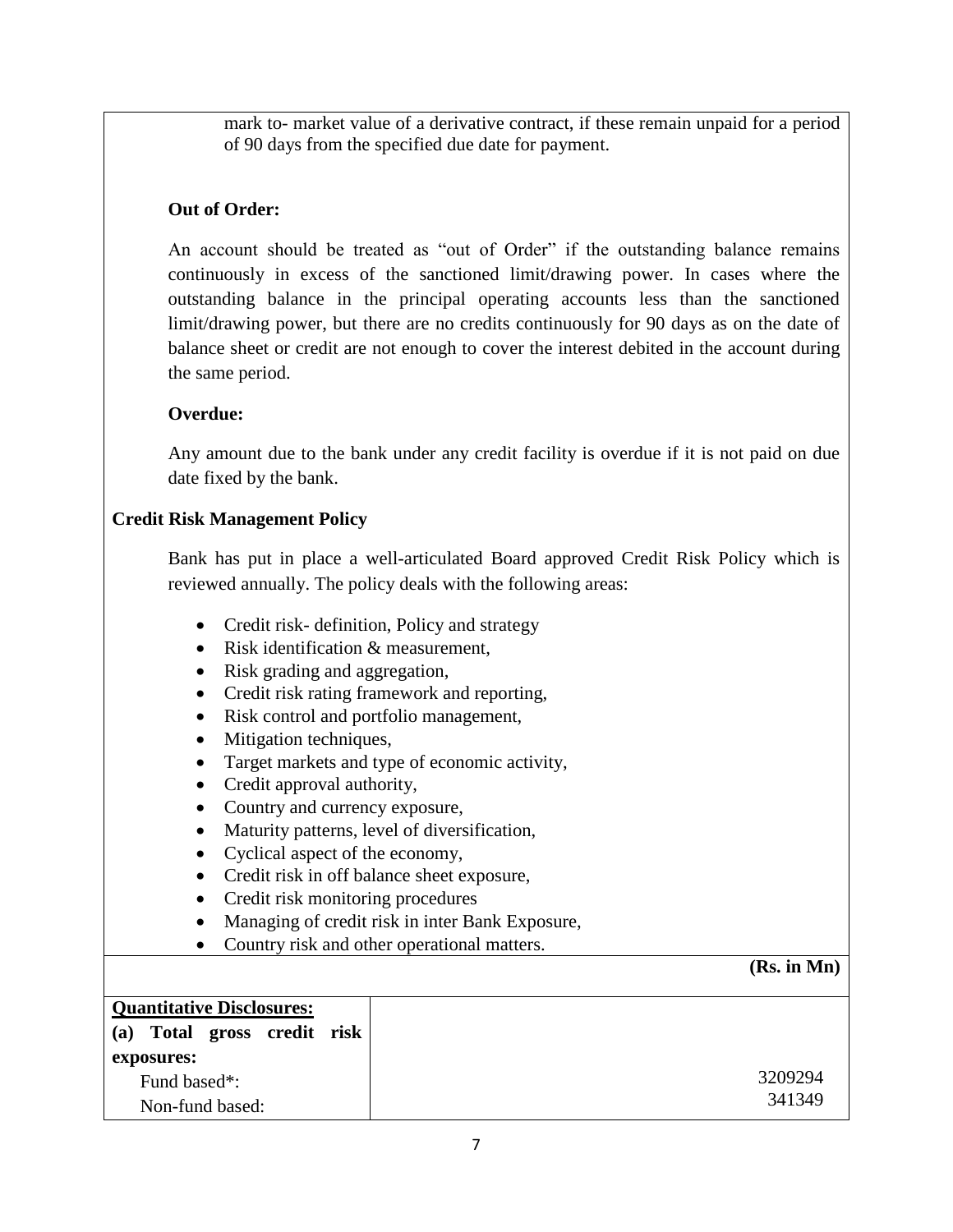| *includes cash , balances with |
|--------------------------------|
|                                |
| (b) Geographic distribution of |
|                                |
| 226                            |
| 3550417                        |
|                                |
|                                |

# (c)

| <b>Industry Name</b>                              | Rs. in Mn     | Rs. in Mn         |  |
|---------------------------------------------------|---------------|-------------------|--|
|                                                   | <b>Funded</b> | <b>Non-Funded</b> |  |
| A. Mining and Quarrying $(A.1 + A.2)$             | 2142          | 1446              |  |
| A.1 Coal                                          | 778           | 1400              |  |
| A.2 Others                                        | 1364          | 46                |  |
| B. Food Processing (B.1 to B.5)                   | 75089         | 26769             |  |
| <b>B.1 Sugar</b>                                  | 29461         | 5576              |  |
| <b>B.2</b> Edible Oils and Vanaspati              | 12673         | 15126             |  |
| B.3 Tea                                           | 2716          | 12                |  |
| <b>B.4 Coffee</b>                                 | 17            | $\overline{0}$    |  |
| <b>B.5 Others</b>                                 | 30222         | 6055              |  |
| C. Beverages (excluding Tea & Coffee) and Tobacco | 1949          | $\overline{0}$    |  |
| C.1 Tobacco and tobacco products                  | 99            | $\Omega$          |  |
| C.2 Others                                        | 1850          | $\overline{0}$    |  |
| D. Textiles                                       | 72649         | 18095             |  |
| D.1 Cotton                                        | 35171         | 2320              |  |
| D.2 Jute                                          | 1456          | 360               |  |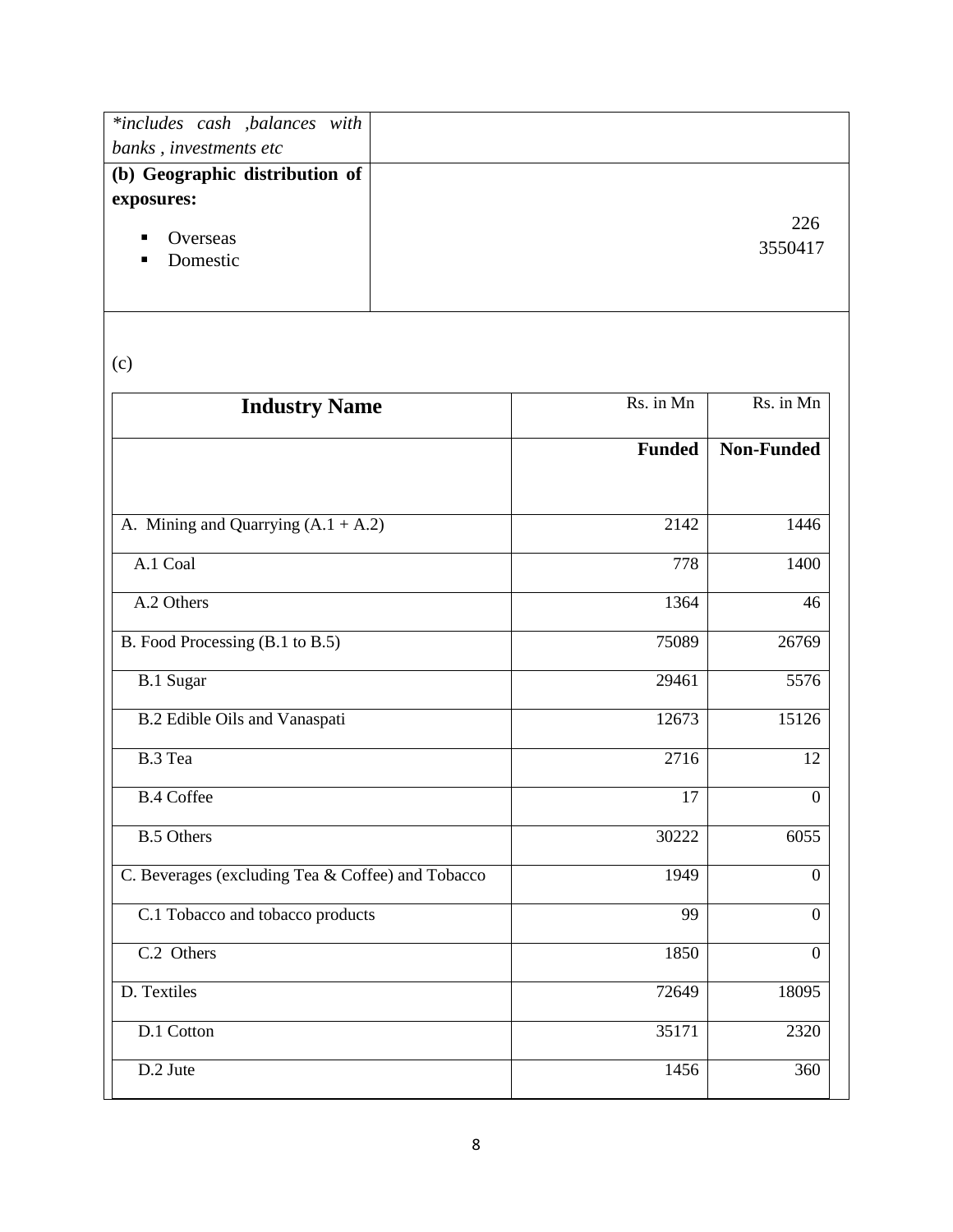| D.3 Man-made, of which                                                    | 172    | $\overline{0}$ |
|---------------------------------------------------------------------------|--------|----------------|
| D.4 Others                                                                | 35849  | 15415          |
| Out of D (i.e., Total Textiles) to Spinning Mills                         | 858    | $\Omega$       |
| E. Leather and Leather products                                           | 784    | 121            |
| F. Wood and Wood Products                                                 | 1007   | 459            |
| G. Paper and Paper Products                                               | 5712   | 2832           |
| H. Petroleum (non-infra), Coal Products (non-mining)<br>and Nuclear Fuels | 11933  | 1479           |
| I. Chemicals and Chemical Products (Dyes, Paints,<br>etc.) (I.1 to I.4)   | 42729  | 11448          |
| <b>I.1 Fertilizers</b>                                                    | 13361  | 18             |
| I.2 Drugs and Pharmaceuticals                                             | 13350  | 8061           |
| I.3 Petro-chemicals (excluding under<br>Infrastructure)                   | 3682   | 360            |
| I.4 Others                                                                | 12337  | 3009           |
| J. Rubber, Plastic and their Products                                     | 2563   | 951            |
| K. Glass & Glassware                                                      | 482    | 23             |
| L. Cement and Cement Products                                             | 17910  | 1992           |
| M. Basic Metal and Metal Products (M.1 + M.2)                             | 123849 | 26678          |
| M.1 Iron and Steel                                                        | 96866  | 21830          |
| M.2 Other Metal and Metal Products                                        | 26983  | 4849           |
| N. All Engineering $(N.1 + N.2)$                                          | 50700  | 51865          |
| N.1 Electronics                                                           | 7967   | 1296           |
| N.2 Others                                                                | 42733  | 50569          |
| O. Vehicles, Vehicle Parts and Transport Equipments                       | 9252   | 7914           |
| P. Gems and Jewellery                                                     | 18030  | 4003           |
| Q. Construction                                                           | 73630  | 16687          |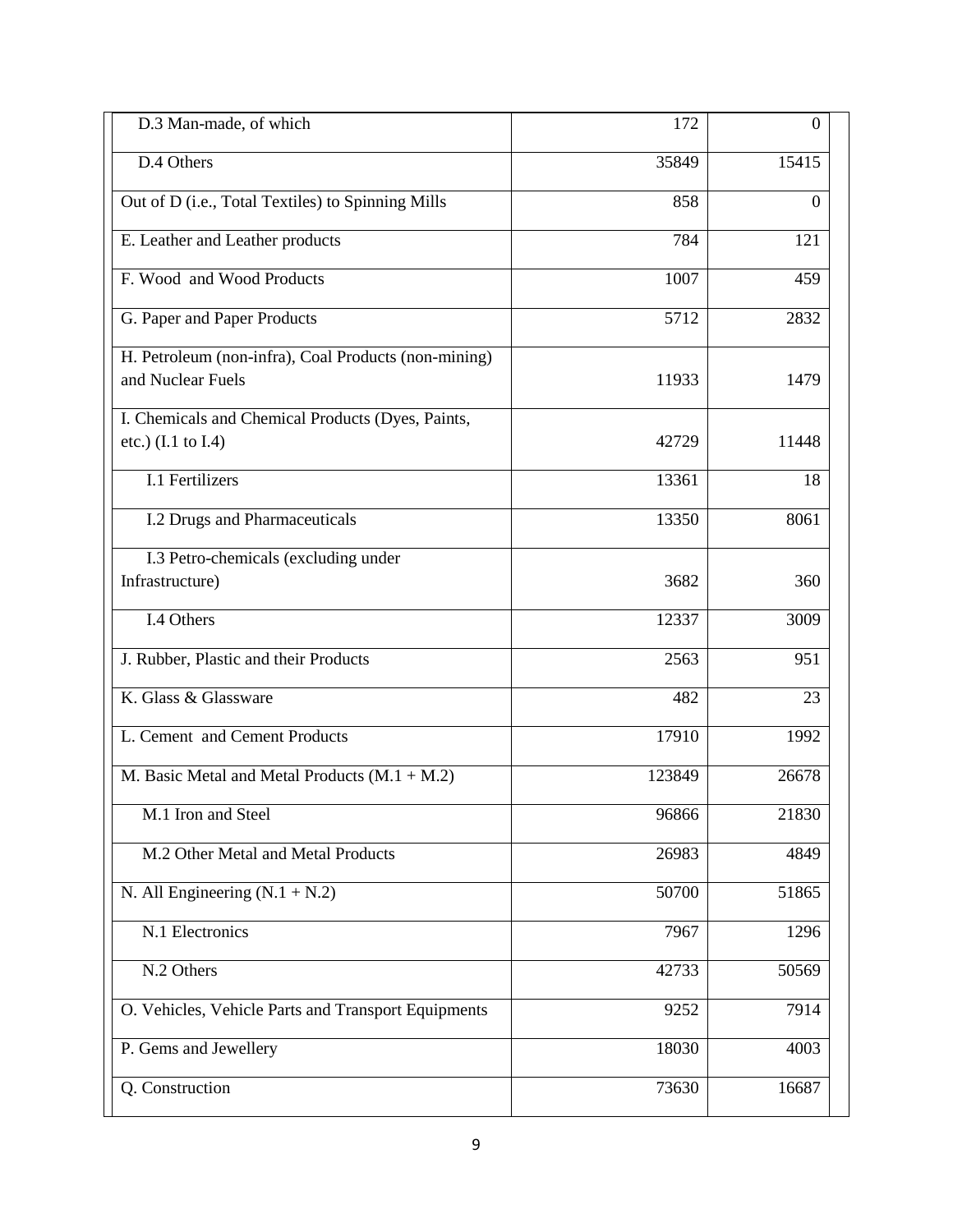| R. Infrastructure (a to d)                                                             | 492195         | 37239            |
|----------------------------------------------------------------------------------------|----------------|------------------|
| R.a Transport (a.1 to a.6)                                                             | 105734         | 5643             |
| R.a.1 Roads and Bridges                                                                | 69327          | 2854             |
| R.a.2 Ports                                                                            | 6846           | 600              |
| R.a.3 Inland Waterways                                                                 | 1078           | $\Omega$         |
| R.a.4 Airport                                                                          | 12616          | 68               |
| R.a.5 Railway Track, tunnels, viaducts, bridges                                        | 15825          | 2120             |
| R.a.6 Urban Public Transport (except rolling<br>stock in case of urban road transport) |                |                  |
|                                                                                        | 43             | $\Omega$         |
| b. Energy $(b.1$ to $b.6)$                                                             | 297994         | 7535             |
| b.1 Electricity (Generation)                                                           | 135395         | 6448             |
| b.1.1 Central Govt PSUs                                                                | 13530          | $\theta$         |
| b.1.2 State Govt PSUs (incl. SEBs)                                                     | 33310          | 3500             |
| b.1.3 Private Sector                                                                   | 88555          | 2948             |
| b.2 Electricity (Transmission)                                                         | 8949           | 904              |
| b.2.1 Central Govt PSUs                                                                | $\overline{0}$ | $\Omega$         |
| b.2.2 State Govt PSUs (incl. SEBs)                                                     | 3701           | 904              |
| b.2.3 Private Sector                                                                   | 5248           | $\mathbf{0}$     |
| b.3 Electricity (Distribution)                                                         | 131738         | 183              |
| b.3.1 Central Govt PSUs                                                                | $\overline{0}$ | $\boldsymbol{0}$ |
| b.3.2 State Govt PSUs (incl. SEBs)                                                     | 131459         | 1                |
| b.3.3 Private Sector                                                                   | 279            | 182              |
| R.b.4 Oil Pipelines                                                                    | 11230          | $\mathbf{0}$     |
| R.b.5 Oil/Gas/Liquefied Natural Gas (LNG)<br>storage facility                          | 8412           | $\boldsymbol{0}$ |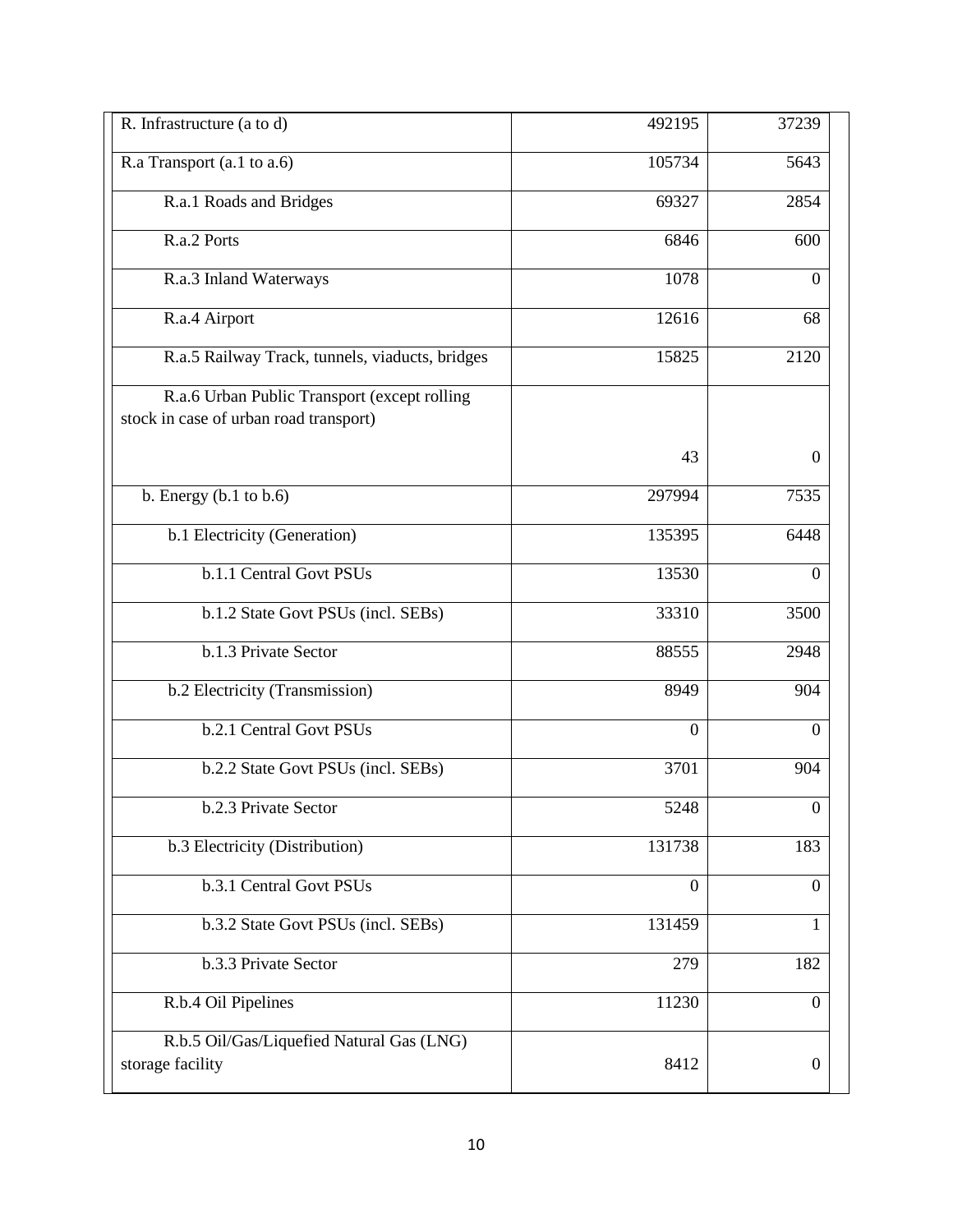| R.b.6 Gas Pipelines                                                                                                       | 2270           | $\theta$       |
|---------------------------------------------------------------------------------------------------------------------------|----------------|----------------|
| R.c. Water and Sanitation (c.1 to c.7)                                                                                    | 10852          | 380            |
| R.c.1 Solid Waste Management                                                                                              | 800            | $\Omega$       |
| R.c.2 Water supply pipelines                                                                                              | $\overline{0}$ | $\Omega$       |
| R.c.3 Water treatment plants                                                                                              | 3087           | 380            |
| R.c.4 Sewage collection, treatment and disposal<br>system                                                                 | 6958           | $\Omega$       |
| R.c.5 Irrigation (dams, channels, embankments<br>etc)                                                                     | 7              | $\Omega$       |
| R.c.6 Storm Water Drainage System                                                                                         | $\Omega$       | $\Omega$       |
| R.c.7 Slurry Pipelines                                                                                                    | $\overline{0}$ | $\Omega$       |
| R.d. Communication (d.1 to d.3)                                                                                           | 30513          | 21165          |
| R.d.1 Telecommunication (Fixed network)                                                                                   | $\theta$       | $\Omega$       |
| R.d.2 Telecommunication towers                                                                                            | 21454          | $\Omega$       |
| R.d.3 Telecommunication and Telecom Services                                                                              | 9060           | 21165          |
| R.e. Social and Commercial Infrastructure (e.1 to e.9)                                                                    | 38124          | 487            |
| R.e.1 Education Institutions (capital stock)                                                                              | 11523          | 320            |
| R.e.2 Hospitals (capital stock)                                                                                           | 3678           | $\Omega$       |
| R.e.3 Three-star or higher category classified<br>hotels located outside cities with population of more<br>than 1 million | 4976           | 122            |
| R.e.4 Common infrastructure for industrial<br>parks, SEZ, tourism facilities and agriculture markets                      | 17223          | 45             |
| R.e.5 Fertilizer (Capital investment)                                                                                     | 400            | $\Omega$       |
| R.e.6 Post harvest storage infrastructure for<br>agriculture and horticultural produce including cold<br>storage          | 324            | $\theta$       |
| R.e.7 Terminal markets                                                                                                    | $\overline{0}$ | $\overline{0}$ |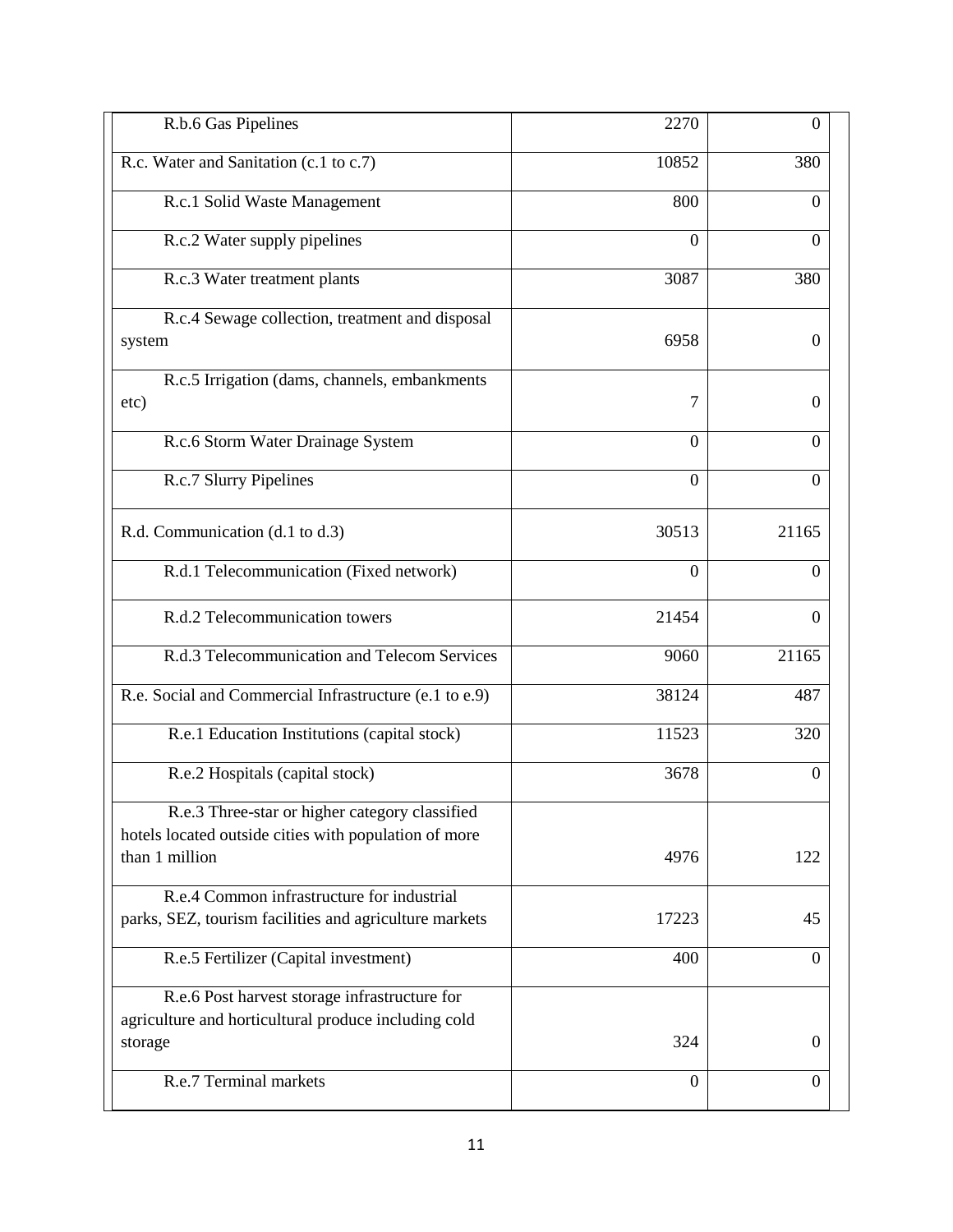| R.e.8 Soil-testing laboratories                         | 0        | U      |
|---------------------------------------------------------|----------|--------|
| R.e.9 Cold Chain                                        | $\theta$ | 0      |
| R.f. Others, if any, please specify                     | 8977     | 2030   |
| S. Other Industries, pl. specify                        | 98962    | 4053   |
| All Industries (A to S)                                 | 1101567  | 214054 |
| Residuary other advances (to tally with gross advances) | 1144633  | 52628  |
| <b>Total</b>                                            | 2246200  | 266682 |

Industry exposure is more than 5% gross exposure

|                                          | <b>Funded</b> | <b>Non-Funded</b> |
|------------------------------------------|---------------|-------------------|
| Infrastructure                           | 492195        | 37239             |
| <b>Basic Metal and Metal</b><br>Products | 123849        | 26678             |

## (d) Residual maturity breakdown of Performing Assets:

| Day 1                        | 42600  |
|------------------------------|--------|
| 02days to 07days:            | 29752  |
| 08 days to 14 days:          | 14170  |
| 15 days to 30 days:          | 50696  |
| 31 days to 3 months:         | 25606  |
| Above 2 months to 3 months:  | 25431  |
| Above 3 months to 6 months   | 50030  |
| Above 6 months to 12 months: | 84587  |
| Above 1 year to 3 year       | 741140 |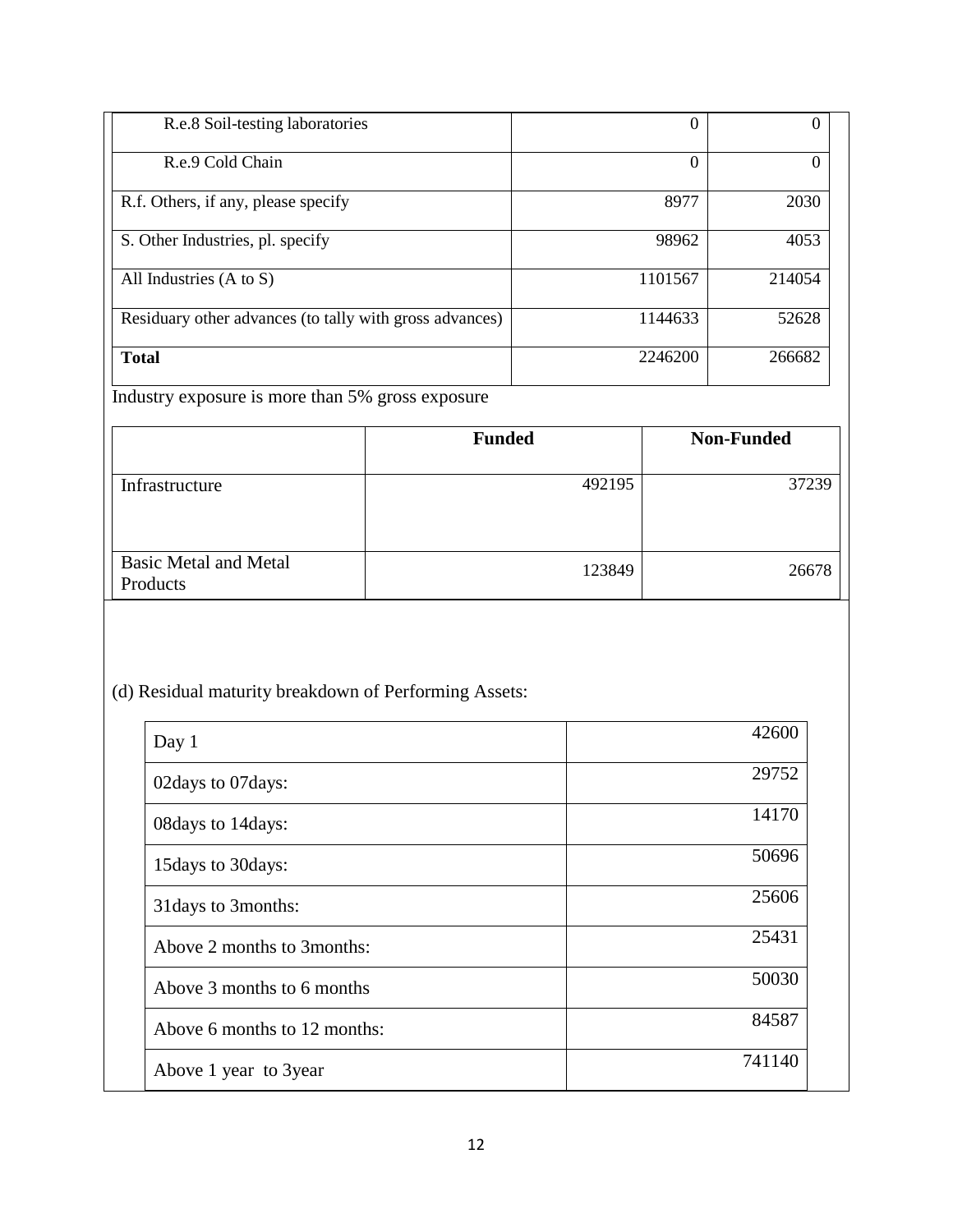| Above 3 years to 5 years                                                                                             | 237986                              |
|----------------------------------------------------------------------------------------------------------------------|-------------------------------------|
| Over 5 Years                                                                                                         | 1012940                             |
| Total                                                                                                                | 2314937                             |
| (e) Amount of NPAs (Gross) -<br>Substandard<br>٠<br>Doubtful 1<br>٠                                                  | 272513<br>60333<br>88556            |
| Doubtful 2<br>п<br>Doubtful 3<br>Loss                                                                                | 90876<br>25924<br>6824              |
| (f) Net NPAs                                                                                                         | 142178                              |
| (g) NPA Ratios<br>Gross NPAs to gross<br>п<br>advances<br>Net NPAs<br>to<br>net<br>advances                          | 17.81%<br>10.20%                    |
| (h) Movement of NPAs (Gross)<br>Opening balance<br>Е<br><b>Additions</b><br>п<br>Reductions<br>п<br>NPA (Gross)<br>п | 227210<br>104878<br>59574<br>272513 |
| (i) Movement of provisions for<br><b>NPAs</b>                                                                        |                                     |
| Opening balance<br>п<br>Provisions<br>made<br>during<br>п<br>the period                                              | 82380<br>60280                      |
| Write-off<br>Write-back<br>of<br>excess<br>п<br>provisions<br>Closing balance                                        | 24035<br>118625                     |
| (j) Amount of Non-Performing<br><b>Investments</b>                                                                   | 5601                                |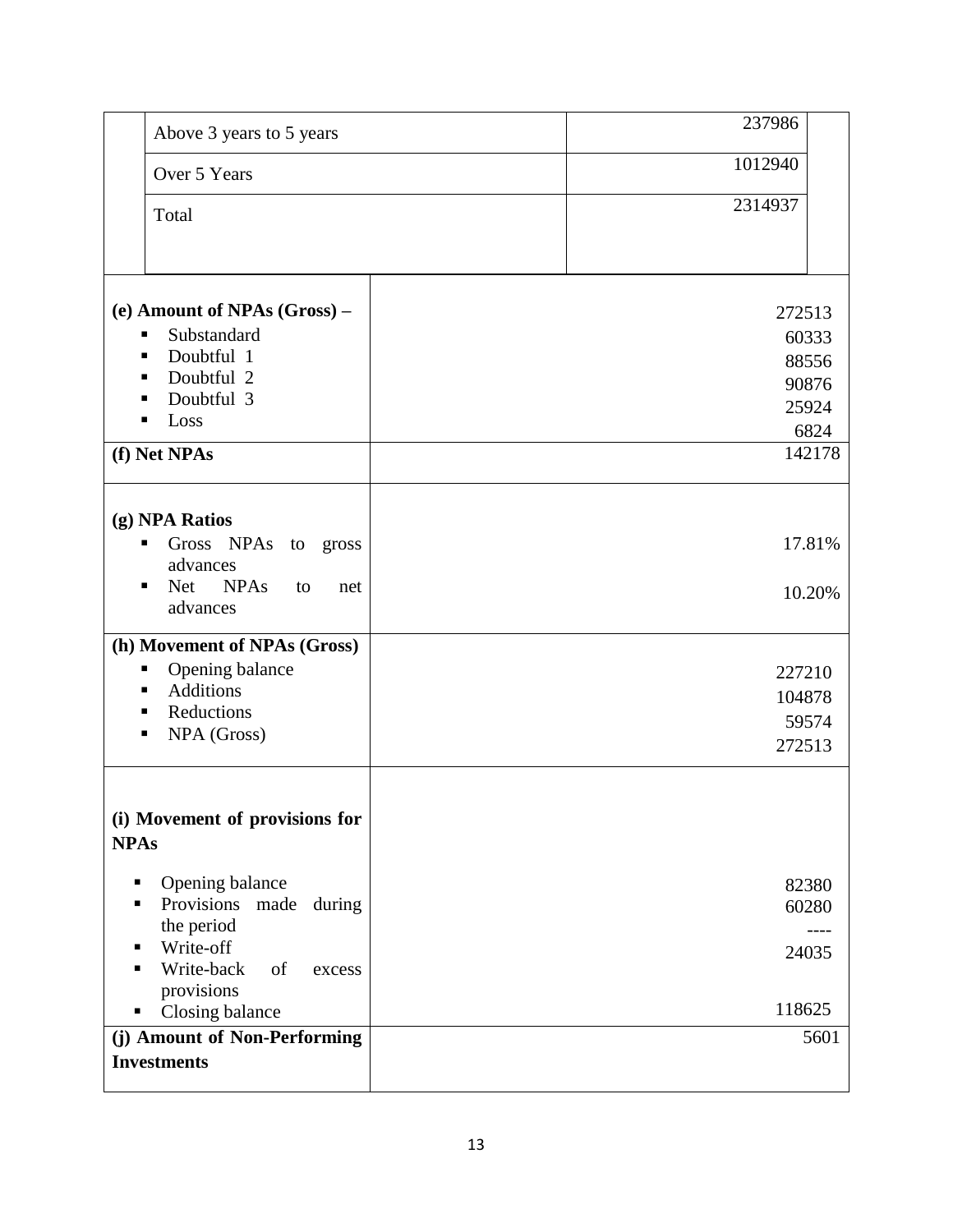| (k) Amount of provisions held<br>non-performing<br>for                                                                                                         | 3894                                        |
|----------------------------------------------------------------------------------------------------------------------------------------------------------------|---------------------------------------------|
| investments                                                                                                                                                    |                                             |
| <b>of</b><br><b>Movement</b><br><b>(I)</b>                                                                                                                     |                                             |
| provisions/depreciation<br>on                                                                                                                                  |                                             |
| investments:                                                                                                                                                   |                                             |
| Opening balance<br>Provisions made during<br>٠<br>the period<br>Write-off<br>$\blacksquare$<br>Write back of excess<br>٠<br>provision<br>Closing balance<br>п. | 10272<br>7684<br><b>NIL</b><br>990<br>16966 |

#### **Table DF-4**

#### **Credit risk: disclosures for portfolios subject to the standardized approach**

#### **Qualitative Disclosures**

- a. The Bank has adopted Standardized approach for computation of capital charge for Credit risk as per RBI guidelines. These guidelines envisage different risk weights for different asset classes, which have been duly applied.
- b. The Bank has recognized the ratings issued by six External Credit Rating Agencies identified by RBI viz., CRISIL Ltd., CARE, ICRA Ltd., India ratings and research pvtltd,SMERArating ltd and BRICKWORK to rate the exposures of its clients.
- c. These agencies rate all fund and non fund based exposures. The ratings awarded by these agencies to the bank"s clients are adopted for assigning risk-weights.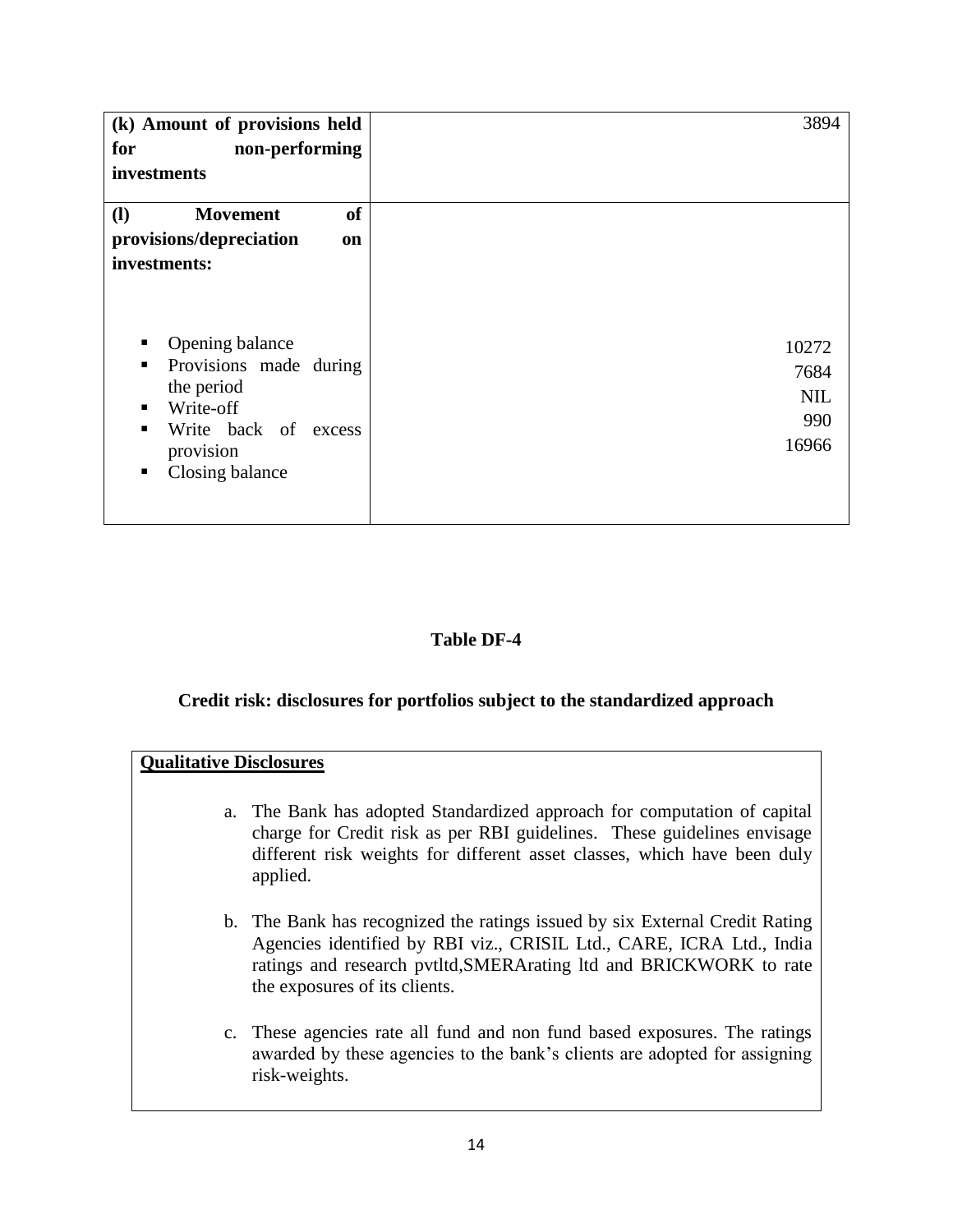**d.** In case of bank"s investment in particular issues of Corporate, the issue specific rating of the rating agency is reckoned to assign the risk weight.

Rs. in Mn

| <b>Quantitative Disclosures:</b>                                                                                                                                                                                               |                                       |
|--------------------------------------------------------------------------------------------------------------------------------------------------------------------------------------------------------------------------------|---------------------------------------|
| (b) For exposure amounts after risk mitigation subject to the<br>standardized approach, amount of a bank's outstanding (rated<br>and unrated) in the following three major risk buckets as well<br>as those that are deducted: |                                       |
| Below 100 % risk weight:<br>100 % risk weight<br>More than 100 % risk weight<br><b>Amount Deducted-CRM</b>                                                                                                                     | 2550659<br>525308<br>515962<br>126088 |

#### **Table DF-5 Credit risk mitigation: disclosures for standardized approaches**

#### **Qualitative Disclosures**

- **Policies and processes for collateral valuation and management;** Bank has well defined credit risk mitigation and collateral management policy. The main types of collaterals accepted by bank are cash and near cash securities, land and building, plant and machinery etc.
- **A description of the main types of collateral taken by the bank;** Bank accepts personal guarantees, corporate guarantees and guarantees issued by sovereigns and banks. Collaterals are valued at fair market value and at regular intervals as per the policy guidelines.

RBI guidelines recognize various types of financial collaterals for the purpose of credit risk mitigation. The guidelines further provide recognition of guarantees as one of the credit risk mitigants. Bank has put in place suitable policy measures to capture these elements.

 **Rs. in Mn.**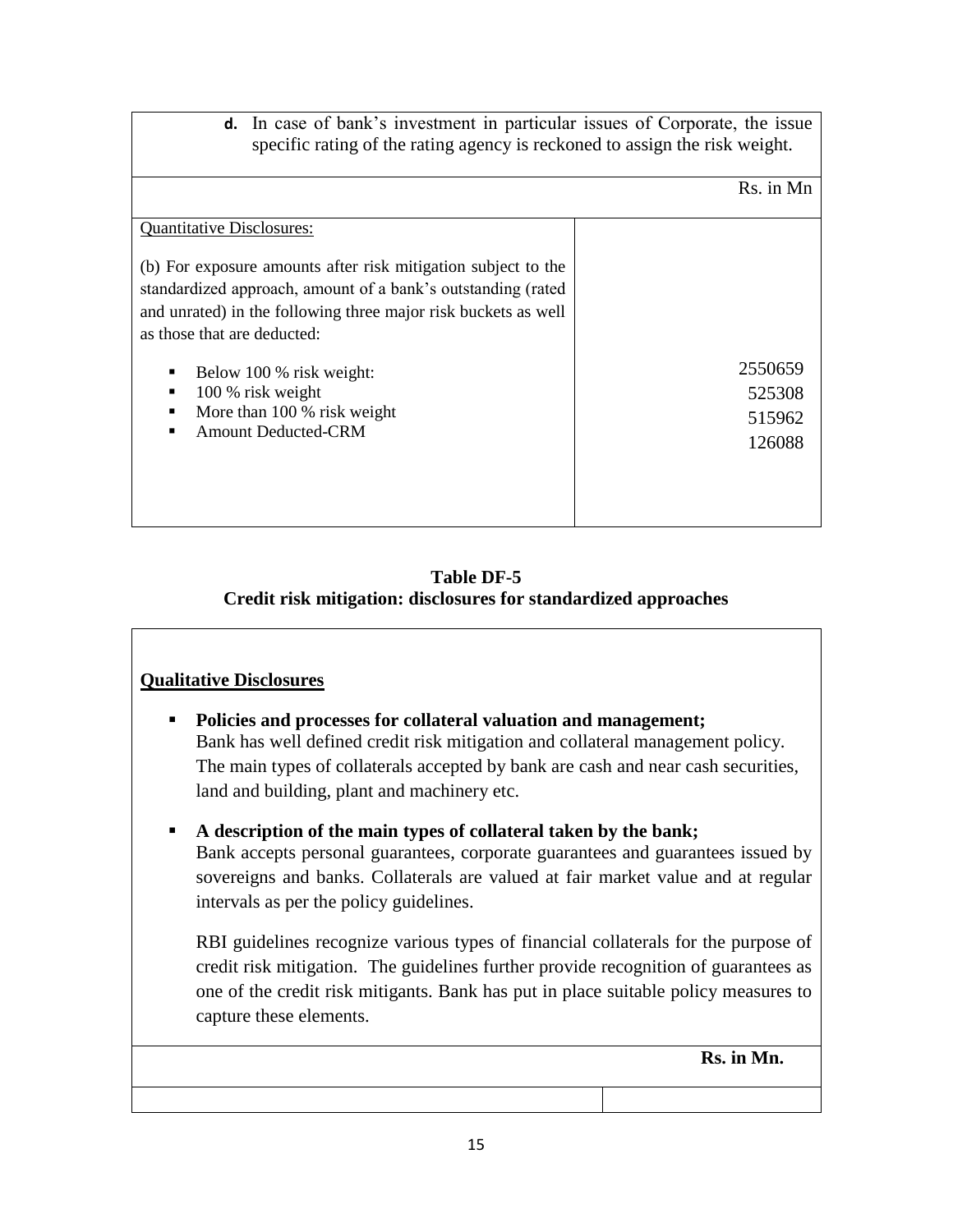| <b>Quantitative Disclosures</b>                                |                 |
|----------------------------------------------------------------|-----------------|
| (b) For disclosed credit risk portfolio under the standardized |                 |
| approach, the total exposure that is covered by:               |                 |
| eligible financial collateral;                                 |                 |
| Fund based<br>Non fund based                                   | 104909<br>21179 |

| Table DF-6                                           |
|------------------------------------------------------|
| Securitization: disclosure for standardized approach |

| <b>Qualitative Disclosures:</b><br><b>NIL</b>                                                                                                                                                                      |            |
|--------------------------------------------------------------------------------------------------------------------------------------------------------------------------------------------------------------------|------------|
|                                                                                                                                                                                                                    | Rs. in Mn  |
| <b>Quantitative Disclosures</b>                                                                                                                                                                                    |            |
| <b>Banking Book</b>                                                                                                                                                                                                |            |
| (d) The total amount of exposures securitized by the<br>bank                                                                                                                                                       | <b>NIL</b> |
| (e) For exposures securitized losses recognized by the<br>bank during the current period broken down by the<br>exposure type (eg. Credit cards, housing loans, auto<br>loans etc. detailed by underlying security) | <b>NIL</b> |
| (f) Amount of assets intended to be securitized within a                                                                                                                                                           | <b>NIL</b> |
| year<br>(g) Of (f), the amount of assets originated within a year                                                                                                                                                  | <b>NIL</b> |
| before securitization<br>(h) The total amount of exposures securitized (by                                                                                                                                         |            |
| exposure type) and unrecognized gain or losses on sale<br>by exposure type                                                                                                                                         | <b>NIL</b> |
| (i) Aggregate amount of :                                                                                                                                                                                          |            |
| - On balance sheet securitization exposures retained or<br>purchased broken down by exposure type and-                                                                                                             | <b>NIL</b> |
| Off balance sheet securitization exposures broken                                                                                                                                                                  | <b>NIL</b> |
| down by exposure type                                                                                                                                                                                              |            |
| (i) Aggregate amount of securitization exposures<br>retained or purchased and the associated capital charges                                                                                                       | <b>Nil</b> |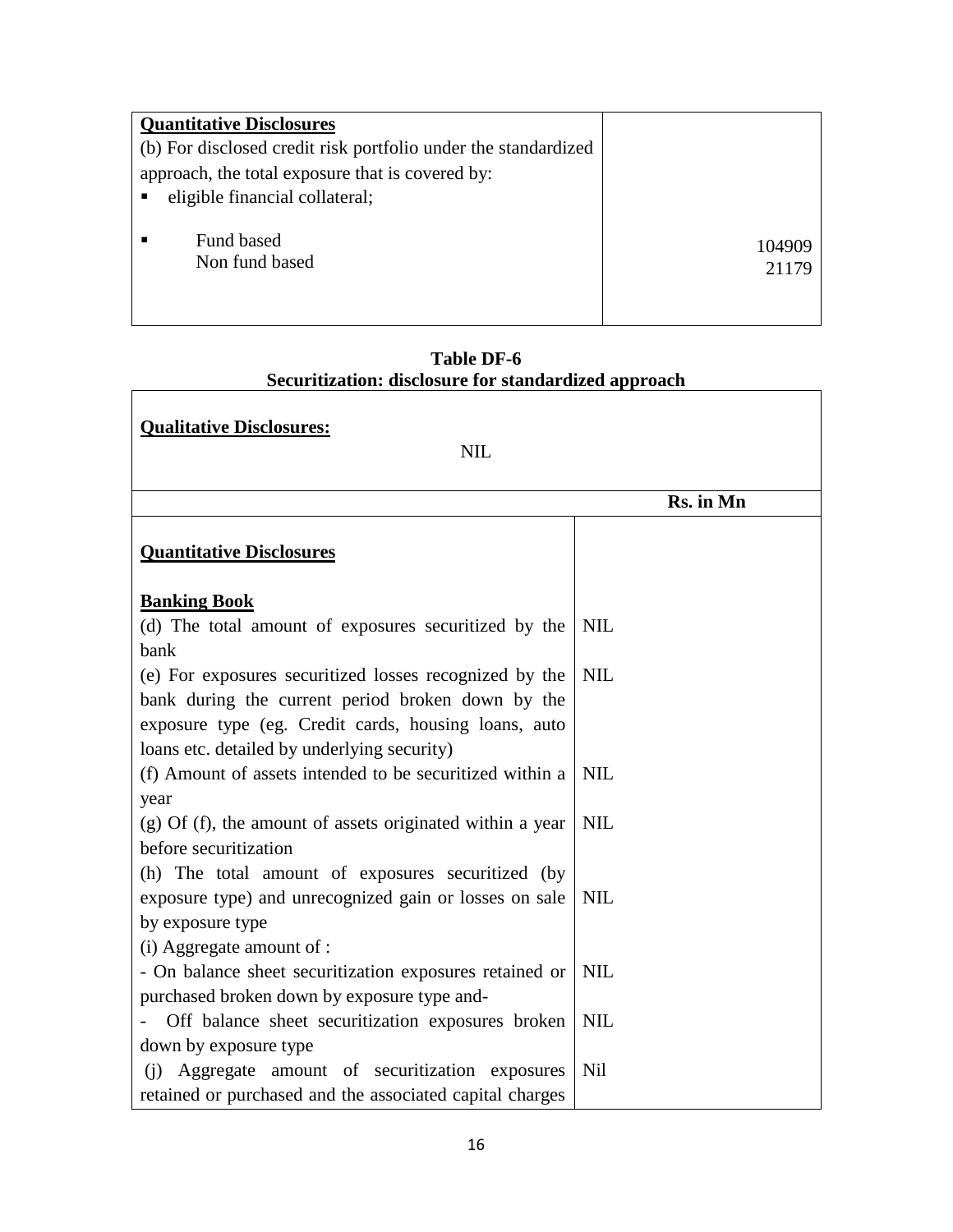| broken down between exposures and further broken         |     |
|----------------------------------------------------------|-----|
| down into different risk weight bands for each           |     |
| regulatory capital approach.                             |     |
| Exposures that have been deducted entirely from Tier 1   |     |
| capital, credit enhancing I/Os deducted from Total       | Nil |
| Capital, and other exposures deducted from total capital |     |
| (by exposure type)                                       |     |
| <b>Quantitative Disclosures</b>                          |     |
| <b>Trading Book:</b>                                     |     |
|                                                          |     |
| (k) Aggregate amount of exposures securitized by the     | Nil |
| bank for which the bank has retained some exposures      |     |
| and which is subject to the market risk approach by      |     |
| exposure type                                            |     |
| (l) Aggregate amount of :                                | Nil |
| - On balance sheet securitization exposures retained or  |     |
| purchased broken down by exposure type and-              |     |
| Off balance sheet securitization exposures broken        | Nil |
| down by exposure type                                    |     |
| Aggregate amount of securitization exposures<br>(m)      | Nil |
| retained or purchased separately for :                   |     |
| - securitization exposures retained or purchased subject | Nil |
| to comprehensive risk measure risk measure for specific  |     |
| risk: and                                                |     |
| - securitization exposures subject to the securitization | Nil |
| framework for specific risk broken down into different   |     |
| risk weight bands                                        |     |
| $(n)$ Aggregate amount of :                              |     |
| The capital requirements for the securitization          | Nil |
| exposures, subject to the securitization framework       |     |
| broken down into different risk weight bands             |     |
| Securitization exposures that are deducted entirely      |     |
| from Tier 1 capital, credit enhancing I/O deducted from  | Nil |
| total capital, and other exposures deducted from total   |     |
| capital (by exposure type)                               |     |
|                                                          |     |
|                                                          |     |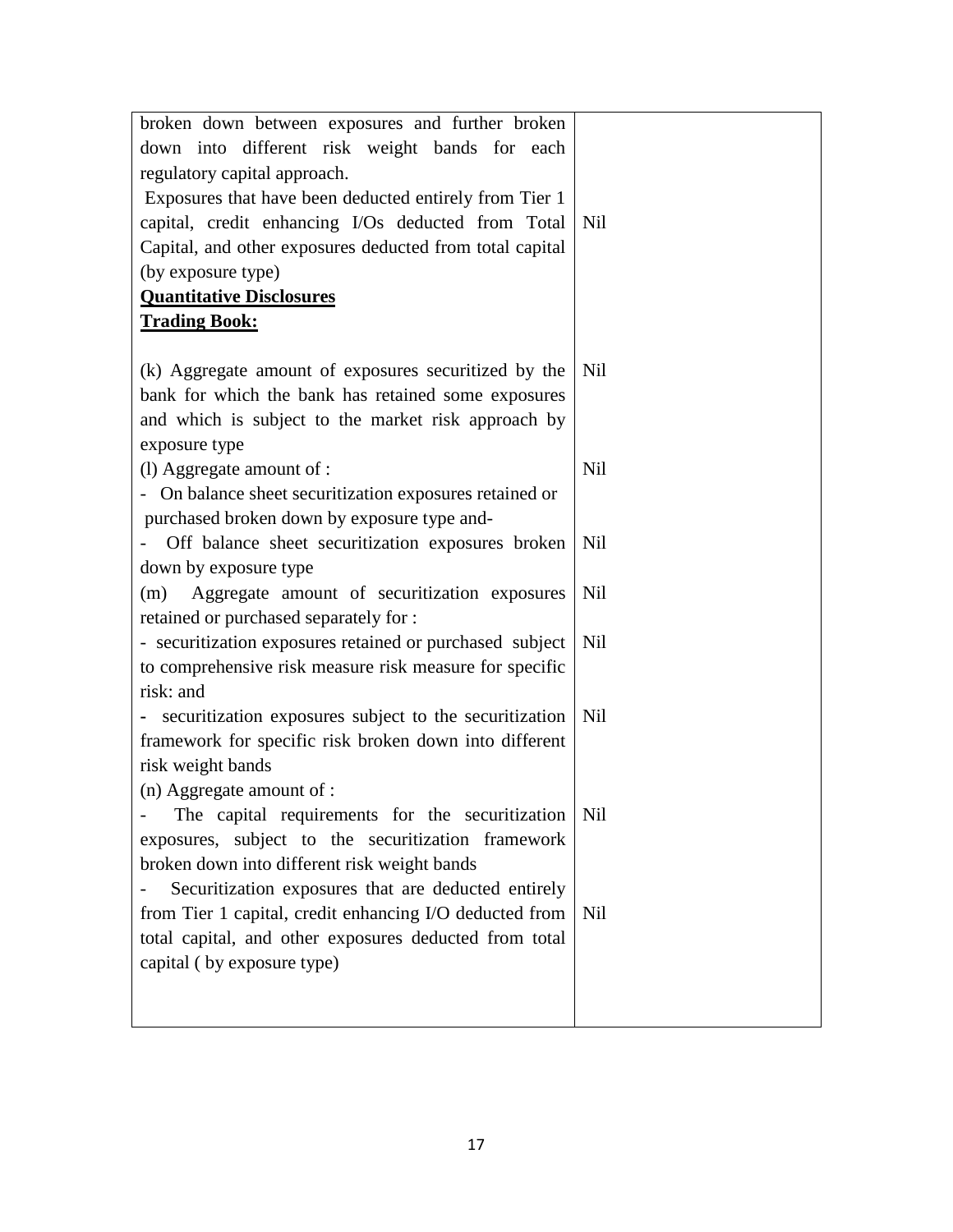#### **Table DF-7 Market risk in trading book**

#### **Qualitative disclosures**

The bank has well defined Investment and Market Risk Management Policy. This policy covers all important areas of market risk measurement.

Bank defines Market Risk as the risk of loss in on-balance sheet and off-balance sheet positions arising from movements in market process, in particular, changes in interest rates, exchange rates and equity and commodity prices.

The bank has adopted Standardized Duration Approach for measuring the capital requirements for market risk as prescribed by RBI.

#### **Policies for management of Market Risk:**

The bank has put in place board approved Investment and Market Risk Management Policy for effective management of Market Risk in the bank. Other policies which also deal with Market Risk Management are Asset Liability Management Policy and Policy on foreign exchange operations

The policies set various prudential exposure limits and risk limits for ensuring that the operations are in line with bank"s expectations of return through proper Market Risk Management and Asset Liability Management.

#### **Asset-Liability Management**

The ALM Policy is the framework of the ALM process. Bank"s balance sheet has mixed exposure to different levels of financial risk. The goal of bank is to maximize its profitability, but do so in a manner that does not expose the bank to excessive levels of risk which will ultimately affect the profitability. The Policy defines the limits for key measure of risk limits that have been established to specifically accommodate a bank"s unique balance complexion, strategic direction, and appetite for risk.

### **Liquidity Risk**

Liquidity Risk is managed through GAP analysis, based on residual maturity/behavior pattern of assets and liabilities. Bank is regularly submitting LCR returns and has also put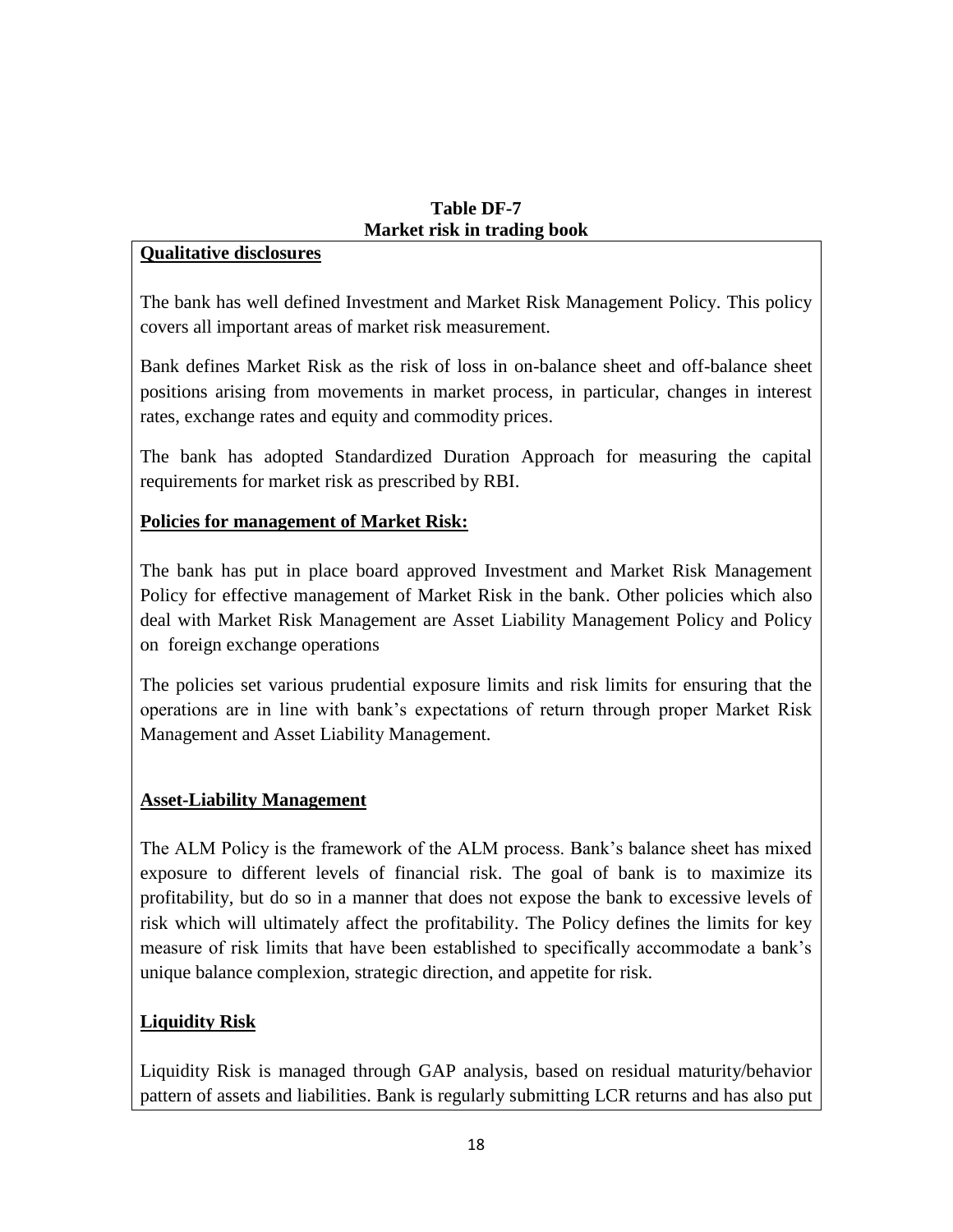in place contingency funding plan. Prudential limits are prescribed for different residual maturity time buckets for efficient Asset Liability Management. Liquidity profile of the bank is also evaluated through various liquidity ratios.

#### **Interest rate risk**

Interest rate risk is managed through Gap analysis of rate sensitive assets and liabilities and is monitored through prudential limits. Bank also estimates risk periodically against adverse movements in interest rate for assessing the impact on Net Interest Income and economic Value of Equity.

#### **Quantitative disclosures**

| <b>Capital Requirement for Market Risk</b> | Capital Charge (Rs. in Mn) |
|--------------------------------------------|----------------------------|
| <b>Interest Rate Risk</b>                  | Rs.7377                    |
| <b>Equity Position Risk</b>                | Rs.7532                    |
| <b>Foreign Exchange Risk</b>               | Rs. 40                     |
| <b>TOTAL</b>                               | Rs14949                    |
|                                            |                            |
|                                            |                            |

#### **Table DF-8**

#### **Operational risk**

#### **Qualitative disclosures**

Operational Risk is the risk of losses resulting from inadequate or failed internal processes, people and systems or from external events. Operational Risk includes legal risk but excludes strategic and reputation risks. Operational Risk Management in the Bank is guided by a well defined Operational Risk Management Policy which is reviewed every year. The bank has initiated pro-active steps to equip itself to migrate to advanced approaches under Operational Risk and has started collation of data pertaining to Operational Risk loss events through Loss Data Management, Risk & control Self Assessment (RCSA), Key Risk Indicators (KRI) & Scenario Analysis. Bank is also a member of loss data consortium 'CORDEx' for external loss data base.

The Bank had already approached RBI for moving to The Standardized Approach and is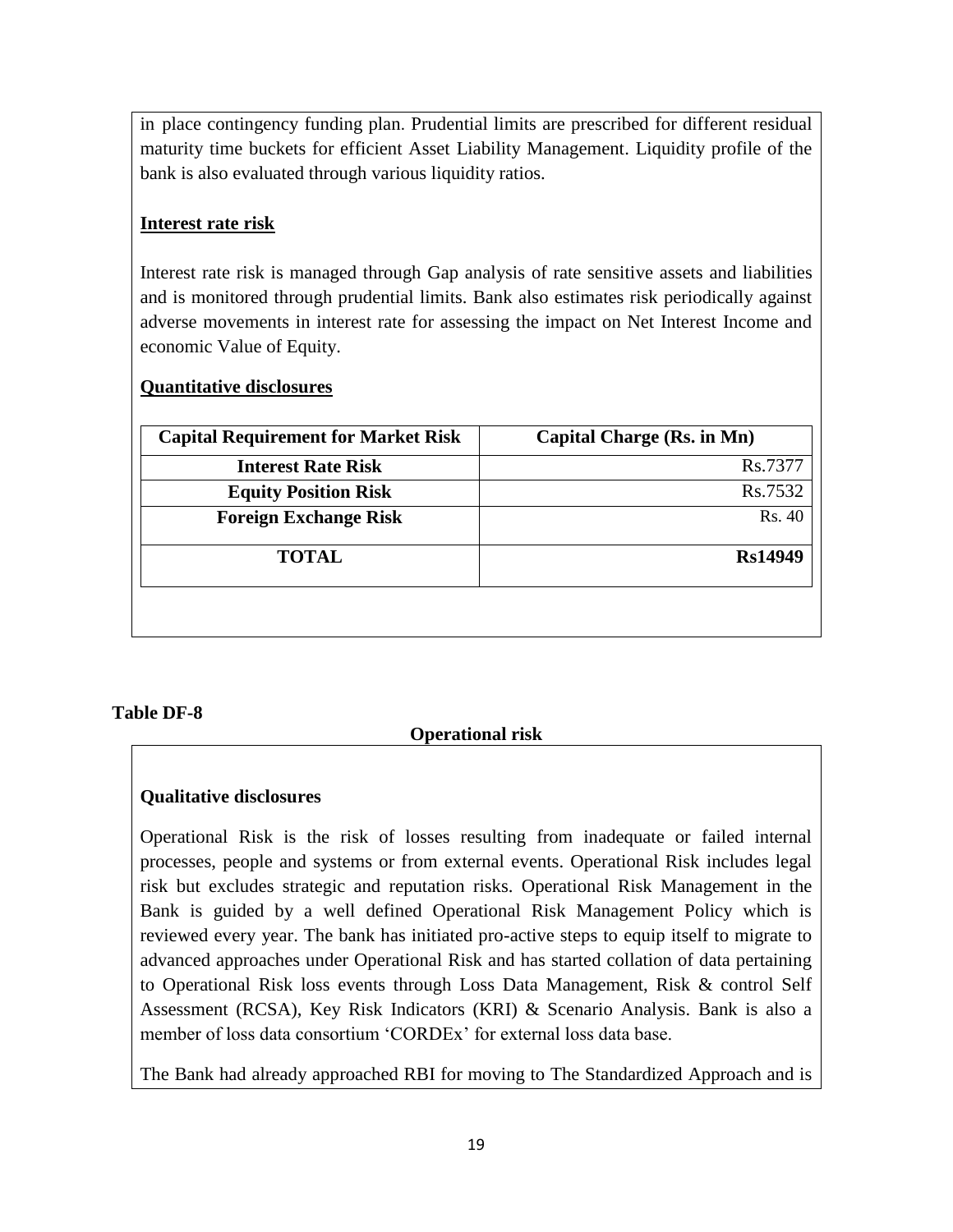now making efforts to move directly to Advance Measurement Approach.

The bank has provided capital for operational risk as per Basic Indicator Approach. Accordingly the capital requirement for operational risk as on 31.03.2017 is Rs.11806 mn.

#### **Table DF-9 Interest rate risk in the banking book (IRRBB)**

#### **Qualitative Disclosure:**

The interest rate risk is measured and monitored through two approaches:

- 1) Earning at risk (Traditional Gap Analysis) The impact of change in interest rates on net interest income is analyzed under this approach and calculated under yield curve approach. Under this approach a parallel shift of 1% is assumed both in assets and liabilities.
- 2) Economic Value of Equity:

Modified duration of assets and liabilities is computed separately to arrive at modified duration of equity. A parallel shift in yield curve by 200 basis point is assumed for calculating the economic value of equity.

#### **Quantitative Disclosure**

| <b>Parameter of Change</b>                   | Rs. in Mn |
|----------------------------------------------|-----------|
|                                              |           |
| 1. Impact on Earnings at 100 bps increase in | 274       |
| interest rate across assets and liability    |           |
|                                              |           |
| 2. Market value of Equity: 200 bps change    | 225       |
|                                              |           |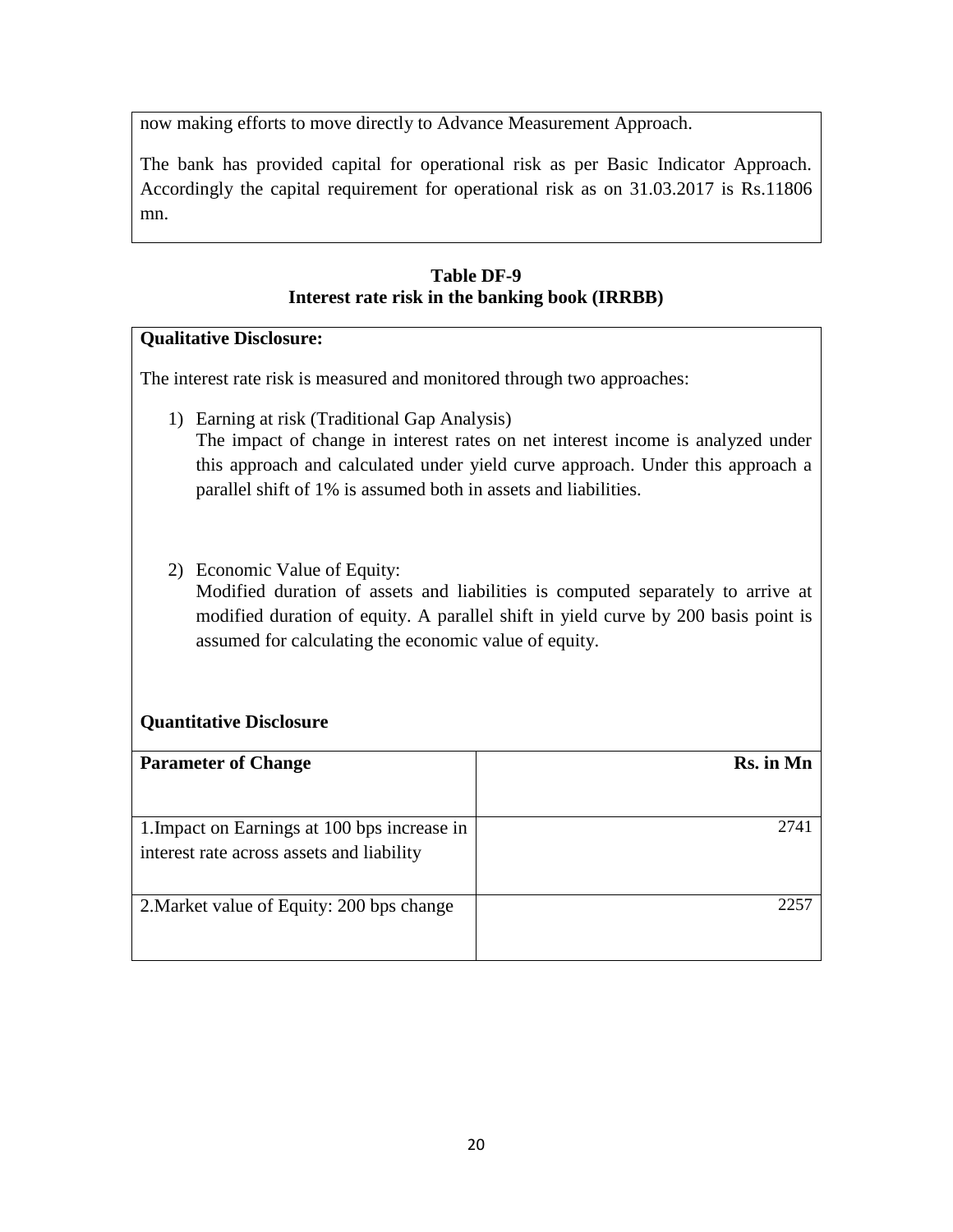#### **Table DF-10**

## **General Disclosure for Exposures Related to Counterparty Credit Risk**

| Qualitative<br><b>Disclosures</b>  | (a) | The bank assigns credit limits for counterparty exposure on<br>the basis of capital adequacy, asset quality, earnings,<br>liquidity and management quality.<br>The bank has well defined investment and market risk<br>management policy.<br>The Bank deals in various derivative products and interest<br>Rate Swaps. The bank used derivative products for hedging<br>its own balance sheet items as well as for trading purposes. |                                  |                                             |
|------------------------------------|-----|--------------------------------------------------------------------------------------------------------------------------------------------------------------------------------------------------------------------------------------------------------------------------------------------------------------------------------------------------------------------------------------------------------------------------------------|----------------------------------|---------------------------------------------|
| Quantitative<br><b>Disclosures</b> | (b) |                                                                                                                                                                                                                                                                                                                                                                                                                                      |                                  |                                             |
|                                    |     |                                                                                                                                                                                                                                                                                                                                                                                                                                      |                                  | Rs. in Mn                                   |
|                                    |     | <b>Particulars</b>                                                                                                                                                                                                                                                                                                                                                                                                                   |                                  | <b>Amount</b>                               |
|                                    |     | Gross positive value of contracts                                                                                                                                                                                                                                                                                                                                                                                                    |                                  | 638                                         |
|                                    |     | <b>Netting Benefits</b><br>0                                                                                                                                                                                                                                                                                                                                                                                                         |                                  |                                             |
|                                    |     | Netted current credit exposure<br>638                                                                                                                                                                                                                                                                                                                                                                                                |                                  |                                             |
|                                    |     | Collateral held<br>$\Omega$                                                                                                                                                                                                                                                                                                                                                                                                          |                                  |                                             |
|                                    |     | Net Derivative Credit Exposure                                                                                                                                                                                                                                                                                                                                                                                                       |                                  | 1469                                        |
|                                    | (c) |                                                                                                                                                                                                                                                                                                                                                                                                                                      |                                  | Rs. in Mn                                   |
|                                    |     | <b>Item</b>                                                                                                                                                                                                                                                                                                                                                                                                                          | <b>Notional</b><br><b>Amount</b> | <b>Current</b><br>credit<br><b>Exposure</b> |
|                                    |     | <b>Forward Forex contracts</b>                                                                                                                                                                                                                                                                                                                                                                                                       | 55054                            | 1420                                        |
|                                    |     | <b>Cross Currency Swaps</b><br>including cross currency<br>interest rate swaps<br><b>Interest rate Contracts</b>                                                                                                                                                                                                                                                                                                                     | 2414<br>250                      | 47<br>$\overline{2}$                        |
|                                    |     |                                                                                                                                                                                                                                                                                                                                                                                                                                      |                                  |                                             |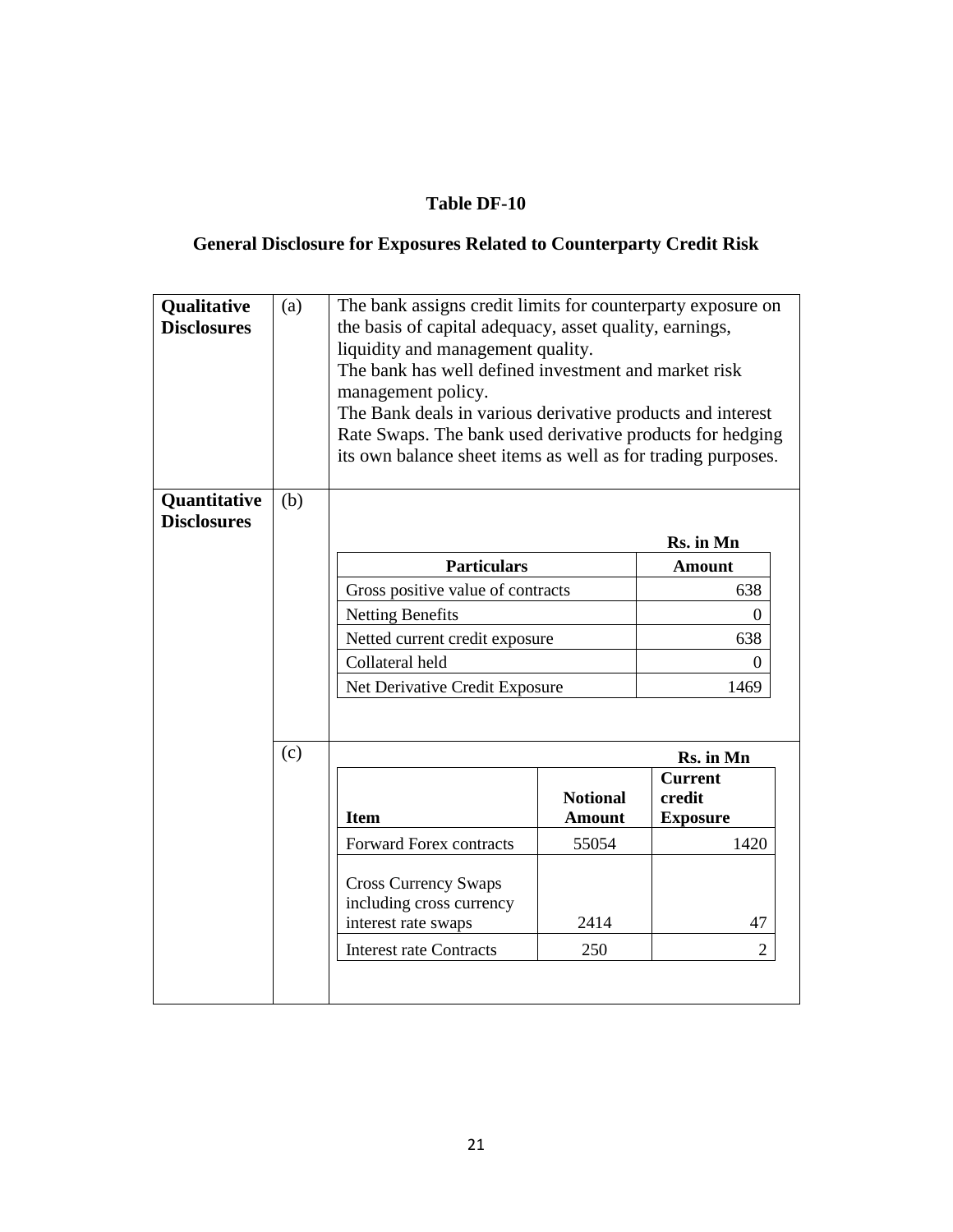## **Table DF-11: Composition of Capital**

## **Part I: Template to be used only from March 31, 2017**

|                | Basel III common disclosure template to be used from March 31, 2017                                                                                                                                                                                                          |                  | Ref No.          |
|----------------|------------------------------------------------------------------------------------------------------------------------------------------------------------------------------------------------------------------------------------------------------------------------------|------------------|------------------|
|                |                                                                                                                                                                                                                                                                              |                  |                  |
|                | <b>Common Equity Tier 1 capital: instruments and reserves</b>                                                                                                                                                                                                                | Rs. in Mn        |                  |
| 1              | Directly issued qualifying common share capital plus related stock<br>surplus (share premium)                                                                                                                                                                                | 19022            | A <sub>1</sub>   |
| $\overline{2}$ | Retained earnings                                                                                                                                                                                                                                                            | $-49727$         |                  |
| 3              | Accumulated other comprehensive income (and other reserves)                                                                                                                                                                                                                  | 184977           |                  |
| 4              | Directly issued capital subject to phase out from CET1 (only applicable<br>to non-joint stock companies1)                                                                                                                                                                    | $\theta$         |                  |
| 5              | Common share capital issued by subsidiaries and held by third parties<br>(amount allowed in group CET1)                                                                                                                                                                      | $\theta$         |                  |
| 6              | Common Equity Tier 1 capital before regulatory adjustments                                                                                                                                                                                                                   | 154272           |                  |
|                | Common Equity Tier 1 capital: regulatory adjustments                                                                                                                                                                                                                         |                  |                  |
| $\overline{7}$ | Prudential valuation adjustments                                                                                                                                                                                                                                             | $\overline{0}$   | $\boldsymbol{0}$ |
| 8              | Goodwill (net of related tax liability)                                                                                                                                                                                                                                      | $\theta$         | $\mathbf{0}$     |
| 9              | Intangibles (net of related tax liability)                                                                                                                                                                                                                                   | $\Omega$         | $\theta$         |
|                |                                                                                                                                                                                                                                                                              |                  |                  |
| 10             | Deferred tax assets                                                                                                                                                                                                                                                          | $\boldsymbol{0}$ | $\overline{0}$   |
| 11             | Cash-flow hedge reserve                                                                                                                                                                                                                                                      | $\theta$         | $\overline{0}$   |
| 12             | Shortfall of provisions to expected losses                                                                                                                                                                                                                                   | $\theta$         | $\theta$         |
| 13             | Securitisation gain on sale                                                                                                                                                                                                                                                  | $\overline{0}$   | $\boldsymbol{0}$ |
| 14             | Gains and losses due to changes in own credit risk on fair valued<br>liabilities                                                                                                                                                                                             | $\Omega$         | $\theta$         |
| 15             | Defined-benefit pension fund net assets                                                                                                                                                                                                                                      | $\theta$         | $\Omega$         |
| 16             | Investments in own shares (if not already netted off paid-in capital on<br>reported balance sheet)                                                                                                                                                                           | $\overline{0}$   | $\overline{0}$   |
| 17             | Reciprocal cross-holdings in common equity                                                                                                                                                                                                                                   | $\overline{0}$   |                  |
| 18             | Investments in the capital of banking, financial and insurance entities<br>that are outside the scope of regulatory consolidation, net of eligible<br>short positions, where the bank does not own more than 10% of the<br>issued share capital (amount above 10% threshold) | 0                | <sup>O</sup>     |
| 19             | Significant investments in the common stock of banking, financial and<br>insurance entities that are outside the scope of regulatory<br>consolidation, net of eligible short positions (amount above 10%<br>threshold)                                                       | 269              |                  |
| 20             | Mortgage servicing rights (amount above 10% threshold)                                                                                                                                                                                                                       | $\boldsymbol{0}$ | $\overline{0}$   |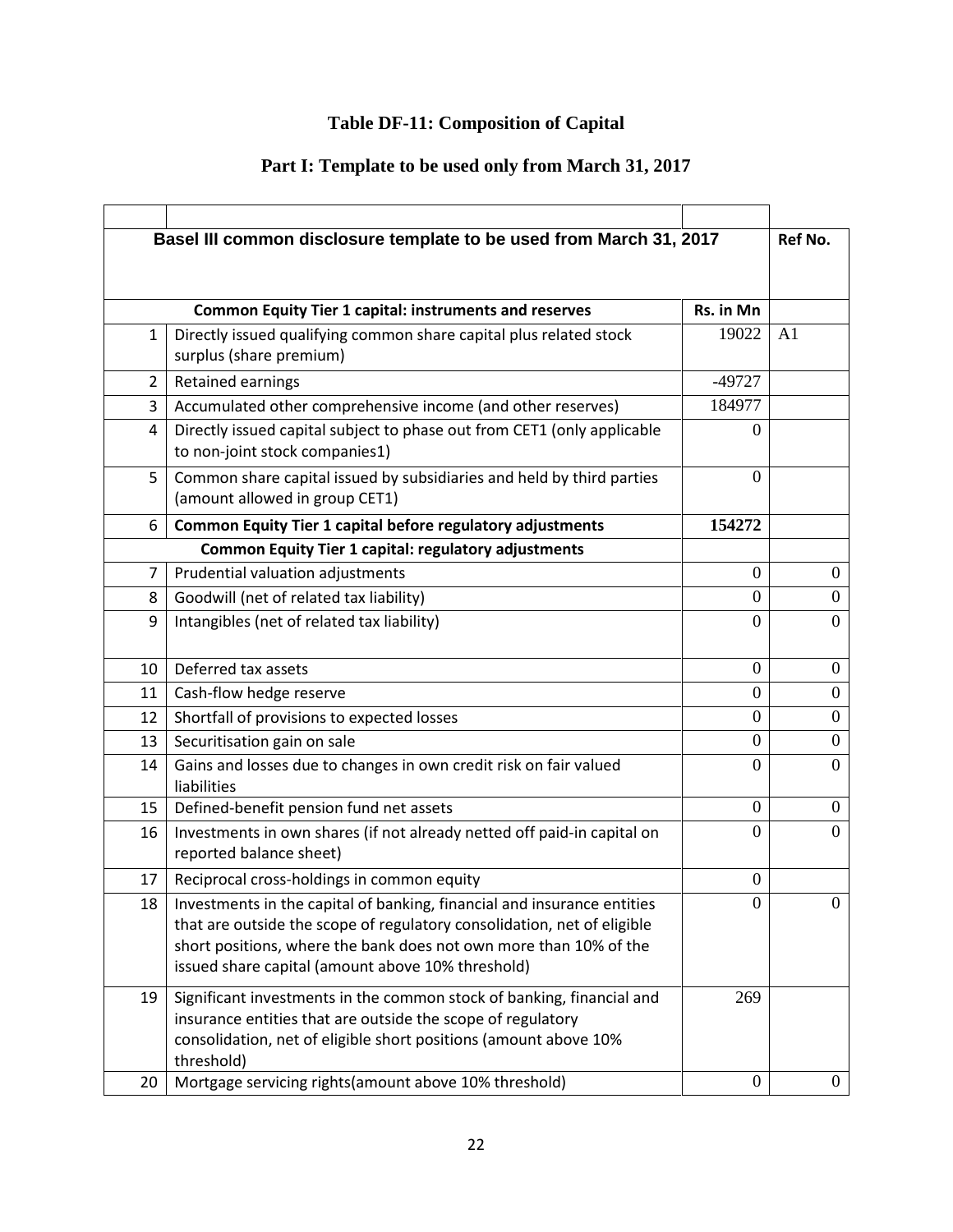| 21              | Deferred tax assets arising from temporary differences (amount above<br>10% threshold, net of related tax liability)                                                                                                                                                                   | $\overline{0}$   | $\boldsymbol{0}$ |
|-----------------|----------------------------------------------------------------------------------------------------------------------------------------------------------------------------------------------------------------------------------------------------------------------------------------|------------------|------------------|
| 22              | Amount exceeding the 15% threshold                                                                                                                                                                                                                                                     |                  | $\mathbf{0}$     |
| 23              | of which: significant investments in the common stock of financial<br>entities                                                                                                                                                                                                         |                  | $\overline{0}$   |
| 24              | of which: mortgage servicing rights                                                                                                                                                                                                                                                    | $\overline{0}$   | $\mathbf{0}$     |
| 25              | of which: deferred tax assets arising from temporary differences                                                                                                                                                                                                                       | $\boldsymbol{0}$ | $\boldsymbol{0}$ |
| 26              | National specific regulatory adjustments7 (26a+26b+26c+26d)                                                                                                                                                                                                                            | $\theta$         | $\boldsymbol{0}$ |
| 26a             | of which: Investments in the equity capital of the unconsolidated<br>insurance subsidiaries                                                                                                                                                                                            | $\Omega$         | $\theta$         |
| 26 <sub>b</sub> | of which: Investments in the equity capital of unconsolidated non-<br>financial subsidiaries                                                                                                                                                                                           | $\boldsymbol{0}$ | $\mathbf{0}$     |
| 26c             | of which: Shortfall in the equity capital of majority owned financial<br>entities which have not been consolidated with the bank                                                                                                                                                       | $\boldsymbol{0}$ | $\mathbf{0}$     |
| 26d             | of which: Unamortised pension funds expenditures                                                                                                                                                                                                                                       | $\overline{0}$   | $\mathbf{0}$     |
| 27              | Regulatory adjustments applied to Common Equity Tier 1 due to<br>insufficient Additional Tier 1 and Tier 2 to cover deductions                                                                                                                                                         | $\Omega$         | $\Omega$         |
| 28              | Total regulatory adjustments to Common equity Tier 1                                                                                                                                                                                                                                   | 269              |                  |
| 29              | <b>Common Equity Tier 1 capital (CET1)</b>                                                                                                                                                                                                                                             | 154003           |                  |
|                 | <b>Additional Tier 1 capital: instruments</b>                                                                                                                                                                                                                                          |                  |                  |
| 30              | Directly issued qualifying Additional Tier 1 instruments plus related<br>stock surplus (31+32)                                                                                                                                                                                         | $\boldsymbol{0}$ |                  |
| 31              | of which: classified as equity under applicable accounting standards<br>(Perpetual Non-Cumulative Preference Shares)                                                                                                                                                                   |                  |                  |
| 32              | of which: classified as liabilities under applicable accounting standards<br>(Perpetual debt Instruments)                                                                                                                                                                              |                  |                  |
| 33              | Directly issued capital instruments subject to phase out from Additional<br>Tier 1                                                                                                                                                                                                     | $\overline{0}$   | $B1+B2$          |
| 34              | Additional Tier 1 instruments (and CET1 instruments not included in<br>row 5) issued by subsidiaries and held by third parties (amount allowed<br>in group AT1)                                                                                                                        |                  |                  |
| 35              | of which: instruments issued by subsidiaries subject to phase out                                                                                                                                                                                                                      |                  |                  |
| 36              | Additional Tier 1 capital before regulatory adjustments<br>$\boldsymbol{0}$                                                                                                                                                                                                            |                  |                  |
|                 | <b>Additional Tier 1 capital: regulatory adjustments</b>                                                                                                                                                                                                                               |                  |                  |
| 37              | Investments in own Additional Tier 1 instruments                                                                                                                                                                                                                                       | $\boldsymbol{0}$ |                  |
| 38              | Reciprocal cross-holdings in Additional Tier 1 instruments                                                                                                                                                                                                                             | $\boldsymbol{0}$ |                  |
| 39              | Investments in the capital of banking, financial and insurance entities<br>that are outside the scope of regulatory consolidation, net of eligible<br>short positions, where the bank does not own more than 10% of the<br>issued common share capital of the entity (amount above 10% | $\overline{0}$   |                  |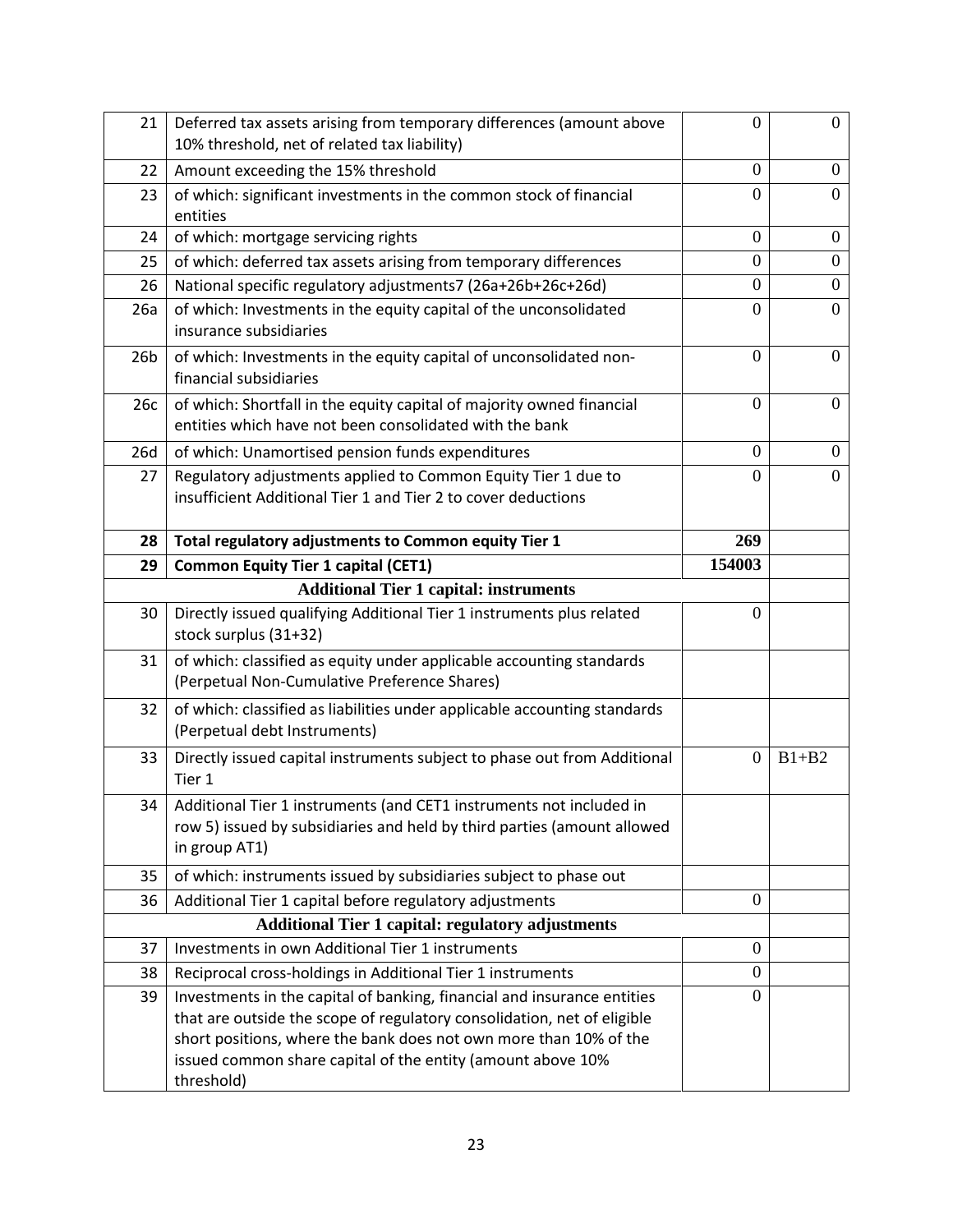| 40              | Significant investments in the capital of banking, financial and<br>insurance entities that are outside the scope of regulatory<br>consolidation (net of eligible short positions)                                                                                                                       | $\Omega$ | $\boldsymbol{0}$ |
|-----------------|----------------------------------------------------------------------------------------------------------------------------------------------------------------------------------------------------------------------------------------------------------------------------------------------------------|----------|------------------|
| 41              | National specific regulatory adjustments (41a+41b)                                                                                                                                                                                                                                                       | $\Omega$ |                  |
| 41a             | Investments in the Additional Tier 1 capital of unconsolidated insurance<br>subsidiaries                                                                                                                                                                                                                 |          |                  |
| 41 <sub>b</sub> | Shortfall in the Additional Tier 1 capital of majority owned financial<br>entities which have not been consolidated with the bank                                                                                                                                                                        |          |                  |
| 42              | Regulatory adjustments applied to Additional Tier 1 due to insufficient<br>Tier 2 to cover deductions                                                                                                                                                                                                    |          |                  |
| 43              | Total regulatory adjustments to Additional Tier 1 capital                                                                                                                                                                                                                                                | $\bf{0}$ |                  |
| 44              | <b>Additional Tier 1 capital (AT1)</b>                                                                                                                                                                                                                                                                   | 0        |                  |
| 45              | Tier 1 capital (T1 = CET1 + AT1) (29 + 44a)                                                                                                                                                                                                                                                              | 154003   |                  |
|                 | Tier 2 capital: instruments and provisions                                                                                                                                                                                                                                                               |          |                  |
| 46              | Directly issued qualifying Tier 2 instruments plus related stock surplus                                                                                                                                                                                                                                 | 15000    | C <sub>3</sub>   |
| 47              | Directly issued capital instruments subject to phase out from Tier 2                                                                                                                                                                                                                                     | 18275    | $C1+C2$          |
| 48              | Tier 2 instruments (and CET1 and AT1 instruments not included in rows<br>5 or 34) issued by subsidiaries and held by third parties (amount<br>allowed in group Tier 2)                                                                                                                                   | 0        |                  |
| 49              | of which: instruments issued by subsidiaries subject to phase out                                                                                                                                                                                                                                        | $\theta$ |                  |
| 50              | Provisions (Revaluation reserves, Provision on Standard assets, sale of<br>NPA etc)                                                                                                                                                                                                                      | 8831     |                  |
| 51              | Tier 2 capital before regulatory adjustments                                                                                                                                                                                                                                                             | 42106    |                  |
| 52              | Investments in own Tier 2 instruments                                                                                                                                                                                                                                                                    |          |                  |
| 53              | Reciprocal cross-holdings in Tier 2 instruments                                                                                                                                                                                                                                                          | 605      | $\overline{0}$   |
| 54              | Investments in the capital of banking, financial and insurance entities<br>that are outside the scope of regulatory consolidation, net of eligible<br>short positions, where the bank does not own more than 10% of the<br>issued common share capital of the entity (amount above the 10%<br>threshold) |          |                  |
| 55              | Significant investments in the capital banking, financial and insurance<br>entities that are outside the scope of regulatory consolidation (net of<br>eligible short positions)                                                                                                                          |          |                  |
| 56              | National specific regulatory adjustments (56a+56b)                                                                                                                                                                                                                                                       |          |                  |
| 56a             | of which: Investments in the Tier 2 capital of unconsolidated<br>subsidiaries                                                                                                                                                                                                                            |          |                  |
| 56 <sub>b</sub> | of which: Shortfall in the Tier 2 capital of majority owned financial<br>entities which have not been consolidated with the bank                                                                                                                                                                         |          |                  |
| 57              | Total regulatory adjustments to Tier 2 capital                                                                                                                                                                                                                                                           | 605      |                  |
| 58              | Tier 2 capital (T2)                                                                                                                                                                                                                                                                                      | 41501    |                  |
| 59              | Total capital (TC = $T1 + T2$ ) (45 + 58)                                                                                                                                                                                                                                                                | 195504   |                  |
| 60              | Total risk weighted assets (60a + 60b + 60c)                                                                                                                                                                                                                                                             | 1786172  |                  |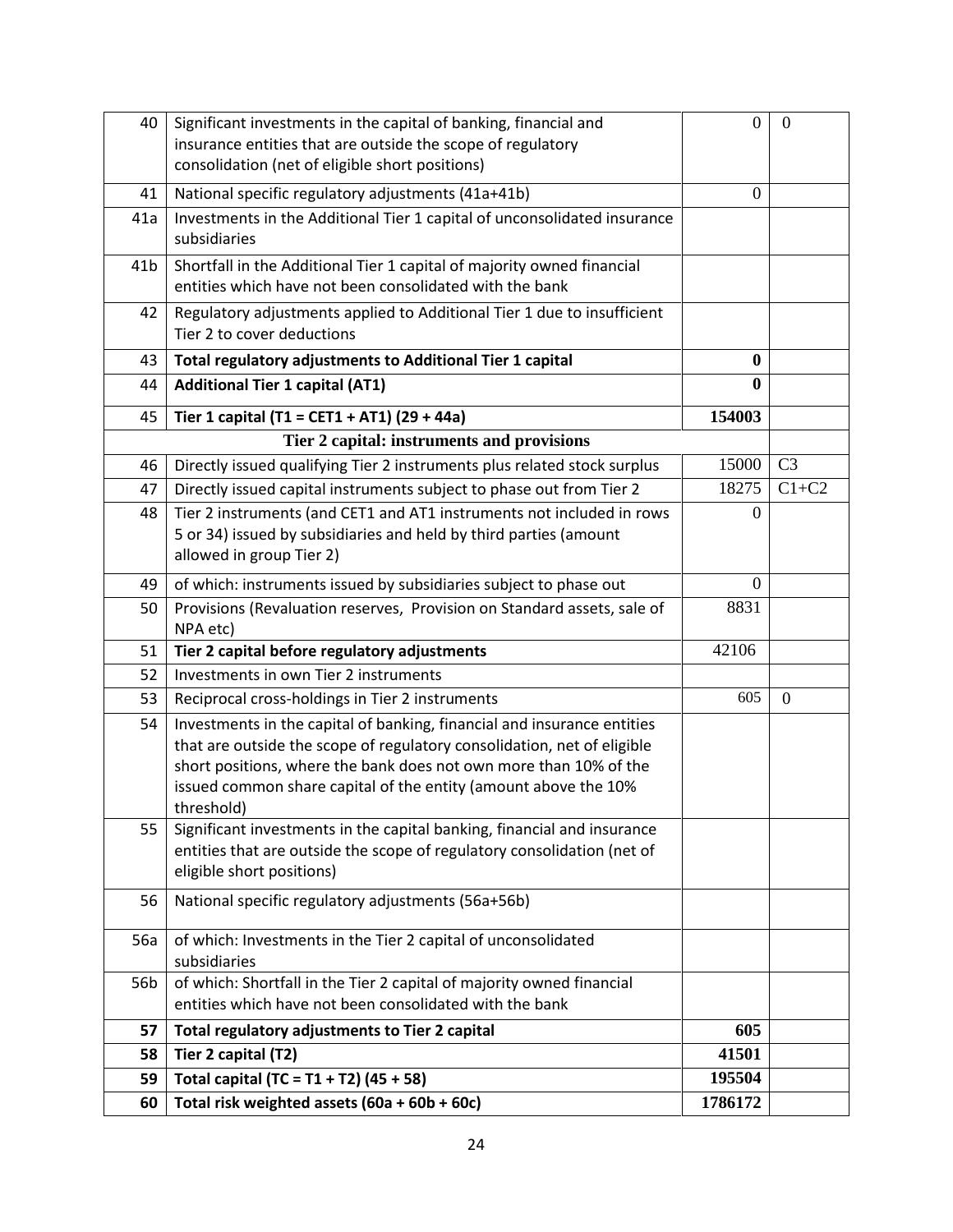| 60a             | of which: total credit risk weighted assets                                                                                                     | 1451732   |  |
|-----------------|-------------------------------------------------------------------------------------------------------------------------------------------------|-----------|--|
| 60 <sub>b</sub> | of which: total market risk weighted assets<br>186872                                                                                           |           |  |
| 60c             | 147569<br>of which: total operational risk weighted assets                                                                                      |           |  |
|                 | <b>Capital ratios</b>                                                                                                                           |           |  |
| 61              | Common Equity Tier 1 (as a percentage of risk weighted assets)                                                                                  | 8.62%     |  |
| 62              | Tier 1 (as a percentage of risk weighted assets)                                                                                                | 8.62%     |  |
| 63              | Total capital (as a percentage of risk weighted assets)                                                                                         | 10.95%    |  |
| 64              | Institution specific buffer requirement (minimum CET1 requirement                                                                               | 6.75%     |  |
|                 | plus capital conservation and countercyclical buffer requirements,                                                                              |           |  |
|                 | expressed as a percentage of risk weighted assets)                                                                                              |           |  |
| 65              | of which: capital conservation buffer requirement                                                                                               | 1.25%     |  |
| 66              | of which: bank specific countercyclical buffer requirement                                                                                      | $0.00\%$  |  |
| 67              | of which: G-SIB buffer requirement                                                                                                              | $0.00\%$  |  |
| 68              | Common Equity Tier 1 available to meet buffers (as a percentage of<br>risk weighted assets)                                                     | $0.00\%$  |  |
|                 | National minima (if different from Basel III)                                                                                                   |           |  |
| 69              | National Common Equity Tier 1 minimum ratio (if different from Basel<br>III minimum)                                                            | 6.75%     |  |
| 70              | National Tier 1 minimum ratio (if different from Basel III minimum)                                                                             | 8.25%     |  |
| 71              | National total capital minimum ratio (if different from Basel III                                                                               | 10.25%    |  |
|                 | minimum)                                                                                                                                        |           |  |
|                 | Amounts below the thresholds for deduction (before risk weighting)                                                                              |           |  |
| 72              | Non-significant investments in the capital of other financial entities                                                                          |           |  |
| 73              | Significant investments in the common stock of financial entities                                                                               |           |  |
| 74              | Mortgage servicing rights (net of related tax liability)                                                                                        |           |  |
| 75              | Deferred tax assets arising from temporary differences (net of related<br>tax liability)                                                        |           |  |
|                 | Applicable caps on the inclusion of provisions in Tier 2                                                                                        |           |  |
| 76              | Provisions eligible for inclusion in Tier 2 in respect of exposures subject<br>to standardised approach (prior to application of cap)           |           |  |
| 77              | Cap on inclusion of provisions in Tier 2 under standardised approach                                                                            |           |  |
| 78              | Provisions eligible for inclusion in Tier 2 in respect of exposures subject<br>to internal ratings-based approach (prior to application of cap) |           |  |
| 79              | Cap for inclusion of provisions in Tier 2 under internal ratings-based<br>approach                                                              |           |  |
|                 | Capital instruments subject to phase-out arrangements (only applicable between March 31,<br>2017 and March 31, 2022)                            |           |  |
| 80              | Current cap on CET1 instruments subject to phase out arrangements                                                                               | NA        |  |
| 81              | Amount excluded from CET1 due to cap (excess over cap after<br>redemptions and maturities)                                                      | <b>NA</b> |  |
| 82              | Current cap on AT1 instruments subject to phase out arrangements                                                                                | NA        |  |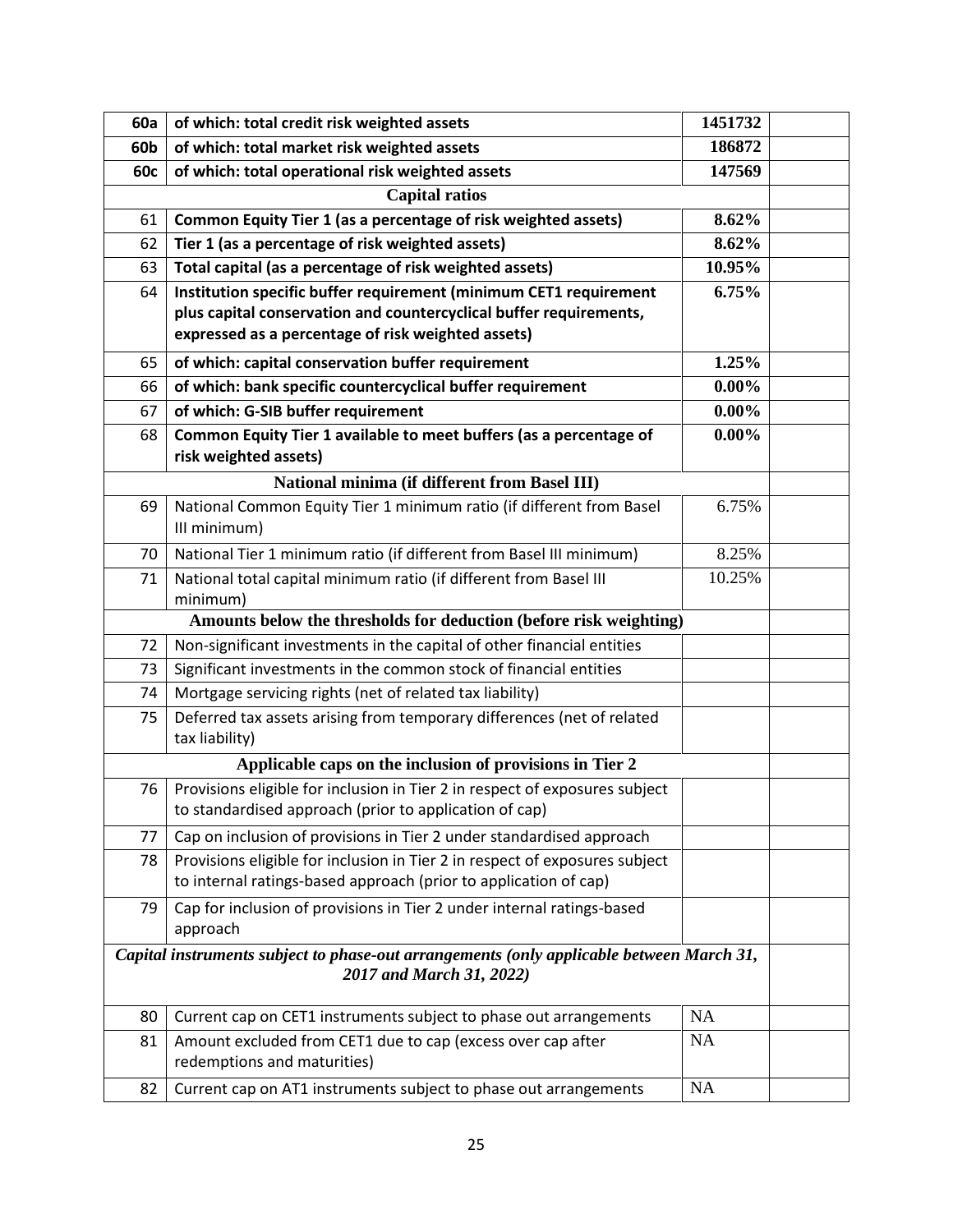| 83 | Amount excluded from AT1 due to cap (excess over cap after<br>redemptions and maturities) | NA        |  |
|----|-------------------------------------------------------------------------------------------|-----------|--|
| 84 | Current cap on T2 instruments subject to phase out arrangements                           | NA        |  |
| 85 | Amount excluded from T2 due to cap (excess over cap after<br>redemptions and maturities)  | <b>NA</b> |  |

## **Table DF-12: Composition of Capital- Reconciliation Requirements**

|     |                                                  |                                                              | (Rs. in Millions) |
|-----|--------------------------------------------------|--------------------------------------------------------------|-------------------|
|     |                                                  | <b>Balance sheet as</b><br>in financial<br><b>statements</b> | Reference         |
|     |                                                  | As on 31.03.2017                                             |                   |
| A   | <b>Capital &amp; Liabilities</b>                 |                                                              |                   |
| i   | Paid-up Capital                                  | 19021                                                        |                   |
|     | of which: Amount eligible for CET 1              | 19021                                                        | A <sub>1</sub>    |
|     | of which: Amount eligible for AT 1               | 0                                                            | <b>B1</b>         |
|     | Reserves & Surplus                               | 160490                                                       |                   |
|     | Minority Interest                                | 0                                                            |                   |
|     | <b>Total Capital</b>                             | 179511                                                       |                   |
| ii. | <b>Deposits</b>                                  | 2966712                                                      |                   |
|     | of which: Deposits from banks                    | 56987                                                        |                   |
|     | of which: Customer deposits                      | 2909725                                                      |                   |
|     | of which: Other deposits (pl. specify)           |                                                              |                   |
| iii | <b>Borrowings</b>                                | 92825                                                        |                   |
|     | of which: From RBI                               | 110                                                          |                   |
|     | of which: From banks                             | 28921                                                        |                   |
|     | of which: From other institutions & agencies     | 6962                                                         |                   |
|     | of which: Others (Outside india)                 | 0.00                                                         |                   |
|     | of which: Subordinated Debt                      | 11591                                                        | C <sub>1</sub>    |
|     | of which: Upper Tier 2                           | 28850                                                        | C <sub>2</sub>    |
|     | of which: Unsecredem NC Basel III Bonds (Tier 2) | 15000                                                        | C <sub>3</sub>    |
|     | of which: Innovative Perpetual Debt Instrument   | 1391                                                         | <b>B2</b>         |
| iv  | <b>Other liabilities &amp; provisions</b>        | 94972                                                        |                   |
|     | <b>Total</b>                                     | 3334019                                                      |                   |
|     |                                                  |                                                              |                   |
| B   | <b>Assets</b>                                    |                                                              |                   |
| i   | Cash and balances with Reserve Bank of India     | 750868                                                       |                   |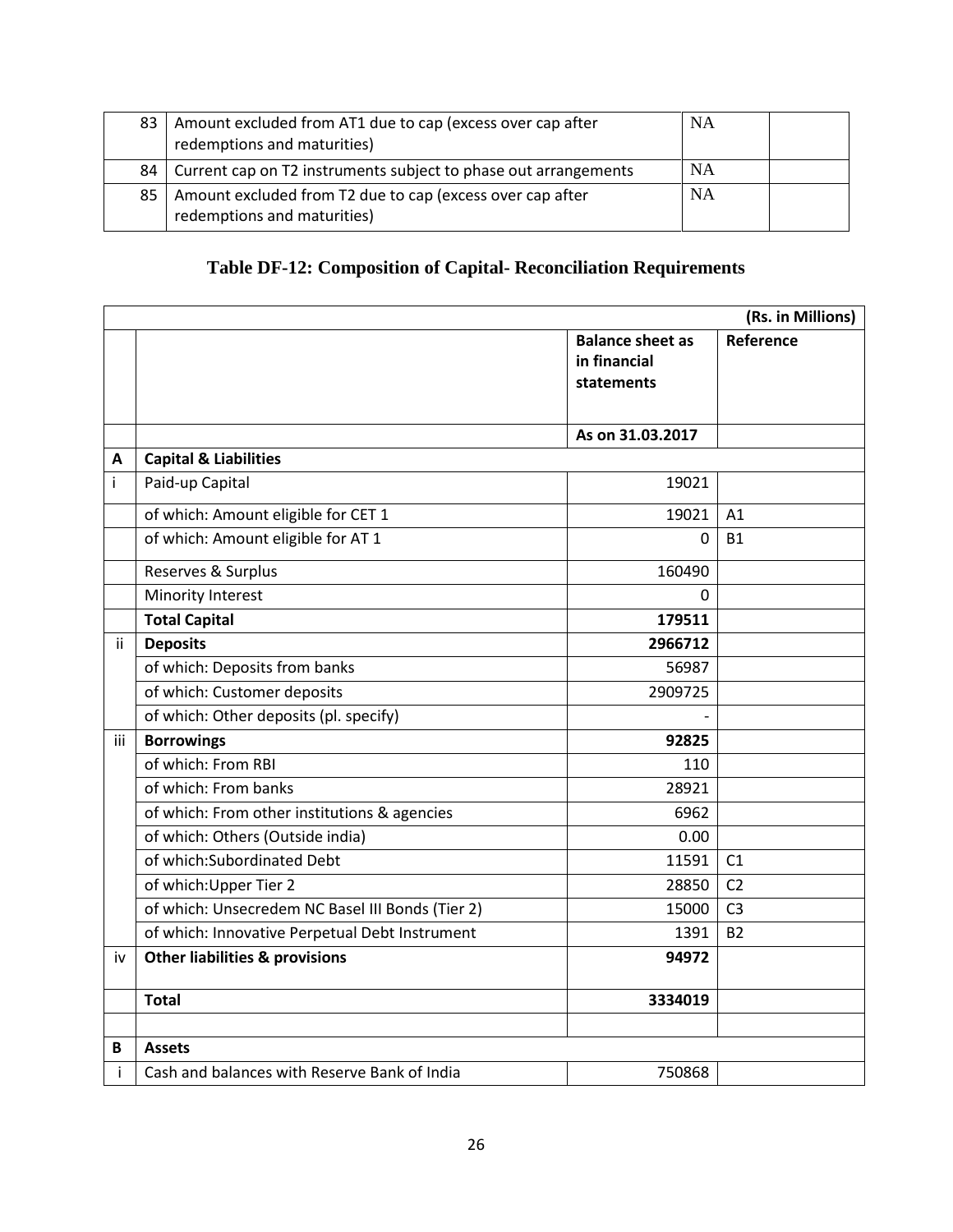|              | Balance with banks and money at call and short notice | 36798   |  |
|--------------|-------------------------------------------------------|---------|--|
|              |                                                       |         |  |
| ii           | Investments:                                          | 920948  |  |
| iii          | Loans and advances                                    | 1393988 |  |
|              | of which: Loans and advances to banks                 | 15      |  |
|              | of which: Loans and advances to customers             | 1393973 |  |
| iv           | Fixed assets                                          | 42904   |  |
| $\mathsf{v}$ | Other assets                                          | 188513  |  |
|              | of which: Goodwill and intangible assets              | 0       |  |
|              | of which: Deferred tax assets                         | O       |  |
| vi           | Goodwill on consolidation                             |         |  |
| vii          | Debit balance in Profit & Loss account                | 0       |  |
|              | <b>Total Assets</b>                                   | 3334019 |  |

## **Table DF-13: Main Features of Regulatory Capital Instruments**

## **The main features of Tier - 1 capital instruments are given below:**

| <b>Details</b>                                                                                | Equity                       |
|-----------------------------------------------------------------------------------------------|------------------------------|
| <i>Issuer</i>                                                                                 | <b>CENTRAL BANK OF INDIA</b> |
| Unique identifier (e.g. CUSIP, ISIN or Bloomberg identifier for<br>private placement)         | INE483A01010                 |
| Governing law(s) of the instrument                                                            | <b>Indian Laws</b>           |
| Regulatory treatment                                                                          |                              |
| <b>Transitional Basel III rules</b>                                                           | Common Equity Tier 1         |
| Post-transitional Basel III rules                                                             | Common Equity Tier 1         |
| Eligible at solo/group/ group & solo                                                          | Solo and Group               |
| Instrument type                                                                               | <b>Common Shares</b>         |
| Amount recognised in regulatory capital (Rs. in million, as of most<br>recent reporting date) | 19022                        |
| Par value of instrument                                                                       | Rs. 10 per share             |
| Accounting classification                                                                     | Shareholder's Equity         |
| Original date of issuance                                                                     | Various                      |
| Perpetual or dated                                                                            | Perpetual                    |
| Original maturity date                                                                        | N.A.                         |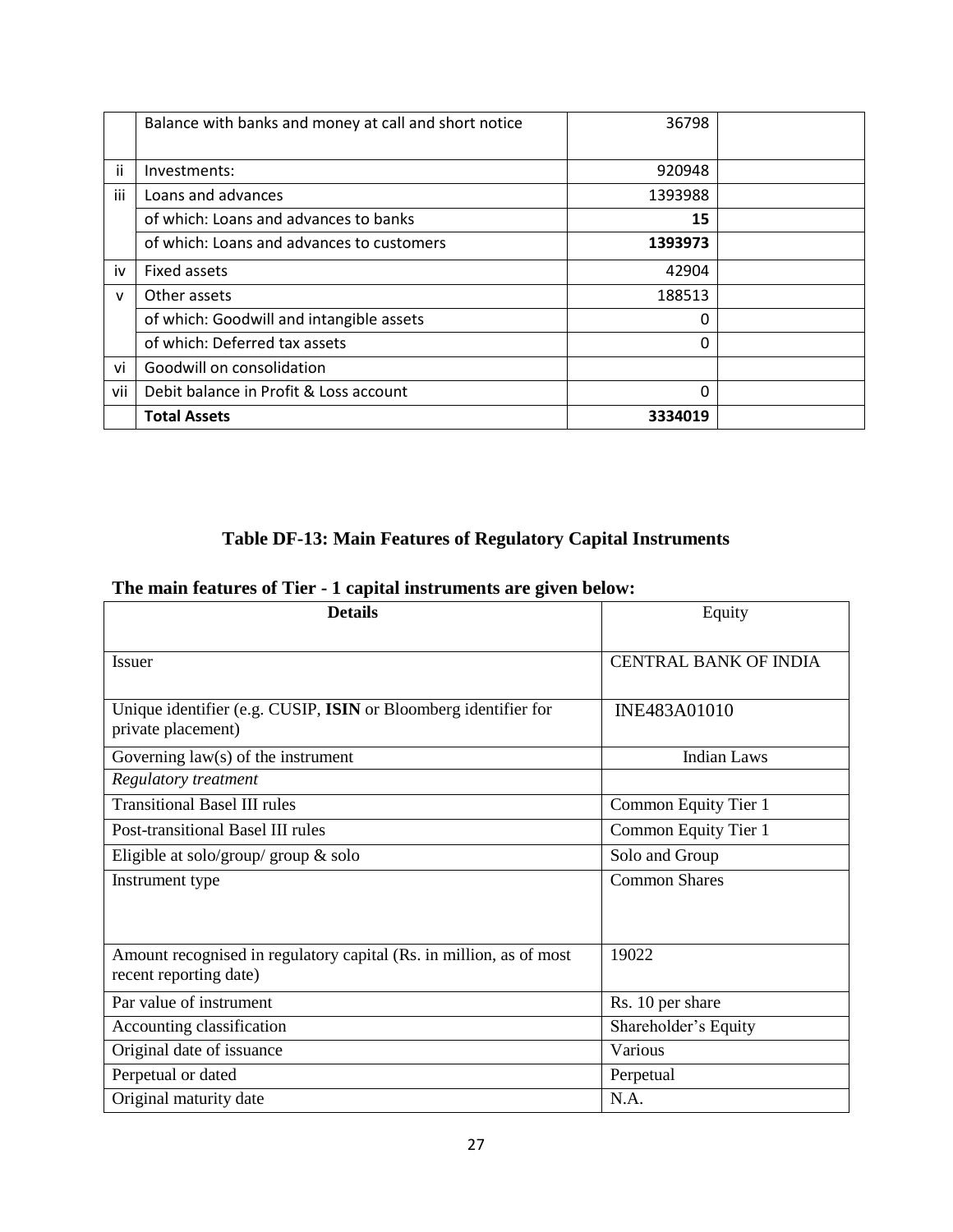| Issuer call subject to prior supervisory approval                                                                | N <sub>o</sub>                                           |
|------------------------------------------------------------------------------------------------------------------|----------------------------------------------------------|
| Optional call date, contingent call dates and redemption amount                                                  | N.A.                                                     |
| Subsequent call dates, if applicable                                                                             | N.A.                                                     |
| Coupons / dividends                                                                                              |                                                          |
| Fixed or floating dividend/coupon                                                                                | Floating                                                 |
| Coupon rate and any related index                                                                                | N.A.                                                     |
| Existence of a dividend stopper                                                                                  | N <sub>o</sub>                                           |
| Fully discretionary, partially discretionary or mandatory                                                        | Fully discretionary                                      |
| Existence of step up or other incentive to redeem                                                                | N <sub>o</sub>                                           |
| Noncumulative or cumulative                                                                                      | N.A.                                                     |
| Convertible or non-convertible                                                                                   | N.A.                                                     |
| If convertible, conversion trigger(s)                                                                            | N.A.                                                     |
| If convertible, fully or partially                                                                               | N.A.                                                     |
| If convertible, conversion rate                                                                                  | N.A.                                                     |
| If convertible, mandatory or optional conversion                                                                 | N.A.                                                     |
| If convertible, specify instrument type convertible into                                                         | N.A.                                                     |
| If convertible, specify issuer of instrument it converts into                                                    | N.A.                                                     |
| Write-down feature                                                                                               | N.A.                                                     |
| If write-down, write-down trigger(s)                                                                             | N.A.                                                     |
| If write-down, full or partial                                                                                   | N.A.                                                     |
| If write-down, permanent or temporary                                                                            | N.A.                                                     |
| If temporary write-down, description of write-up mechanism                                                       | N.A.                                                     |
| Position in subordination hierarchy in liquidation (specify instrument<br>type immediately senior to instrument) | All depositors and others<br>Creditors, bonds, and PNCPS |
| Non-compliant transitioned features                                                                              | N <sub>0</sub>                                           |
| If yes, specify non-compliant features                                                                           |                                                          |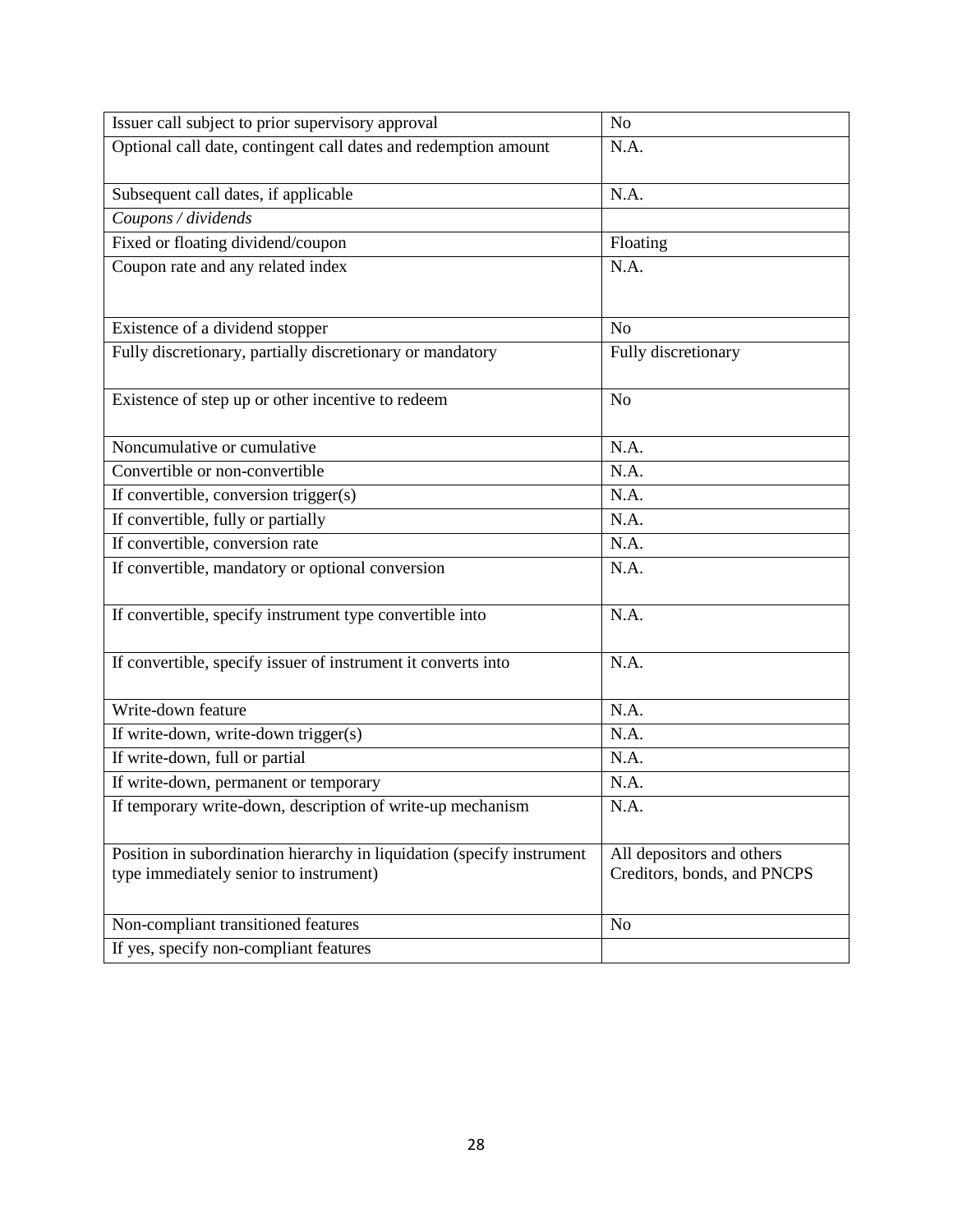| <b>SERIES DETAILS</b>                                                                               | <b>Sr. II PDI</b>            |
|-----------------------------------------------------------------------------------------------------|------------------------------|
| <b>Issuer</b>                                                                                       | <b>CENTRAL BANK OF INDIA</b> |
| Unique identifier (e.g. CUSIP,<br><b>ISIN</b> or Bloomberg identifier<br>for private placement)     | INE483A09252                 |
| Governing $law(s)$ of the<br>instrument                                                             | <b>Indian Laws</b>           |
| Regulatory treatment                                                                                |                              |
| <b>Transitional Basel III rules</b>                                                                 | Ineligible                   |
| Post-transitional Basel III rules                                                                   | Ineligible                   |
| Eligible at solo/group/ group $\&$<br>solo                                                          | Solo and Group               |
| Instrument type                                                                                     | Perpetual Debt Instruments   |
| Amount recognised in<br>regulatory capital (Rs. in<br>million, as of most recent<br>reporting date) | $\theta$                     |
| Par value of instrument                                                                             | Rs.1.00 Mn                   |
| Accounting classification                                                                           | <b>LIABILITY</b>             |
| Original date of issuance                                                                           | 28.09.2012                   |
| Perpetual or dated                                                                                  | Perpetual                    |
| Original maturity date                                                                              | N.A                          |
| Issuer call subject to prior<br>supervisory approval                                                | Yes                          |
| Optional call date, contingent<br>call dates and redemption<br>amount                               | 28.09.2022                   |
| Subsequent call dates, if<br>applicable                                                             | N.A.                         |
| Coupons / dividends                                                                                 |                              |
| Fixed or floating<br>dividend/coupon                                                                | Fixed                        |
| Coupon rate and any related<br>index                                                                | 9.40% p.a.                   |
| Existence of a dividend stopper                                                                     | N <sub>o</sub>               |
| Fully discretionary, partially<br>discretionary or mandatory                                        | Mandatory                    |
| Existence of step up or other<br>incentive to redeem                                                | N <sub>o</sub>               |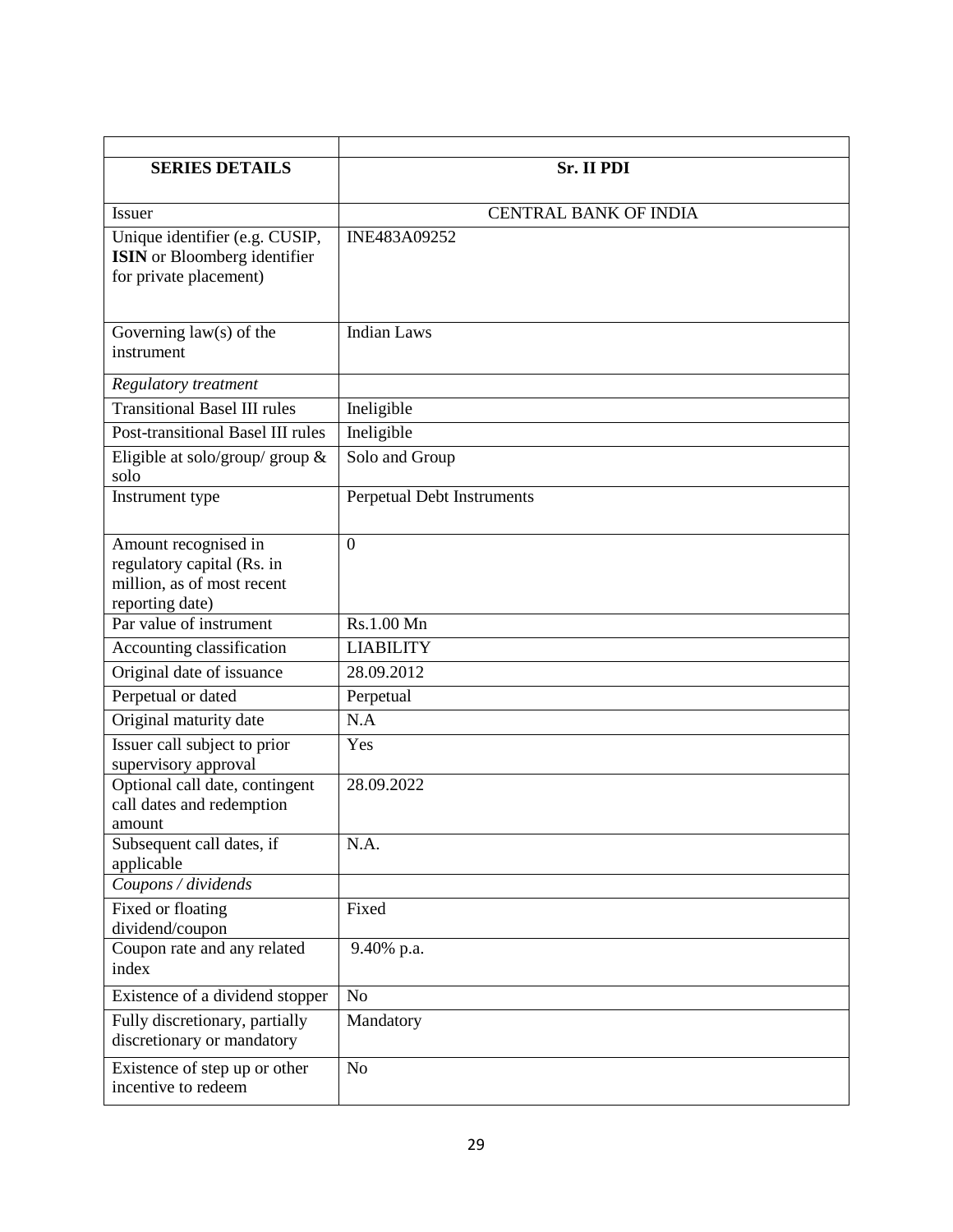| Noncumulative or cumulative                                      | Noncumulative                                              |
|------------------------------------------------------------------|------------------------------------------------------------|
| Convertible or non-convertible                                   | Nonconvertible                                             |
| If convertible, conversion<br>trigger(s)                         | N.A.                                                       |
| If convertible, fully or partially                               | N.A.                                                       |
| If convertible, conversion rate                                  | N.A.                                                       |
| If convertible, mandatory or<br>optional conversion              | N.A.                                                       |
| If convertible, specify<br>instrument type convertible<br>into   | N.A.                                                       |
| If convertible, specify issuer of<br>instrument it converts into | N.A.                                                       |
| Write-down feature                                               | Not Applicable                                             |
| If write-down, write-down<br>trigger(s)                          | N.A.                                                       |
| If write-down, full or partial                                   | N.A.                                                       |
| If write-down, permanent or<br>temporary                         | N.A.                                                       |
| If temporary write-down,<br>description of write-up<br>mechanism | N.A.                                                       |
| Position in subordination                                        | All depositors                                             |
| hierarchy in liquidation                                         | and other Creditors                                        |
| (specify instrument type<br>immediately senior to                |                                                            |
| instrument)                                                      |                                                            |
| Non-compliant transitioned                                       | Yes                                                        |
| features                                                         |                                                            |
| If yes, specify non-compliant<br>features                        | Fully derecognized, Not Basel III Loss absorbency features |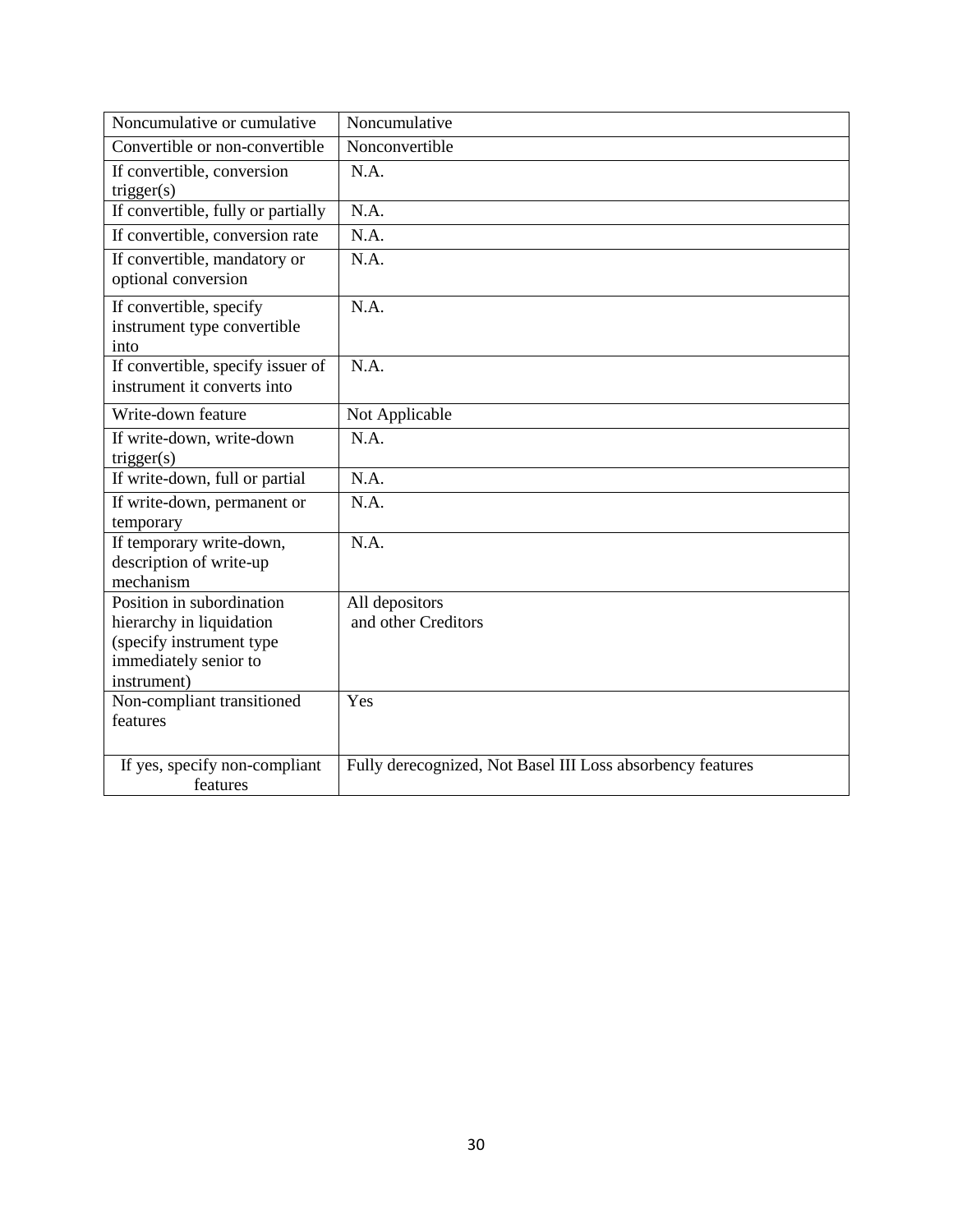## **The main features of Upper Tier - 2 capital instruments are given below**

| <b>SERIES DETAILS</b>                                                                               | <b>Upper Tier II</b><br>(Sr, I)               | <b>Upper Tier II</b><br>(Sr. II)              | <b>Upper Tier II</b><br>(Sr.III)           | <b>Upper Tier II (Sr.</b><br>IV)           | <b>Upper Tier II</b><br>(Sr, V)               | <b>Upper Tier II (Sr.</b><br>VI)           |
|-----------------------------------------------------------------------------------------------------|-----------------------------------------------|-----------------------------------------------|--------------------------------------------|--------------------------------------------|-----------------------------------------------|--------------------------------------------|
| Issuer                                                                                              |                                               |                                               |                                            | <b>CENTRAL BANK OF INDIA</b>               |                                               |                                            |
| Unique identifier (e.g.<br>CUSIP, ISIN or Bloomberg<br>identifier for private<br>placement)         | INE483A09179                                  | INE483A09195                                  | INE483A09203                               | INE483A09211                               | INE483A09229                                  | INE483A08015                               |
| Governing $law(s)$ of the<br>instrument                                                             | <b>Indian Laws</b>                            | <b>Indian Laws</b>                            | <b>Indian Laws</b>                         | <b>Indian Laws</b>                         | <b>Indian Laws</b>                            | <b>Indian Laws</b>                         |
| Regulatory treatment                                                                                |                                               |                                               |                                            |                                            |                                               |                                            |
| <b>Transitional Basel III rules</b>                                                                 | Tier <sub>2</sub>                             | Tier 2                                        | Tier 2                                     | Tier <sub>2</sub>                          | Tier 2                                        | Tier 2                                     |
| Post-transitional Basel III<br>rules                                                                | Ineligible                                    | Ineligible                                    | Ineligible                                 | Ineligible                                 | Ineligible                                    | Ineligible                                 |
| Eligible at solo/group/ group<br>$\&$ solo                                                          | Solo and Group                                | Solo and Group                                | Solo and Group                             | Solo and Group                             | Solo and Group                                | Solo and Group                             |
| Instrument type                                                                                     | <b>Upper Tier 2</b><br>Capital<br>Instruments | <b>Upper Tier 2</b><br>Capital<br>Instruments | <b>Upper Tier 2</b><br>Capital Instruments | <b>Upper Tier 2 Capital</b><br>Instruments | <b>Upper Tier 2</b><br>Capital<br>Instruments | <b>Upper Tier 2 Capital</b><br>Instruments |
| Amount recognized in<br>regulatory capital (Rs. in<br>million, as of most recent<br>reporting date) | 1500                                          | 1425                                          | 2500                                       | 2500                                       | 5000                                          | 1500                                       |
| Par value of instrument                                                                             | Rs. 1.00 Mn                                   | Rs. 1.00 Mn                                   | Rs. 1.00 Mn                                | Rs. 1.00 Mn                                | Rs. 1.00 Mn                                   | Rs. 1.00 Mn                                |
| Accounting classification                                                                           | <b>LIABILITY</b>                              | <b>LIABILITY</b>                              | <b>LIABILITY</b>                           | <b>LIABILITY</b>                           | <b>LIABILITY</b>                              | <b>LIABILITY</b>                           |
| Original date of issuance                                                                           | 14.11.2008                                    | 17.02.2009                                    | 23.06.2009                                 | 20.01.2010                                 | 11.06.2010                                    | 21.01.2011                                 |
| Perpetual or dated                                                                                  | <b>DATED</b>                                  | <b>DATED</b>                                  | <b>DATED</b>                               | <b>DATED</b>                               | <b>DATED</b>                                  | <b>DATED</b>                               |
| Original maturity date                                                                              | 14.11.2023                                    | 17.02.2024                                    | 23.06.2024                                 | 20.01.2025                                 | 11.06.2025                                    | 21.01.2026                                 |
| Issuer call subject to prior<br>supervisory approval                                                | Yes                                           | Yes                                           | Yes                                        | Yes                                        | Yes                                           | Yes                                        |
| Optional call date, contingent<br>call dates and redemption<br>amount                               | 14.11.2018                                    | 17.02.2019                                    | 23.06.2019                                 | 20.01.2020                                 | 11.06.2020                                    | 21.01.2021                                 |
| Subsequent call dates, if                                                                           | N.A.                                          | N.A.                                          | N.A.                                       | N.A.                                       | N.A.                                          | N.A.                                       |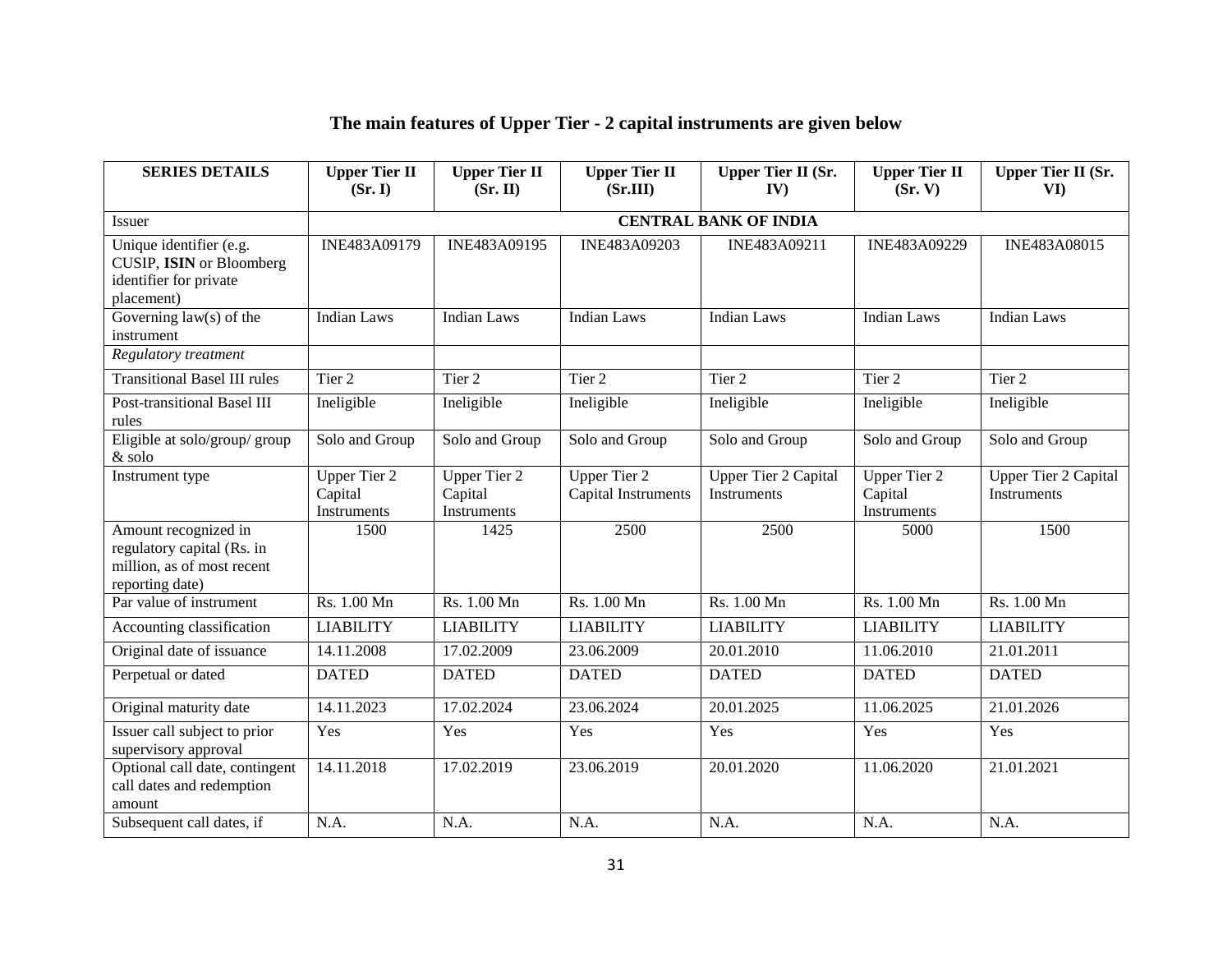| applicable                                                       |                |                |                |                |                |                |
|------------------------------------------------------------------|----------------|----------------|----------------|----------------|----------------|----------------|
| Coupons / dividends                                              |                |                |                |                |                |                |
| Fixed or floating<br>dividend/coupon                             | Fixed          | Fixed          | Fixed          | Fixed          | Fixed          | Fixed          |
| Coupon rate and any related<br>index                             | 11.45%         | 9.40%          | 8.80%          | 8.63%          | 8.57%          | 9.20%          |
| Existence of a dividend<br>stopper                               | N <sub>o</sub> | N <sub>o</sub> | N <sub>o</sub> | No             | N <sub>o</sub> | N <sub>o</sub> |
| Fully discretionary, partially<br>discretionary or mandatory     | Mandatory      | Mandatory      | Mandatory      | Mandatory      | Mandatory      | Mandatory      |
| Existence of step up or other<br>incentive to redeem             | Yes            | Yes            | Yes            | Yes            | Yes            | N <sub>o</sub> |
| Noncumulative or cumulative                                      | Noncumulative  | Noncumulative  | Noncumulative  | Noncumulative  | Noncumulative  | Noncumulative  |
| Convertible or non-<br>convertible                               | Nonconvertible | Nonconvertible | Nonconvertible | Nonconvertible | Nonconvertible | Nonconvertible |
| If convertible, conversion<br>trigger(s)                         | N.A.           | N.A.           | N.A.           | N.A.           | N.A.           | N.A.           |
| If convertible, fully or<br>partially                            | N.A.           | N.A.           | N.A.           | N.A.           | N.A.           | N.A.           |
| If convertible, conversion rate                                  | N.A.           | N.A.           | N.A.           | N.A.           | N.A.           | N.A.           |
| If convertible, mandatory or<br>optional conversion              | N.A.           | N.A.           | N.A.           | N.A.           | N.A.           | N.A.           |
| If convertible, specify<br>instrument type convertible<br>into   | N.A.           | N.A.           | N.A.           | N.A.           | N.A.           | N.A.           |
| If convertible, specify issuer<br>of instrument it converts into | N.A.           | N.A.           | N.A.           | N.A.           | N.A.           | N.A.           |
| Write-down feature                                               | N.A.           | N.A.           | N.A.           | N.A.           | N.A.           | N.A.           |
| If write-down, write-down<br>trigger(s)                          | N.A.           | N.A.           | N.A.           | N.A.           | N.A.           | N.A.           |
| If write-down, full or partial                                   | N.A.           | N.A.           | N.A.           | N.A.           | N.A.           | N.A.           |
| If write-down, permanent or<br>temporary                         | N.A.           | N.A.           | N.A.           | N.A.           | N.A.           | N.A.           |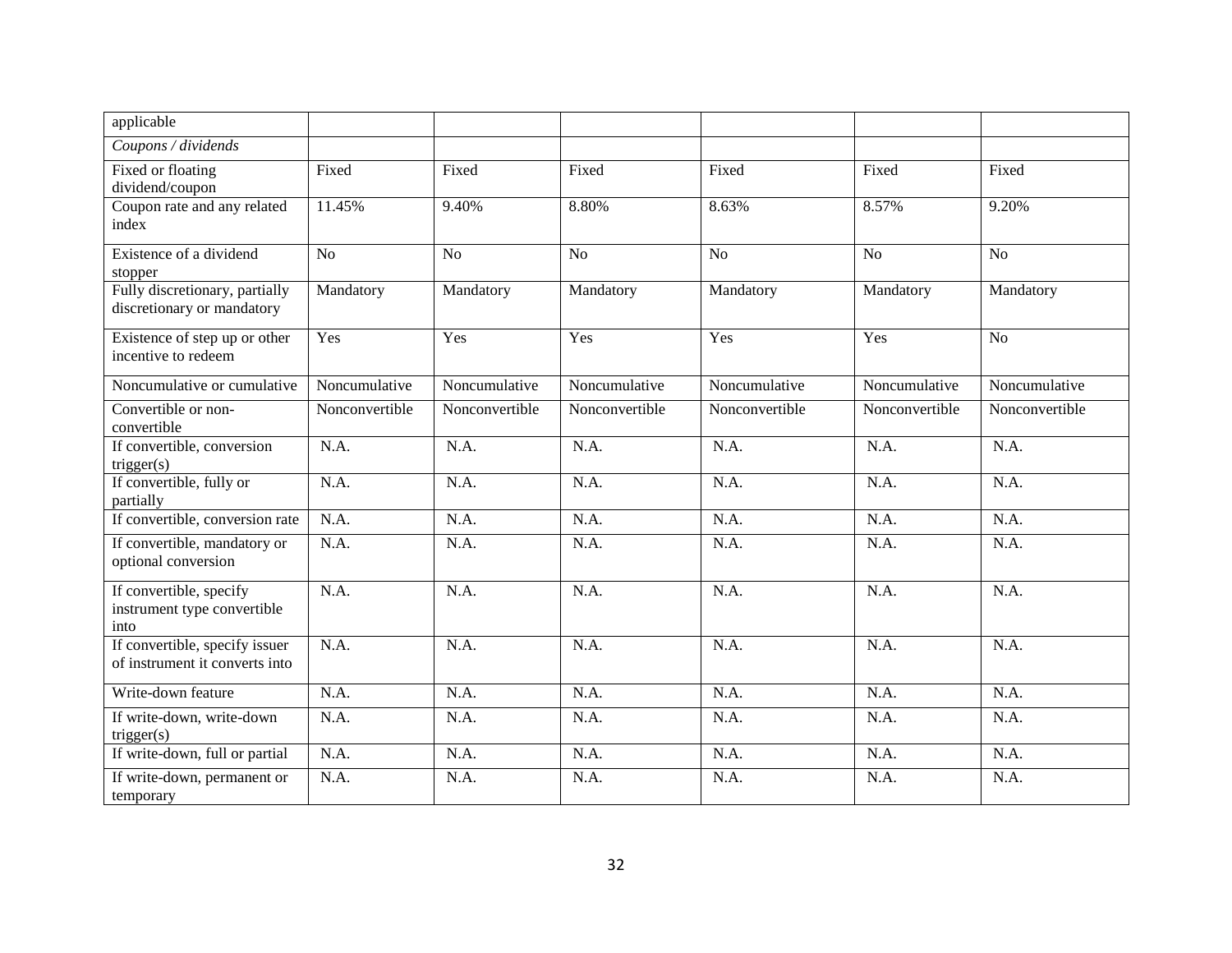| If temporary write-down,      | N.A.            | N.A.            | N.A.                      | N.A.                      | N.A.            | N.A.                      |
|-------------------------------|-----------------|-----------------|---------------------------|---------------------------|-----------------|---------------------------|
| description of write-up       |                 |                 |                           |                           |                 |                           |
| mechanism                     |                 |                 |                           |                           |                 |                           |
| Position in subordination     | All depositors  | All depositors  | All depositors and        | All depositors and        | All depositors  | All depositors and        |
| hierarchy in liquidation      | and other       | and other       | other creditors           | other creditors           | and other       | other creditors           |
| (specify instrument type)     | creditors       | creditors       |                           |                           | creditors       |                           |
| immediately senior to         |                 |                 |                           |                           |                 |                           |
| instrument)                   |                 |                 |                           |                           |                 |                           |
| Non-compliant transitioned    | <b>YES</b>      | <b>YES</b>      | <b>YES</b>                | <b>YES</b>                | <b>YES</b>      | <b>YES</b>                |
| features                      |                 |                 |                           |                           |                 |                           |
| If yes, specify non-compliant | Step up,        | Step up,        | Step up,                  | Step up,                  | Step up,        | <b>Not Basel III Loss</b> |
| features                      | Not Basel III   | Not Basel III   | <b>Not Basel III Loss</b> | <b>Not Basel III Loss</b> | Not Basel III   | absorbency features       |
|                               | Loss absorbency | Loss absorbency | absorbency                | absorbency features       | Loss absorbency |                           |
|                               | features        | features        | features                  |                           | features        |                           |

## **The main features of Subordinated Debt capital instruments are given below:**

| <b>SERIES DETAILS</b>                                                                           | <b>Lower Tier II</b><br><b>Sr XII</b> | <b>Lower Tier II</b><br><b>Sr XIII</b> | <b>Lower Tier II</b><br><b>Sr XIV</b> |
|-------------------------------------------------------------------------------------------------|---------------------------------------|----------------------------------------|---------------------------------------|
| Issuer                                                                                          |                                       |                                        |                                       |
| Unique identifier (e.g. CUSIP,<br><b>ISIN</b> or Bloomberg identifier for<br>private placement) | INE483A09161                          | INE483109187                           | INE483A09245                          |
| Governing $law(s)$ of the<br>instrument                                                         | <b>Indian Laws</b>                    | <b>Indian Laws</b>                     | <b>Indian Laws</b>                    |
| Regulatory treatment                                                                            |                                       |                                        |                                       |
| <b>Transitional Basel III rules</b>                                                             | Tier 2                                | Tier 2                                 | Tier 2                                |
| Post-transitional Basel III rules                                                               | Ineligible                            | Ineligible                             | Ineligible                            |
| Eligible at solo/group/ group $\&$<br>solo                                                      | Solo and Group                        | Solo and Group                         | Solo and Group                        |
| Instrument type                                                                                 | Tier 2 Debt Instruments               | Tier 2 Debt Instruments                | <b>Tier 2 Debt Instruments</b>        |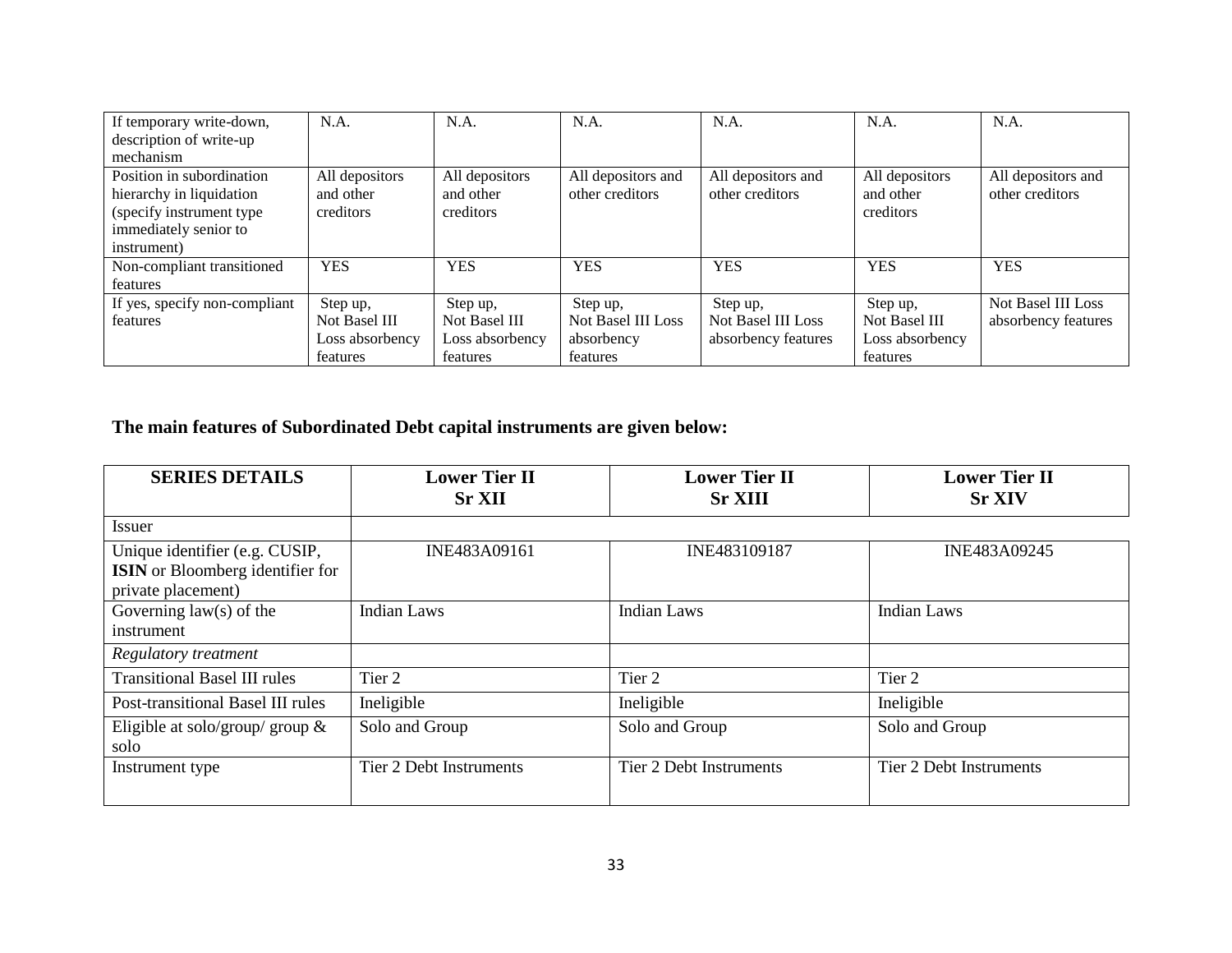| Amount recognised in regulatory<br>capital (Rs. in million, as of most<br>recent reporting date) | $\overline{0}$   | 1350             | 2500             |
|--------------------------------------------------------------------------------------------------|------------------|------------------|------------------|
| Par value of instrument                                                                          | Rs.1.00 Mn       | Rs.1.00 Mn       | Rs.1.00 Mn       |
| Accounting classification                                                                        | <b>LIABILITY</b> | <b>LIABILITY</b> | <b>LIABILITY</b> |
| Original date of issuance                                                                        | 03.03.2008       | 10.02.2009       | 21.12.2011       |
| Perpetual or dated                                                                               | <b>DATED</b>     | <b>DATED</b>     | <b>DATED</b>     |
| Original maturity date                                                                           | 03.05.2017       | 10.04.2018       | 21.12.2026       |
| Issuer call subject to prior<br>supervisory approval                                             | N <sub>o</sub>   | N <sub>o</sub>   | Yes              |
| Optional call date, contingent<br>call dates and redemption<br>amount                            | N.A.             | N.A.             | 21.12.2021       |
| Subsequent call dates, if<br>applicable                                                          | N.A.             | N.A.             | N.A.             |
| Coupons / dividends                                                                              |                  |                  |                  |
| Fixed or floating<br>dividend/coupon                                                             | Fixed            | Fixed            | Fixed            |
| Coupon rate and any related<br>index                                                             | 9.20%            | 9.35%            | 9.33%            |
| Existence of a dividend stopper                                                                  | No               | N <sub>o</sub>   | N <sub>o</sub>   |
| Fully discretionary, partially<br>discretionary or mandatory                                     | Mandatory        | Mandatory        | Mandatory        |
| Existence of step up or other<br>incentive to redeem                                             | No               | N <sub>o</sub>   | N <sub>o</sub>   |
| Noncumulative or cumulative                                                                      | Noncumulative    | Noncumulative    | Noncumulative    |
| Convertible or non-convertible                                                                   | Nonconvertible   | Nonconvertible   | Nonconvertible   |
| If convertible, conversion<br>trigger(s)                                                         | N.A.             | N.A.             | N.A.             |
| If convertible, fully or partially                                                               | N.A.             | N.A.             | N.A.             |
| If convertible, conversion rate                                                                  | N.A.             | N.A.             | N.A.             |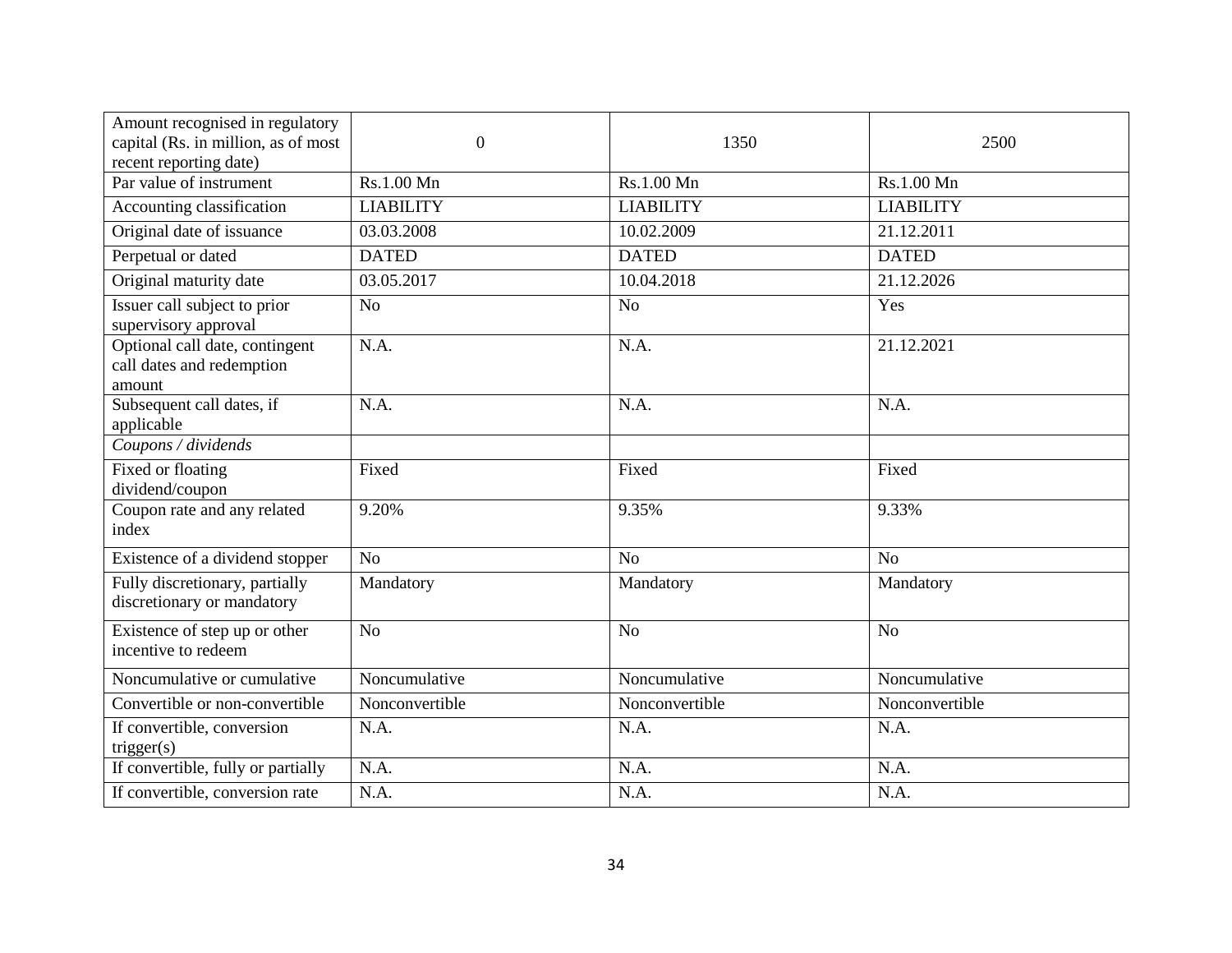| If convertible, mandatory or<br>optional conversion                                                                    | N.A.                                   | N.A.                                   | N.A.                                   |
|------------------------------------------------------------------------------------------------------------------------|----------------------------------------|----------------------------------------|----------------------------------------|
| If convertible, specify instrument<br>type convertible into                                                            | N.A.                                   | N.A.                                   | N.A.                                   |
| If convertible, specify issuer of<br>instrument it converts into                                                       | N.A.                                   | N.A.                                   | N.A.                                   |
| Write-down feature                                                                                                     | Not Applicable                         | Not Applicable                         | Not Applicable                         |
| If write-down, write-down<br>trigger(s)                                                                                | N.A.                                   | N.A.                                   | N.A.                                   |
| If write-down, full or partial                                                                                         | N.A.                                   | N.A.                                   | N.A.                                   |
| If write-down, permanent or<br>temporary                                                                               | N.A.                                   | N.A.                                   | N.A.                                   |
| If temporary write-down,<br>description of write-up<br>mechanism                                                       | N.A.                                   | N.A.                                   | N.A.                                   |
| Position in subordination<br>hierarchy in liquidation (specify<br>instrument type immediately<br>senior to instrument) | All depositors and other creditors     | All depositors and other creditors     | All depositors and other creditors     |
| Non-compliant transitioned<br>features                                                                                 | <b>YES</b>                             | <b>YES</b>                             | <b>YES</b>                             |
| If yes, specify non-compliant<br>features                                                                              | Not Basel III Loss absorbency features | Not Basel III Loss absorbency features | Not Basel III Loss absorbency features |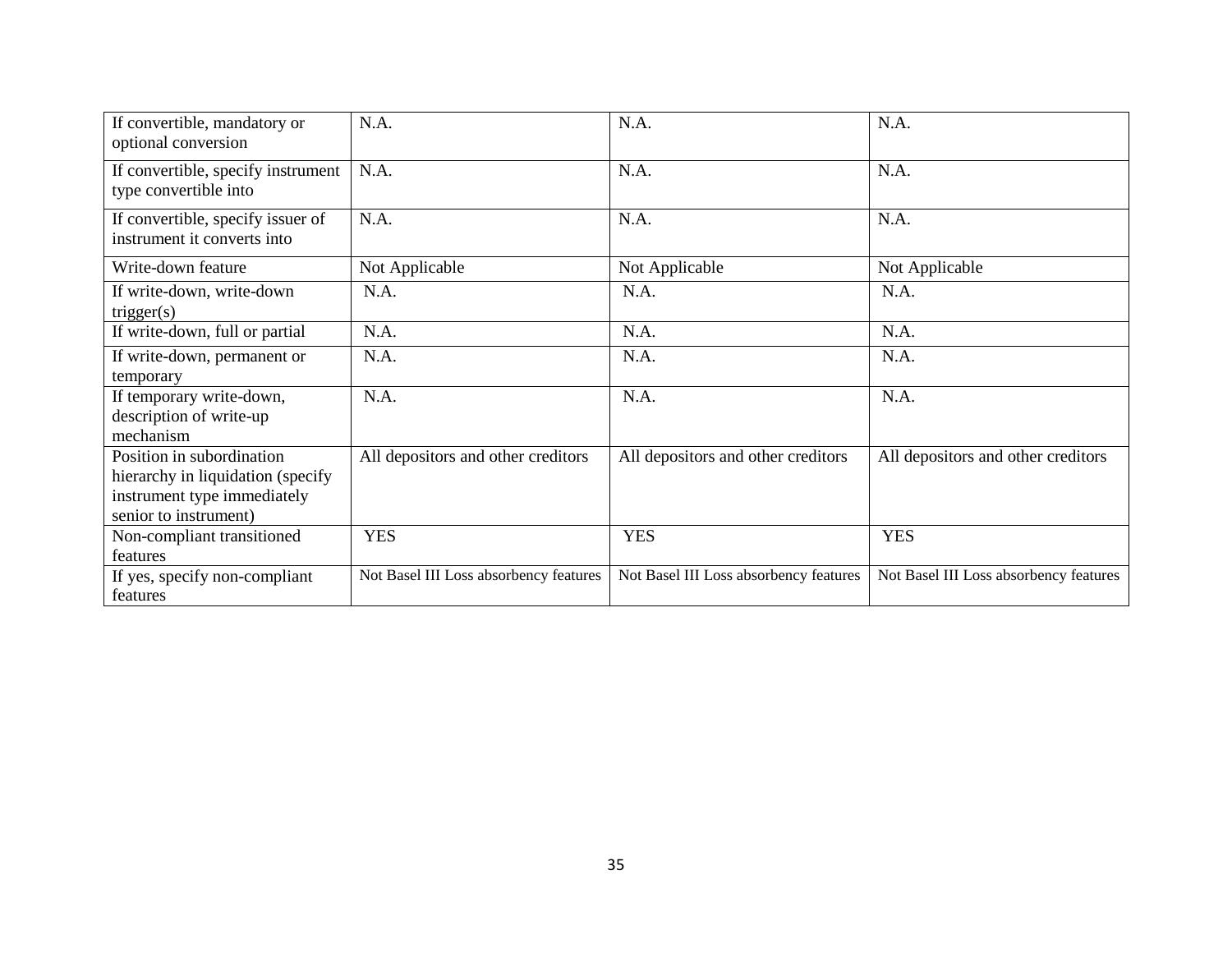|                                                                                                     | <b>BASEL III COMPLIANT TIER II BONDS</b> |                                |  |
|-----------------------------------------------------------------------------------------------------|------------------------------------------|--------------------------------|--|
|                                                                                                     | <b>SRI</b>                               | <b>SRII</b>                    |  |
| <b>Issuer</b>                                                                                       |                                          |                                |  |
| Unique identifier (e.g.<br>CUSIP, ISIN or<br>Bloomberg identifier for<br>private placement)         | INE483A09260                             | INE483A09278                   |  |
| Governing $law(s)$ of the<br>instrument                                                             | <b>Indian Laws</b>                       | Indian Laws                    |  |
| Regulatory treatment                                                                                |                                          |                                |  |
| <b>Transitional Basel III</b><br>rules                                                              | Tier <sub>2</sub>                        | Tier <sub>2</sub>              |  |
| <b>Post-transitional Basel</b><br>III rules                                                         | <b>ELIGIBLE</b>                          | <b>ELIGIBLE</b>                |  |
| Eligible at solo/group/<br>group & solo                                                             | Solo and Group                           | Solo and Group                 |  |
| Instrument type                                                                                     | <b>Tier 2 Debt Instruments</b>           | <b>Tier 2 Debt Instruments</b> |  |
| Amount recognised in<br>regulatory capital (Rs. in<br>million, as of most<br>recent reporting date) | 10000                                    | 5000                           |  |
| Par value of instrument                                                                             | Rs.1.00 Mn                               | Rs.1.00 Mn                     |  |
| Accounting<br>classification                                                                        | <b>LIABILITY</b>                         | <b>LIABILITY</b>               |  |
| Original date of issuance                                                                           | 08.11.2013                               | 07.03.2017                     |  |
| Perpetual or dated                                                                                  | <b>DATED</b>                             | <b>DATED</b>                   |  |
| Original maturity date                                                                              | 08.11.2023                               | 07.05.2027                     |  |
| Issuer call subject to<br>prior supervisory<br>approval                                             | N <sub>o</sub>                           | Yes                            |  |
| Optional call date,<br>contingent call dates and<br>redemption amount                               | N.A.                                     | 07.05.2022                     |  |
| Subsequent call dates, if<br>applicable                                                             | N.A.                                     | N.A.                           |  |
| Coupons / dividends                                                                                 |                                          |                                |  |
| Fixed or floating<br>dividend/coupon                                                                | Fixed                                    | Fixed                          |  |
| Coupon rate and any<br>related index                                                                | 9.90%                                    | 8.62%                          |  |
| Existence of a dividend<br>stopper                                                                  | N <sub>o</sub>                           | N <sub>o</sub>                 |  |
| Fully discretionary,<br>partially discretionary or<br>mandatory                                     | Mandatory                                | Mandatory                      |  |

## **The main features of BASEL III compliant Tier 2 Bonds are given below:**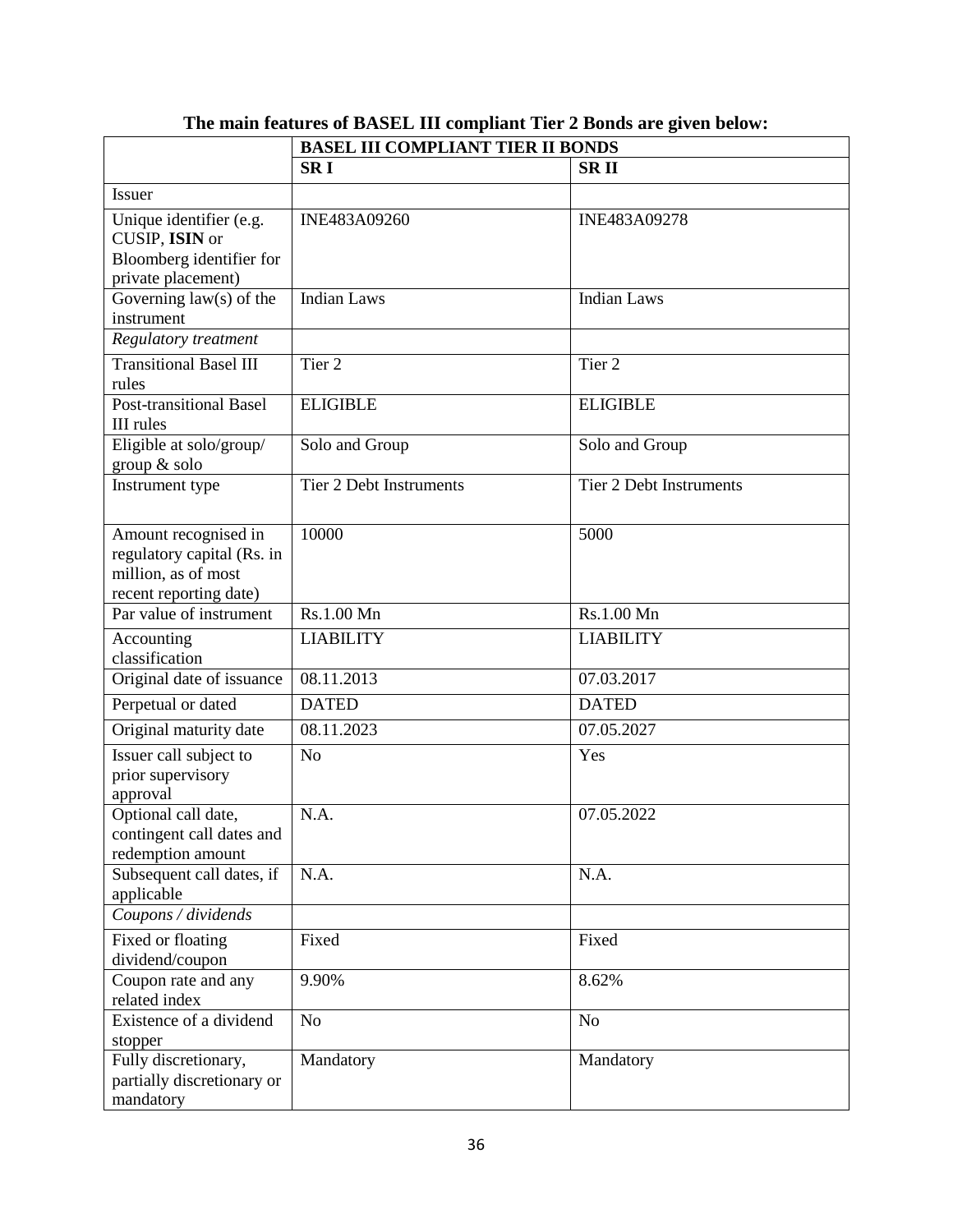| Existence of step up or            | N <sub>o</sub>                                                           | N <sub>o</sub>                                                             |
|------------------------------------|--------------------------------------------------------------------------|----------------------------------------------------------------------------|
| other incentive to                 |                                                                          |                                                                            |
| redeem                             |                                                                          |                                                                            |
| Noncumulative or                   | Noncumulative                                                            | Noncumulative                                                              |
| cumulative                         |                                                                          | Nonconvertible                                                             |
| Convertible or non-<br>convertible | Nonconvertible                                                           |                                                                            |
| If convertible,                    | N.A.                                                                     | N.A.                                                                       |
| conversion trigger(s)              |                                                                          |                                                                            |
| If convertible, fully or           | N.A.                                                                     | N.A.                                                                       |
| partially                          |                                                                          |                                                                            |
| If convertible,                    | N.A.                                                                     | N.A.                                                                       |
| conversion rate                    |                                                                          |                                                                            |
| If convertible,                    | N.A.                                                                     | N.A.                                                                       |
| mandatory or optional              |                                                                          |                                                                            |
| conversion                         |                                                                          |                                                                            |
| If convertible, specify            | N.A.                                                                     | N.A.                                                                       |
| instrument type                    |                                                                          |                                                                            |
| convertible into                   |                                                                          |                                                                            |
| If convertible, specify            | N.A.                                                                     | N.A.                                                                       |
| issuer of instrument it            |                                                                          |                                                                            |
| converts into                      |                                                                          |                                                                            |
| Write-down feature                 | <b>YES</b>                                                               | <b>YES</b>                                                                 |
| If write-down, write-              | These bonds, at the option of the                                        | These bonds, at the option of the                                          |
| down trigger(s)                    | bank of India, can<br>reserve<br>be                                      | reserve bank of India, can<br>be                                           |
|                                    | temporarily<br>written<br>down<br><b>or</b>                              | temporarily<br>written<br>down<br><sub>or</sub>                            |
|                                    | permanently written<br>off<br>upon                                       | permanently written<br>off<br>upon                                         |
|                                    | occurrence of the trigger event, called                                  | occurrence of the trigger event, called                                    |
|                                    | of non-viability<br>'point<br>the<br>trigger'("ponv trigger")            | of<br>'point<br>non-viability<br>the<br>trigger'("ponv trigger")           |
| If write-down, full or             | Partial                                                                  | Partial                                                                    |
| partial                            |                                                                          |                                                                            |
| If write-down,                     | Temporary                                                                | Temporary                                                                  |
| permanent or temporary             |                                                                          |                                                                            |
| If temporary write-                |                                                                          | 1) It should be done at least one year It should be done at least one year |
| down, description of               | after the bank makes the first                                           | after the bank makes the first                                             |
| write-up mechanism                 | of dividend to its<br>payment                                            | payment of dividend to its common                                          |
|                                    | shareholders<br>after<br>common                                          | shareholders after breaching the pre-                                      |
|                                    | breaching<br>pre-specified<br>the                                        | specified trigger.                                                         |
|                                    | trigger.                                                                 |                                                                            |
|                                    |                                                                          | Aggregate write-up in a year should                                        |
|                                    | 2) Aggregate write-up in a year                                          | be restricted to a percentage of                                           |
|                                    | should be restricted to a percentage of                                  | dividends declared during a year, the                                      |
|                                    | dividends declared during a year, the                                    | percentage being the ratio of the                                          |
|                                    | percentage being the ratio of the                                        | 'equity created by written-down                                            |
|                                    | 'equity created by written-down<br>bonds' to 'the total equity minus the | bonds' to 'the total equity minus the<br>equity<br>created by written-down |
|                                    | equity<br>created by written-down                                        | bonds'.                                                                    |
|                                    | bonds'.                                                                  |                                                                            |
|                                    |                                                                          |                                                                            |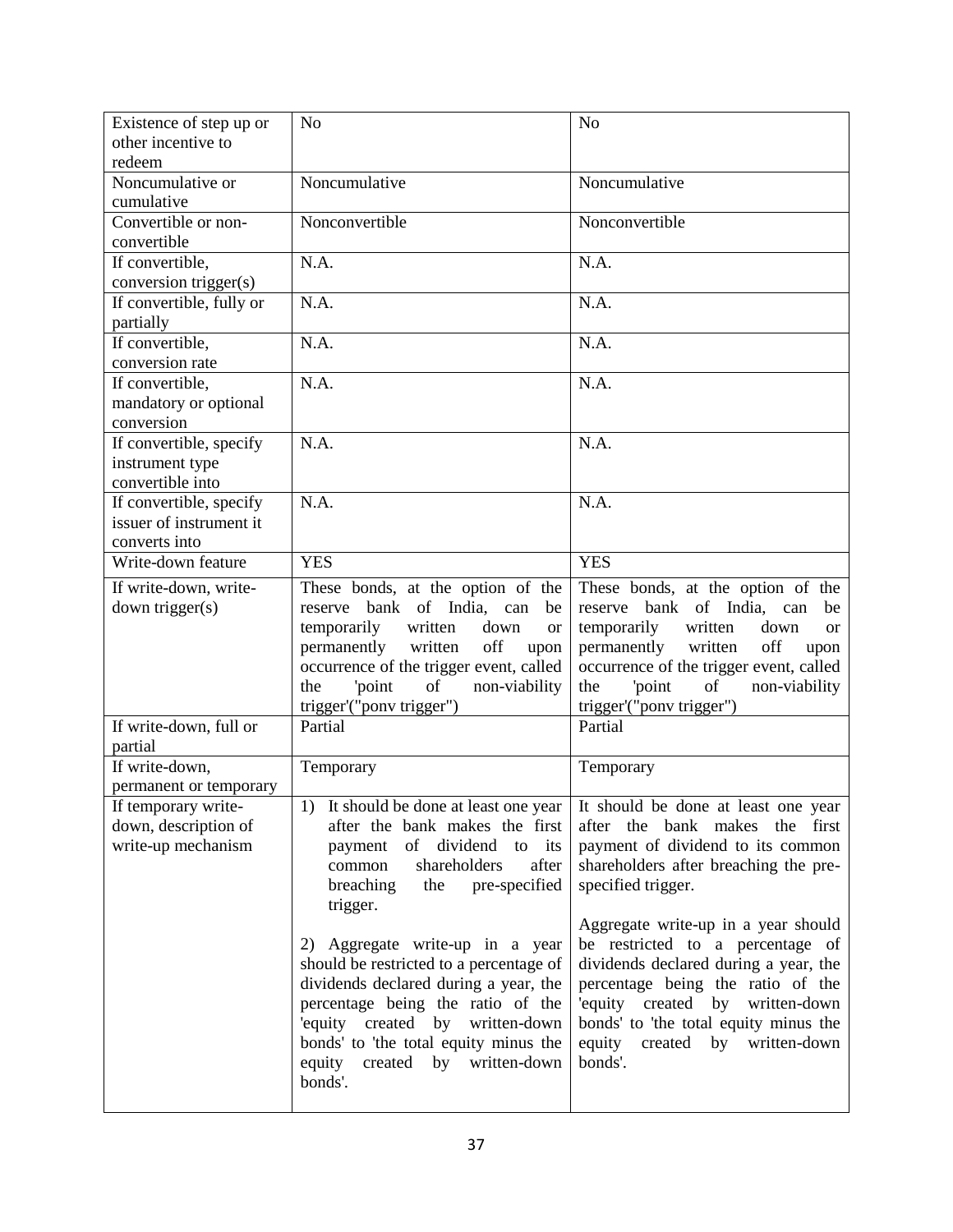|                                                                                                                              | 3) Aggregate write-up in a year,<br>should also not exceed 25% of the<br>amount paid as dividend to the<br>common shareholders in a particular<br>year. | Aggregate write-up in a year, should<br>also not exceed 25% of the amount<br>paid as dividend to the common<br>shareholders in a particular year. |
|------------------------------------------------------------------------------------------------------------------------------|---------------------------------------------------------------------------------------------------------------------------------------------------------|---------------------------------------------------------------------------------------------------------------------------------------------------|
| Position in<br>subordination hierarchy<br>in liquidation (specify<br>instrument type<br>immediately senior to<br>instrument) | All depositors and other creditors                                                                                                                      | All depositors and other creditors                                                                                                                |
| Non-compliant<br>transitioned features                                                                                       | NO                                                                                                                                                      | NO                                                                                                                                                |
| If yes, specify non-<br>compliant features                                                                                   | $\overline{a}$                                                                                                                                          |                                                                                                                                                   |

## **Table DF-14: Full Terms and Conditions of Regulatory Capital Instruments**

| Sr. No. | <b>Capital type</b> | <b>Instruments</b>                        | <b>Full Terms and</b><br><b>Conditions</b> |
|---------|---------------------|-------------------------------------------|--------------------------------------------|
| 1.      | Equity              | Equity                                    | As disclosed in Main<br>features section   |
| 2.      | TIER1               | <b>PDI</b>                                | As disclosed in Main<br>features section   |
| 3.      | TIER <sub>2</sub>   | <b>UPPER TIER 2</b><br><b>BONDS</b>       | As disclosed in Main<br>features section   |
| 4.      | TIER <sub>2</sub>   | <b>SUBORDINATE</b><br><b>BONDS</b>        | As disclosed in Main<br>features section   |
| 5.      | TIER <sub>2</sub>   | <b>BASEL III</b><br><b>COMPLIANT BOND</b> | As disclosed in Main<br>features section   |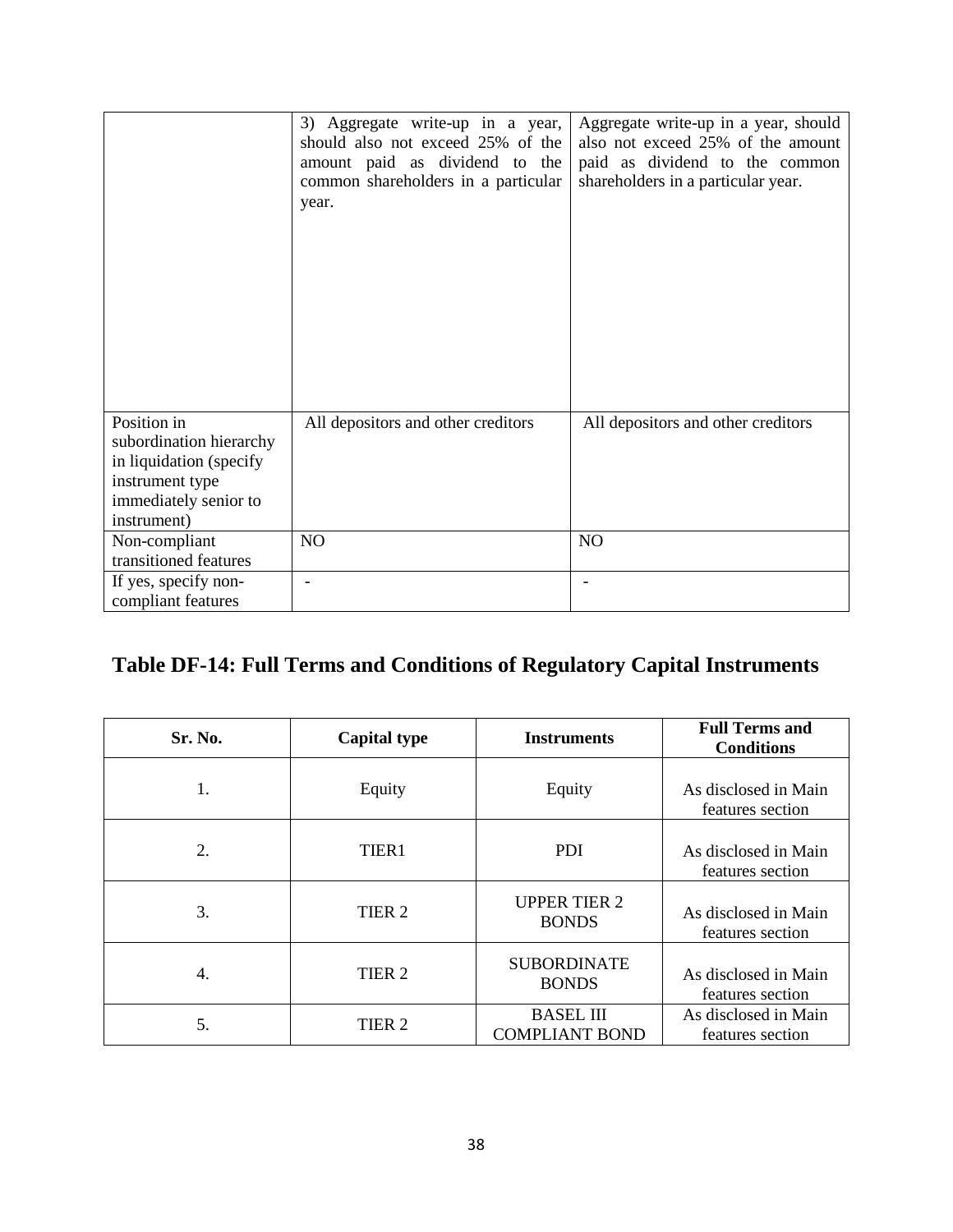|                | Table DF-16: Equities - Disclosure for Banking Book Positions As on 31.03.2017                                                                                               |                                                            |                                                               |                                                                                                                                                                      |  |  |  |  |
|----------------|------------------------------------------------------------------------------------------------------------------------------------------------------------------------------|------------------------------------------------------------|---------------------------------------------------------------|----------------------------------------------------------------------------------------------------------------------------------------------------------------------|--|--|--|--|
|                | <b>Qualitative Disclosures</b>                                                                                                                                               |                                                            |                                                               |                                                                                                                                                                      |  |  |  |  |
| $\mathbf{1}$   | The general qualitative disclosure requirement                                                                                                                               |                                                            |                                                               |                                                                                                                                                                      |  |  |  |  |
|                | (Para 2.1 of this annex) with respect to equity                                                                                                                              |                                                            |                                                               |                                                                                                                                                                      |  |  |  |  |
|                | risk, including:                                                                                                                                                             |                                                            |                                                               |                                                                                                                                                                      |  |  |  |  |
|                | • differentiation between holdings on which<br>capital gains are expected and those taken under<br>other objectives including for relationship and<br>strategic reasons; and |                                                            | Regional<br>Rural<br>Warehousing<br>investments in FIs (SFCs) | Equity HTM investment are in Foreign associate,<br>Indian Subsidiary, Joint Venture, Associates,<br>Central<br>Banks,<br>IFCI,<br>Corporation,<br>other<br>strategic |  |  |  |  |
|                | • Discussion of important policies covering the<br>valuation and accounting of equity holdings in<br>the banking book. This includes the accounting                          |                                                            |                                                               | As soon as the deal is entered (whether settled or<br>not) necessary vouchers are passed.<br>These vouchers are passed on the basis of deal                          |  |  |  |  |
|                | techniques and valuation methodologies used,                                                                                                                                 |                                                            |                                                               | tickets received from front office, on obtaining of                                                                                                                  |  |  |  |  |
|                | including key assumptions and practices<br>affecting valuation as well as significant                                                                                        |                                                            |                                                               | broker confirmation from counter party getting                                                                                                                       |  |  |  |  |
|                | changes in these practices.                                                                                                                                                  | broker's contract note (if the deal is through<br>broker). |                                                               |                                                                                                                                                                      |  |  |  |  |
|                | <b>Quantitative Disclosures</b>                                                                                                                                              |                                                            |                                                               | Rs. in Mn                                                                                                                                                            |  |  |  |  |
|                |                                                                                                                                                                              |                                                            | <b>BOOK VALUE</b>                                             | <b>FAIR VALUE</b>                                                                                                                                                    |  |  |  |  |
|                | Value disclosed in the balance                                                                                                                                               |                                                            | 31.03.2017                                                    | 31.03.2017                                                                                                                                                           |  |  |  |  |
| 1              | sheet of investments, as well<br>as the fair value of those                                                                                                                  |                                                            | 3590                                                          | 3590                                                                                                                                                                 |  |  |  |  |
|                | investments                                                                                                                                                                  |                                                            |                                                               |                                                                                                                                                                      |  |  |  |  |
|                | Publicly quoted share values                                                                                                                                                 |                                                            |                                                               |                                                                                                                                                                      |  |  |  |  |
|                | where the share price is                                                                                                                                                     |                                                            |                                                               |                                                                                                                                                                      |  |  |  |  |
|                | materially different from fair                                                                                                                                               |                                                            |                                                               |                                                                                                                                                                      |  |  |  |  |
|                | value                                                                                                                                                                        |                                                            |                                                               |                                                                                                                                                                      |  |  |  |  |
| $\overline{2}$ | The types and nature of<br>investments, including the                                                                                                                        |                                                            |                                                               |                                                                                                                                                                      |  |  |  |  |
|                | amount that can be classified as:                                                                                                                                            |                                                            |                                                               |                                                                                                                                                                      |  |  |  |  |
|                | Publicly traded                                                                                                                                                              |                                                            |                                                               |                                                                                                                                                                      |  |  |  |  |
|                | Privately held.                                                                                                                                                              |                                                            | 3590                                                          | 3590                                                                                                                                                                 |  |  |  |  |
|                |                                                                                                                                                                              |                                                            |                                                               |                                                                                                                                                                      |  |  |  |  |
|                | JV In India (Cent Bank Home<br>Finance)                                                                                                                                      |                                                            | 219                                                           | 219                                                                                                                                                                  |  |  |  |  |
|                | Associate Outside India (JV in<br>Indo Zambia Bank Ltd)                                                                                                                      |                                                            | 475                                                           | 475                                                                                                                                                                  |  |  |  |  |
|                | <b>RRBs</b>                                                                                                                                                                  |                                                            | 2771                                                          | 2771                                                                                                                                                                 |  |  |  |  |
|                | Subsidiaries (Cent Bank<br>Financial Services Ltd)                                                                                                                           |                                                            | 50                                                            | 50                                                                                                                                                                   |  |  |  |  |
|                | Strategic Investments-<br>Central<br>Ware<br>housing                                                                                                                         |                                                            | 21                                                            | 21                                                                                                                                                                   |  |  |  |  |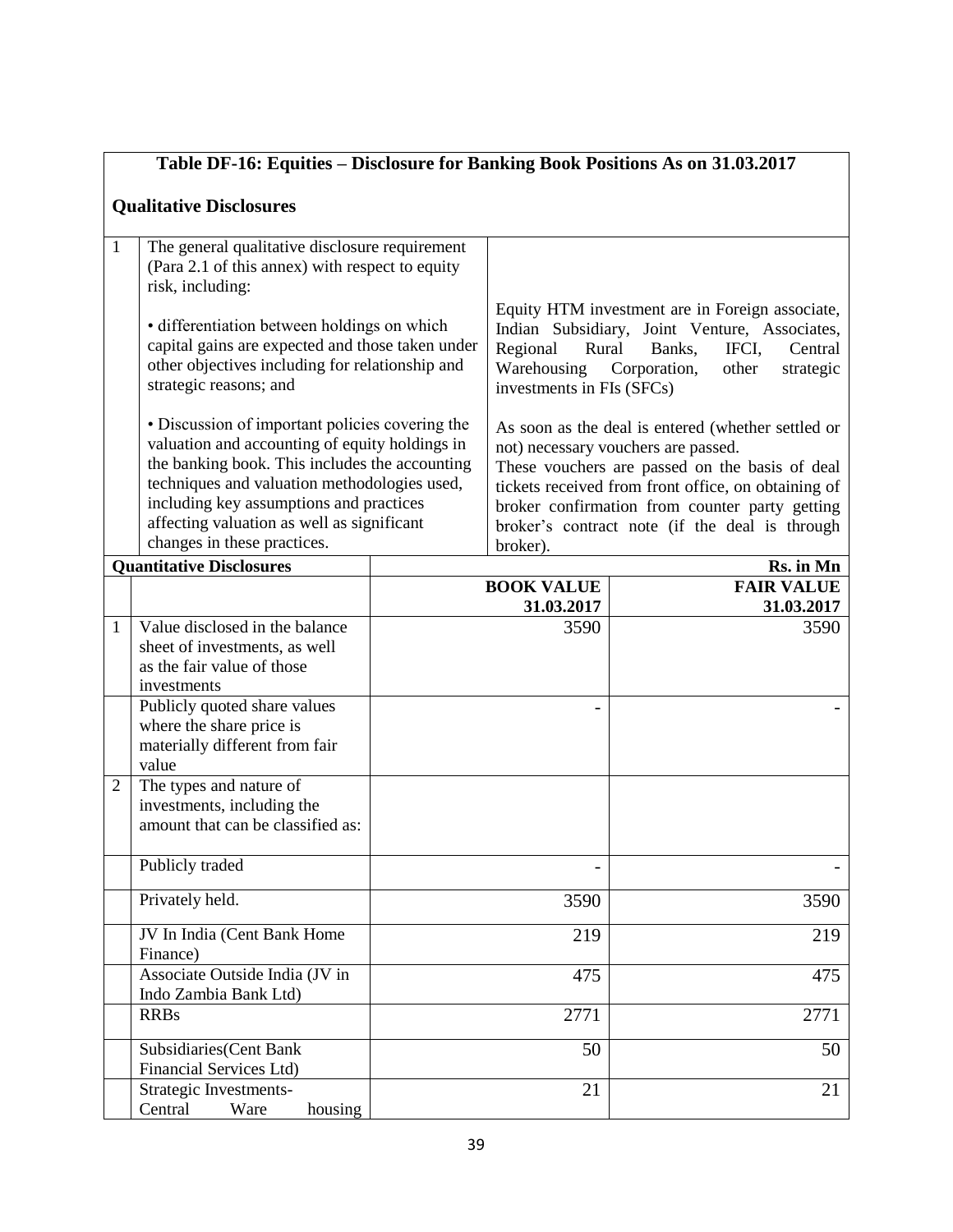|                | Corporation                                                                                                                                                                                                                                                                                                            |            |            |
|----------------|------------------------------------------------------------------------------------------------------------------------------------------------------------------------------------------------------------------------------------------------------------------------------------------------------------------------|------------|------------|
|                | Strategic Investments-IFCI                                                                                                                                                                                                                                                                                             | 40         | 40         |
|                | Strategic Investments-Other<br>FIs (IFCI, GSFC, JKFC,<br>WBFC)                                                                                                                                                                                                                                                         | 20         | 20         |
| 3              | The cumulative realised gains<br>(losses) arising from sales and<br>liquidations in the reporting<br>period.                                                                                                                                                                                                           |            |            |
| 4              | Total unrealised gains (losses)                                                                                                                                                                                                                                                                                        |            |            |
| 5              | Total latent revaluation gains<br>(losses)                                                                                                                                                                                                                                                                             | <b>NIL</b> | <b>NIL</b> |
| 6              | Any amounts of the above<br>included in Tier 1 and/or Tier 2<br>capital.                                                                                                                                                                                                                                               |            |            |
| $\overline{7}$ | Capital requirements broken<br>down by appropriate equity<br>groupings, consistent with the<br>bank's methodology, as well as<br>the aggregate amounts and the<br>type of equity investments<br>subject to any supervisory<br>transition or grandfathering<br>provisions regarding regulatory<br>capital requirements. | <b>NA</b>  | <b>NA</b>  |

## **LEVERAGE RATIO DISCLOSURES AS ON 31.03.2017**

#### **LEVERAGE RATIO**

The minimum risk-based capital requirements under Basel III will be supplemented by nonrisked-based **Tier 1 leverage ratio.** 

| Table DF 17- Summary comparison of<br>Accounting assets vs. leverage ratio exposure measure |                                                                          |                  |  |  |
|---------------------------------------------------------------------------------------------|--------------------------------------------------------------------------|------------------|--|--|
|                                                                                             |                                                                          | (Rs. in          |  |  |
|                                                                                             | Item                                                                     | <b>Million</b> ) |  |  |
|                                                                                             |                                                                          | 2706339          |  |  |
|                                                                                             | Total consolidated assets as per published financial statements          |                  |  |  |
|                                                                                             | Less: Adjustment for investments in banking, financial, insurance or     |                  |  |  |
| 2                                                                                           | commercial entities that are consolidated for accounting purposes but    |                  |  |  |
|                                                                                             | outside the scope of regulatory consolidation                            | 89               |  |  |
|                                                                                             | Adjustment for fiduciary assets recognised on the balance sheet pursuant |                  |  |  |
| 3                                                                                           | to the operative accounting framework but excluded from the leverage     |                  |  |  |
|                                                                                             | ratio exposure measure                                                   |                  |  |  |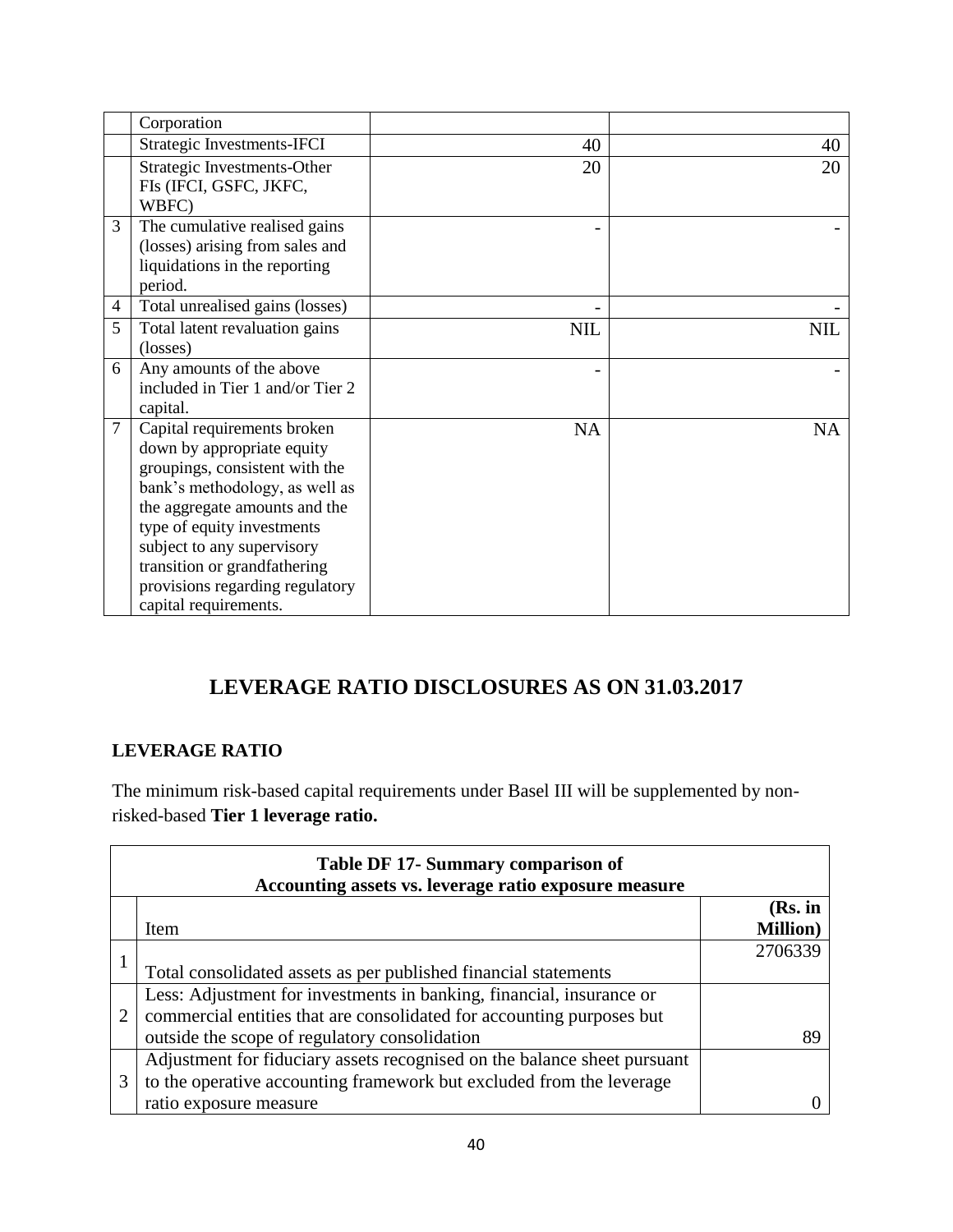|   | Adjustments for derivative financial instruments                                                                     | 1982    |
|---|----------------------------------------------------------------------------------------------------------------------|---------|
|   | Adjustment for securities financing transactions (i.e. repos and similar                                             |         |
|   | secured lending)                                                                                                     | 613961  |
|   | Adjustment for off-balance sheet items (i.e. conversion to credit equivalent amounts of off-balance sheet exposures) | 209468  |
|   | Other adjustments                                                                                                    |         |
| 8 |                                                                                                                      | 3531662 |
|   | Leverage ratio exposure                                                                                              |         |

| DF-18: Leverage ratio common disclosure template |                                                                                                                                                |                      |  |
|--------------------------------------------------|------------------------------------------------------------------------------------------------------------------------------------------------|----------------------|--|
|                                                  |                                                                                                                                                | (Amount in Rs<br>mn) |  |
|                                                  | <b>On-balance sheet exposures</b>                                                                                                              |                      |  |
| $\mathbf{1}$                                     | On-balance sheet items (excluding derivatives and SFTs, but<br>including collateral)                                                           | 2706339              |  |
| $\overline{2}$                                   | (Asset amounts deducted in determining Basel III Tier 1 capital)                                                                               | 89                   |  |
| $\mathbf{3}$                                     | Total on-balance sheet exposures (excluding derivatives and<br>SFTs) (sum of lines 1 and 2)                                                    | 2706250              |  |
|                                                  | <b>Derivative exposures</b>                                                                                                                    |                      |  |
| $\overline{4}$                                   | Replacement cost associated with all derivatives transactions (i.e.<br>net of eligible cash variation margin)                                  | 638                  |  |
| 5                                                | Add-on amounts for PFE associated with all derivatives<br>transactions                                                                         | 1344                 |  |
| 6                                                | Gross-up for derivatives collateral provided where deducted from<br>the balance sheet assets pursuant to the operative accounting<br>framework | $\overline{0}$       |  |
| 7                                                | (Deductions of receivables assets for cash variation margin<br>provided in derivatives transactions)                                           | $\overline{0}$       |  |
| $\overline{8}$                                   | (Exempted CCP leg of client-cleared trade exposures)                                                                                           | $\overline{0}$       |  |
| 9                                                | Adjusted effective notional amount of written credit derivatives                                                                               | $\overline{0}$       |  |
| 10                                               | (Adjusted effective notional offsets and add-on deductions for<br>written credit derivatives)                                                  | $\overline{0}$       |  |
| 11                                               | Total derivative exposures (sum of lines 4 to 10)                                                                                              | 1982                 |  |
|                                                  | <b>Securities financing transaction exposures</b>                                                                                              |                      |  |
| 12                                               | Gross SFT assets (with no recognition of netting), after adjusting<br>for sale accounting transactions                                         | 613112               |  |
| 13                                               | (Netted amounts of cash payables and cash receivables of gross<br>SFT assets)                                                                  | $\overline{0}$       |  |
| 14                                               | CCR exposure for SFT assets                                                                                                                    | 849                  |  |
| 15                                               | Agent transaction exposures                                                                                                                    | 0                    |  |
| 16                                               | Total securities financing transaction exposures (sum of lines 12                                                                              | 613961               |  |